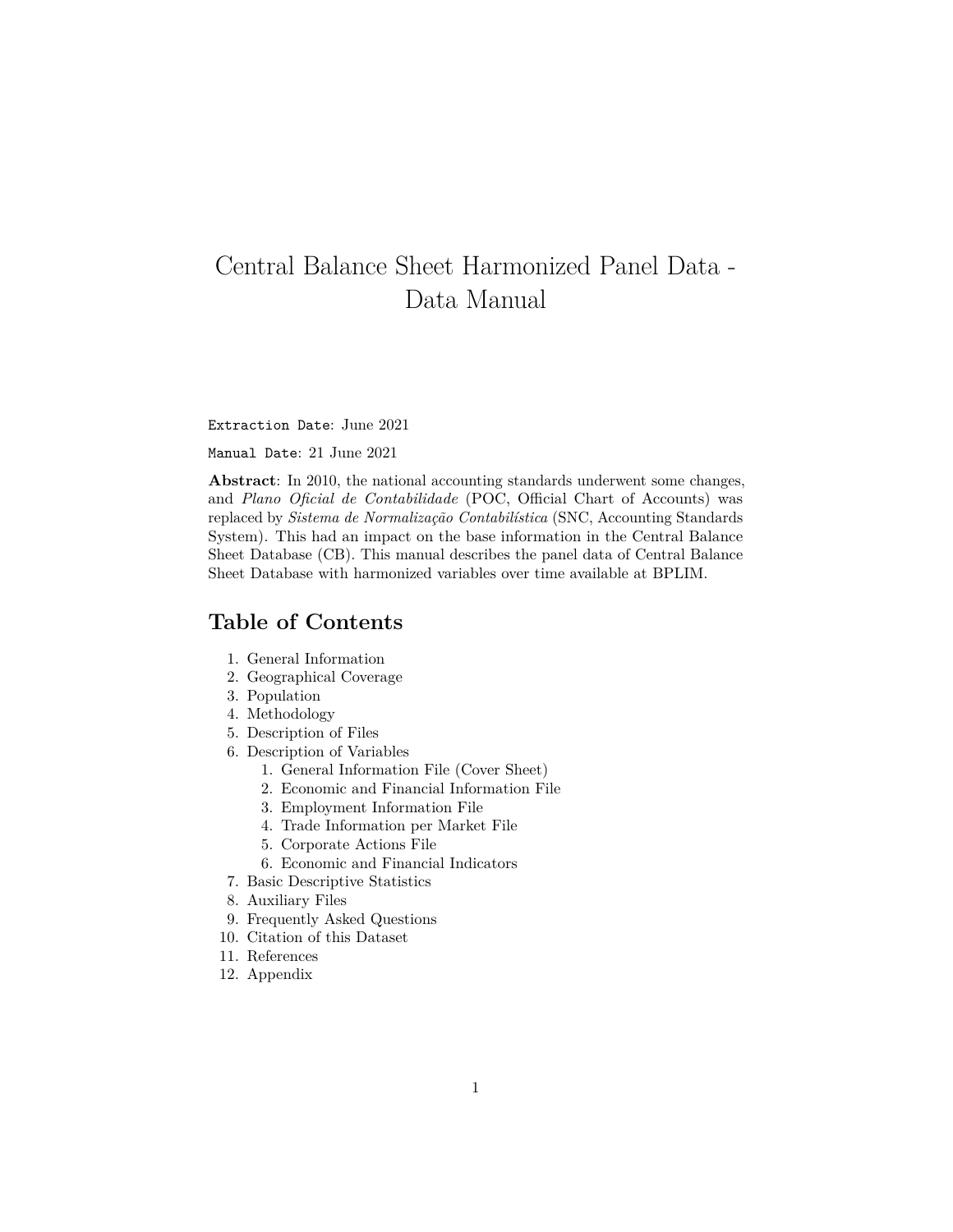## **General Information**

Dataset Designation in English: Central Balance Sheet Harmonized Panel Data (CBHP)

Dataset Designation in Portuguese: *Painel Harmonizado da Central de Balanços* (CBHP)

Data Type: Longitudinal Data

Unit of Analysis: Firms

Frequency: Annual

Start Date: 2006

Most recent year:  $2019$  $2019$  $2019$ <sup>1</sup>

Reference date: The data reports to the fiscal period declared by the firm. For most cases, the fiscal period coincides with the civil year. For those firms with fiscal period different than the civil year, the reference year is the one covering most of the days of the fiscal period.

Data Organization: Data is organized in five files:

- General Information on the firm (Cover Sheet),
- Economic and Financial Information (Balance Sheet and Profit and Loss Statements),
- Employment Information,
- Trade Information per Market,
- Corporate Actions.

In all files each row corresponds to one firm in a given year. <sup>[2](#page-1-1)</sup> All files are available in Stata format, version 16.

Version of the Data: The data made available by BPLIM corre-sponds to a data freeze at a certain time of the year.<sup>[3](#page-1-2)</sup> Therefore, all files contain the information as reported in the extraction date. The most recent update of the data occurred in June 2021.

Languages Available: Variable labels and value labels are available in Portuguese and for most of the variables also in English. [4](#page-1-3)

Related Datasets: This product is built based on the information from Central Balance Sheet Database (CB).

<span id="page-1-0"></span><sup>&</sup>lt;sup>1</sup>The data for firms with fiscal period different from the civil year or firms with a significant delay in the delivery of IES are not yet included in the most recent year available.

<span id="page-1-1"></span> $2^{2}$  For 'Corporate Actions' data file, there may be multiple firm entries per year since the firm may be involved in more than one event for the same reference year.

<span id="page-1-2"></span><sup>3</sup>For more information, see the manual on the Annual Data of Central Balance Sheet Database.

<span id="page-1-3"></span><sup>4</sup>To see the labels in English type the following command line in Stata: 'label language en'.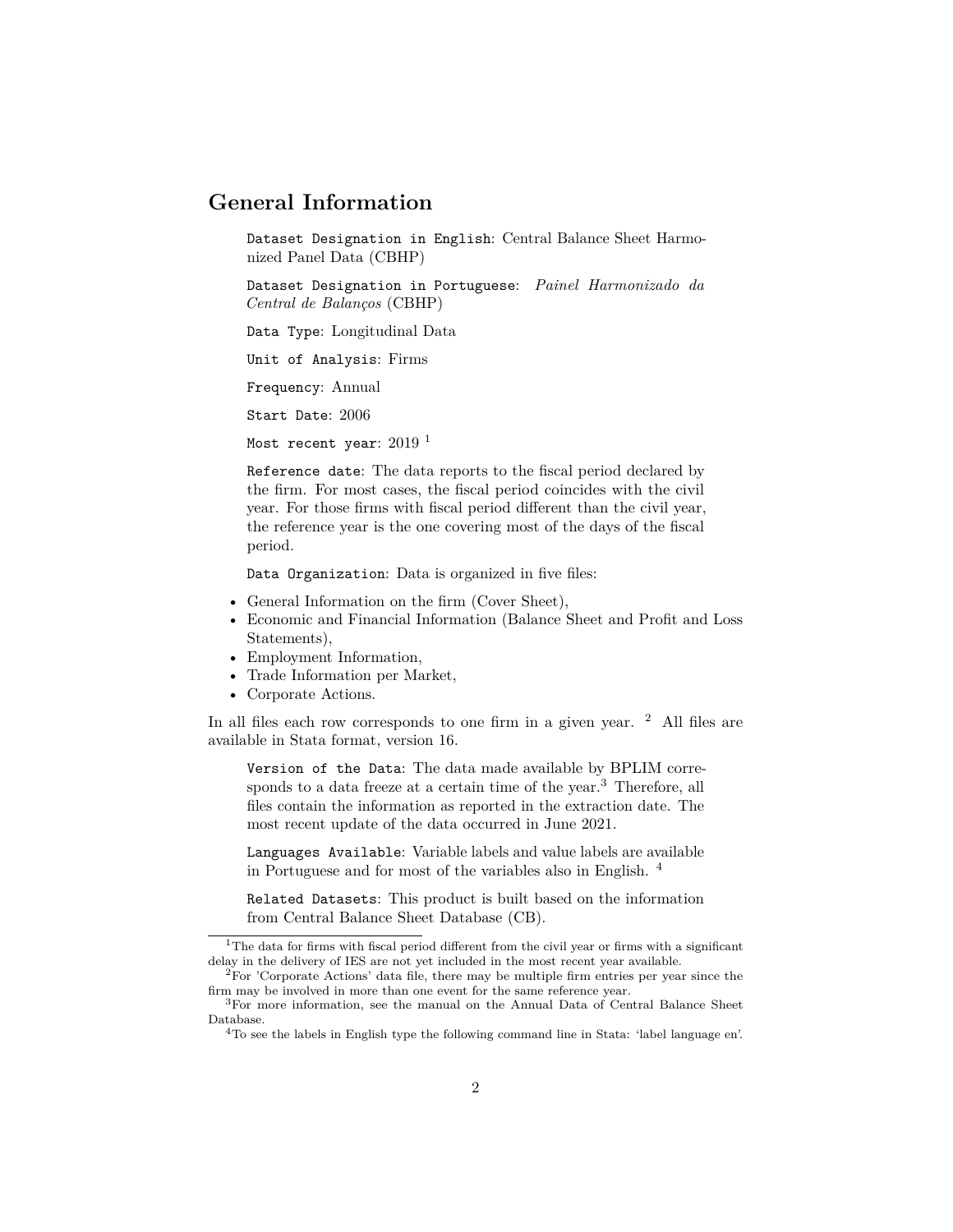Digital Object Identifier: 10.17900/CB.CBHP.Jun2021.V1

## <span id="page-2-0"></span>**Geographical Coverage**

The data refers to firms located in the Mainland Portugal and Autonomous Regions – Azores and Madeira.

## <span id="page-2-1"></span>**Population**

The population of the CBHP is the same as in the annual data, i.e. the population of all Portuguese non-financial corporations. For more information, please see the manual on *[Central Balance Sheet Database \(CB\) - Annual Data](../../CB/Jun2021/Pack_CB_Empresas_Jun20/CB_manual_Jun2021.html)*.

## <span id="page-2-2"></span>**Methodology**

Central Balance Sheet Database (CB) provides economic and financial information on Portuguese non-financial corporations. The data is collected through *Informação Empresarial Simplicada* (IES) since 2006. In 2010, the national accounting standards underwent some changes, and *Plano Oficial de Contabilidade* (POC, Official Chart of Accounts) was replaced by *Sistema de Normalização Contabilística* (SNC, Accounting Standards System), which is closer to the International Accounting Standards (IAS) and International Financial Reporting Standards (IFRS). This had an impact on the base information in CB (Banco de Portugal, 2014; Banco de Portugal, 2019).



With the introduction of SNC, several changes were introduced. For example:

- some accounting items were simply redenominated;
- some accounting items were aggregated or disaggregated;
- there are new variables being reported. The Interest Income (VF16150) and Net Non-current Assets Held for Sale (VF16035) are some examples of variables that are not reported in the financial statements written according to POC;
- the asset items in POC accounting system were reported in gross terms and the amortizations and adjustments were reported separately for each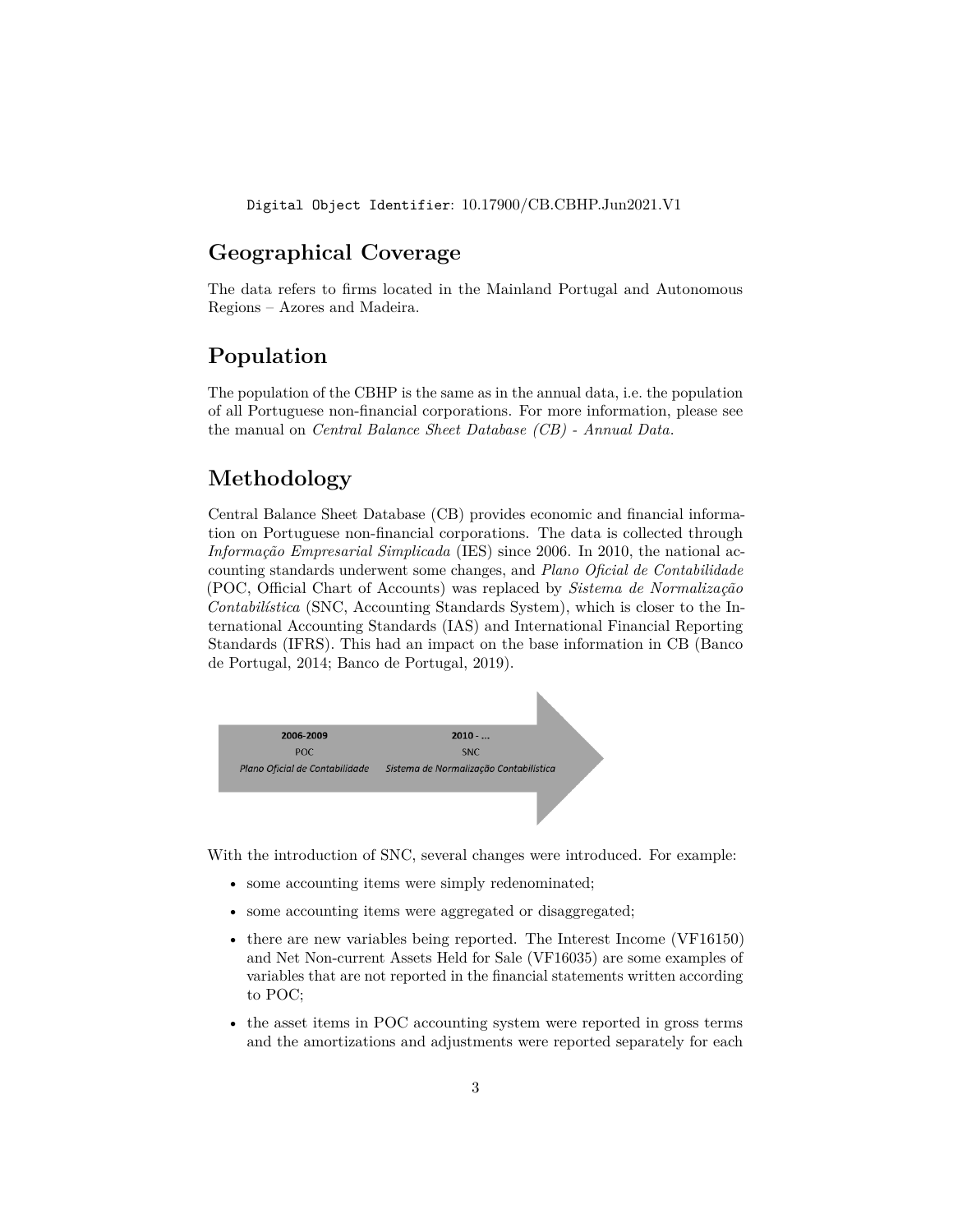item of the Balance Sheet. The financial statement written according to SNC does not have a separate item for depreciations as POC did and all variables are being reported in net terms.

• SNC introduced different reporting standards for firms with different sizes. After 2010, Micro-Entities and Small-sized Entities <sup>[5](#page-3-0)</sup> were required to report a lower number of variables.

Therefore, some accounting items in the old accounting system have an approximate correspondence and others have no correspondence at all in SNC. Some variables had to be aggregated to guarantee the comparability before and after 2010. Besides, the harmonized variables can only be calculated if their components are reported for all entities according to the reporting standards adopted by the firm. Therefore, CBHP contains a lower number of variables than those included in CB. Currently we make available approximately 60 harmonized variables on the Balance Sheet and Profit and Loss Statement. In the Employment Information file, we make available 20 variables and in the Trade Information per market file, 14 variables are available. All variables in the Cover Sheet File and the Corporate Actions File are available given that this type of information was not affected by the accounting standards.

Table 1 – Number of Harmonized Variables by type of information

| Type of Information Number of Harmonized Variables Time Period |    |           |
|----------------------------------------------------------------|----|-----------|
| General Information (Cover Sheet) File                         | 26 | 2006-2019 |
| Economic and Financial Information File                        | 61 | 2006-2019 |
| Employment Information File                                    | 20 | 2006-2019 |
| Trade Information per Market File                              | 14 | 2006-2019 |
| Corporate Actions                                              | 10 | 2006-2019 |

In this section, we describe the procedure to compute the harmonized variables available in CBHP. For a complete account on how each variable made available in the panel was computed, check the [Description of Variables.](#page-6-1) All the calculations are done based on the annual files of CB. Therefore, the number of firms and the time period available are the same as in the annual files. The panel dataset is updated once per year around the month of June, at the same time as the annual data of CB. **The most recent extraction occurred in June 2021 and includes data from 2006 to 2019. The data for firms with fiscal period different from the civil year or firms with a significant delay**

<span id="page-3-0"></span><sup>5</sup>A Micro-Entity is defined as a firm that falls below in at least two of the following criteria at the balance sheet date of the previous fiscal period: i) total assets equal to 500.000 euros; ii) net turnover equal to 500.000 euros; or iii) average number of employees equal to 5. Small-sized Entities are firms satisfying at least two of the following conditions: i) total assets below 1.500.000 euros; ii) Total net sales and other income lower than 3.000.000 euros or; iii) average number of employees less than 50. For more details please check the manual on *[Central Balance](../../CB/Jun2020/Pack_CB_Empresas_Jun18/manual_CB_Jun2020.html) [Sheet Database \(CB\) - Annual Data](../../CB/Jun2020/Pack_CB_Empresas_Jun18/manual_CB_Jun2020.html)*.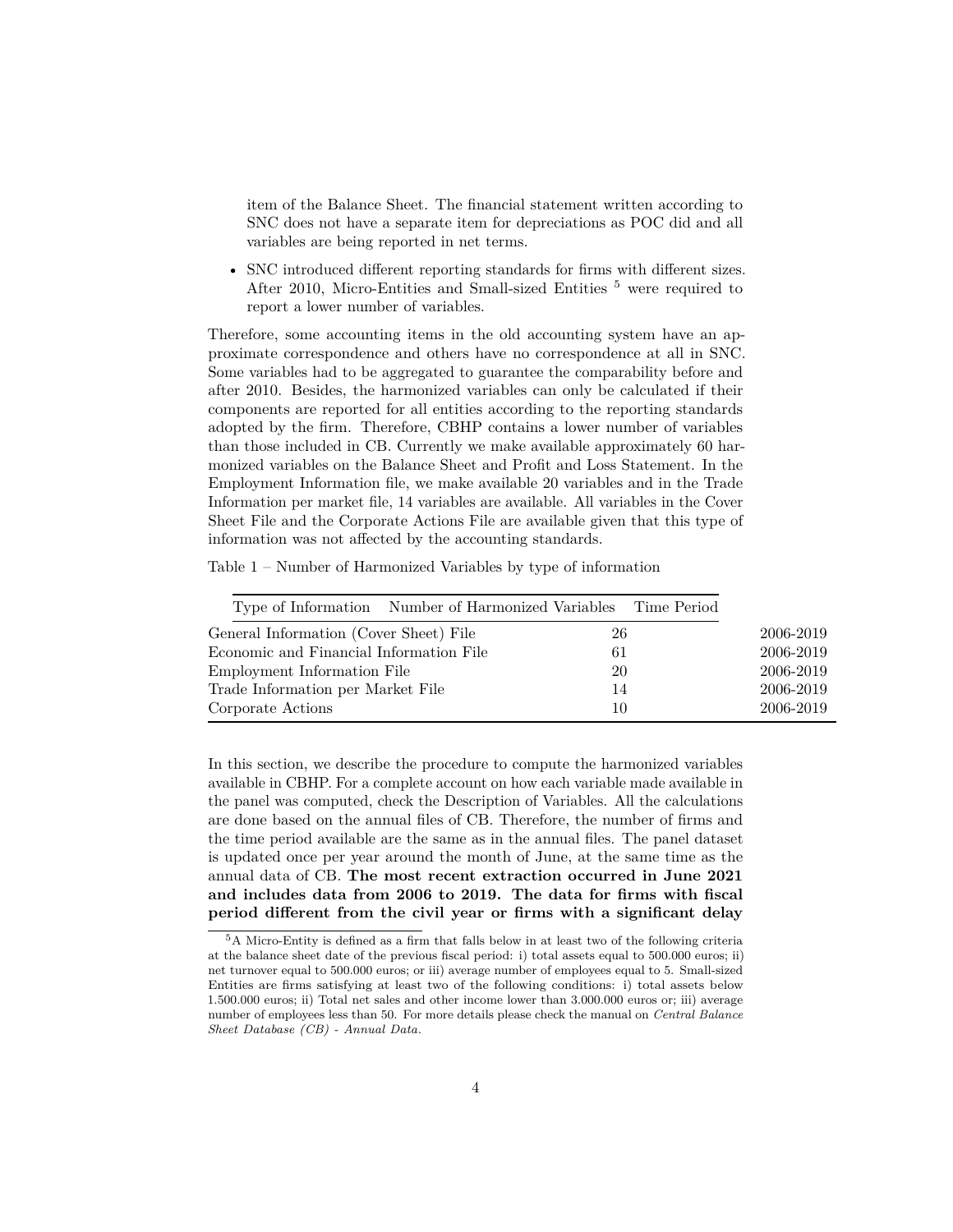#### **in the delivery of IES are not yet included in the most recent year available.**

The harmonization procedure is different for each file described in Table 1. While the information in the Cover sheet did not suffer any significant change with the introduction of SNC, the harmonization of the Economic and Financial Information is not a straightforward task. Therefore, we classified the harmonization methodology in three different categories:

- **Type 1**: covers the information unaffected by the change in the accounting system, which includes the Cover Sheet and the Corporate Actions Files. In these cases, we simply append the annual datasets. The name of the variables remain the same since no change on the original data was undertaken.
- **Type 2**: covers the information that was directly affected by the change in the accounting system, i.e., the Economic and Financial Information and Trade Information per Market. It also includes the Employment Information because the variables are collected through different tables in IES and have different denominations under POC and SNC accounting systems. For this type of files, we rely on the definition of the variables under the current accounting system (SNC) and compute a formula using the POC items needed to ensure the comparability over time. For example, the procedure to compute the item Turnover (D001) is illustrated below for a fictional firm:

| ano  | tina      | planocont  | VF03045 | VF03046 | VF03047 | VF16132 | <b>D001</b> |
|------|-----------|------------|---------|---------|---------|---------|-------------|
| 2006 | 500000000 | POC        |         |         |         | ٠       | 0           |
| 2007 | 500000000 | POC        | 100     | 100     | 100     | $\cdot$ | 300         |
| 2008 | 500000000 | POC        | 100     | 100     |         |         | <b>200</b>  |
| 2009 | 500000000 | POC        | 100     | 100     | 100     |         | 300         |
| 2010 | 500000000 | <b>SNC</b> |         |         |         | 100     | 100         |
| 2011 | 500000000 | <b>SNC</b> |         |         | ٠       | 100     | 100         |
| 2012 | 500000000 | <b>SNC</b> |         |         |         | 100     | 100         |
| 2013 | 500000000 | <b>SNC</b> |         |         |         | 100     | 100         |
| 2014 | 500000000 | <b>SNC</b> |         |         |         | 100     | 100         |
| 2015 | 500000000 | <b>SNC</b> |         | $\cdot$ | ٠       | 100     | 100         |
| 2016 | 500000000 | <b>SNC</b> |         |         |         | 100     | 100         |
| 2017 | 500000000 | <b>SNC</b> |         | $\cdot$ | ٠       | 100     | 100         |
| 2018 | 500000000 | <b>SNC</b> |         |         | ٠       | 100     | 100         |
| 2019 | 500000000 | <b>SNC</b> |         |         | ٠       | 100     | 100         |
|      |           |            |         |         |         |         |             |

The SNC variable - VF16132 (Turnover) - corresponds to the sum of the variables VF03045 (Sales of goods), VF03046 (Sales of products) and VF03047 (Provision of services) in the POC accounting system. Therefore, a new harmonized variable is computed - D001 - using these auxiliary variables. After calculating the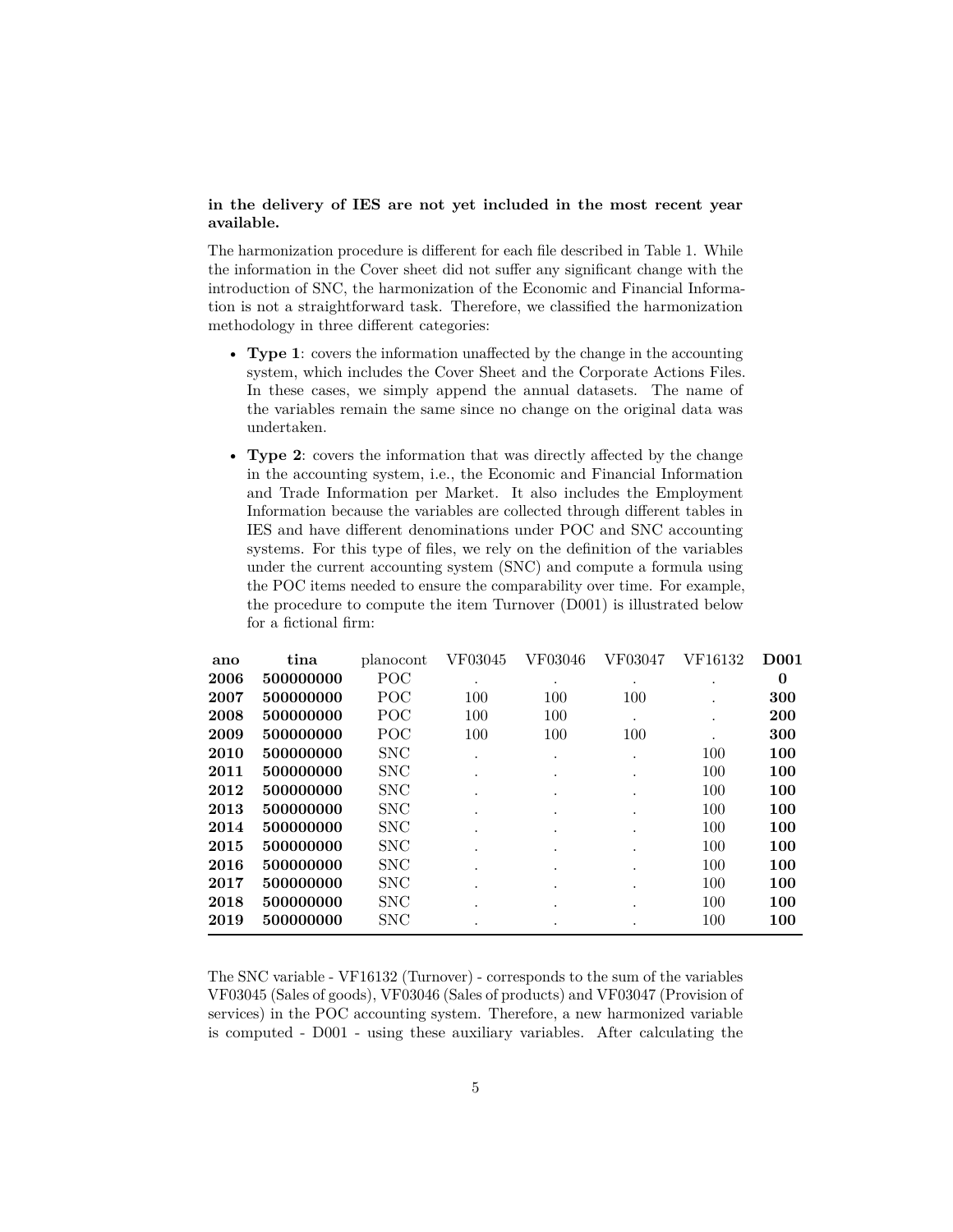harmonized variable, the auxiliary variables are dropped and only the variables in bold are kept in the dataset. All missing values in the auxiliary variables are treated as zeros. The report of IES is mandatory for all firms that are required to send the financial statements to the Ministry of Finance. Therefore, all items have to be completed in a consistent manner so that the firm is able to submit the declaration and the real value of a specific variable is assumed to be zero if it is not reported. The naming convention for Balance Sheet variables in the panel data is Bxxx or BLxxx, for Profit and Loss Statement is Dxxx or DLxxx, for Employment Information is Exxx and for Trade Information per Market is MGxxx.

After identifying all variables that can be potentially included in the panel dataset, we produced and analyzed technical reports on each variable. Namely, we did the following checks to ensure the compatibility of the panel variables over time:

- 1. analyze the evolution of the mean and median values of the relative changes over time.  $6$  We try to identify whether there is any discontinuity in 2010, the first year in which most of the firms reported under *Sistema de Normalização Contabilística*. [7](#page-5-1)
- 2. check whether abnormal relative changes (relative changes above 100%) are found more often in the transition to the new accounting system.
- 3. decomposition of the yearly variation of the total value of each variable due to the expansion and contraction of incumbents and the entry and exit of firms.
- 4. regression of each variable on time dummies to detect any structural change in the variable after 2010.

The link to the report on each variable is available in the section [Description](#page-6-1) [of Variables.](#page-6-1) The harmonization procedure tries to ensure the compatibility of the variables over time as much as possible. However, there may be more than one harmonization methodology and the transition between the old and the new accounting rules and concepts may take some time. For these reasons, some harmonized variables may show a clear discontinuity in 2010.

We also produce reports for the Economic and Financial Information File, Employment Information File and Trade Information per Market File checking whether the sum of disaggregated variables corresponds to the aggregated variables. These reports are available in the [Auxiliary Files Section.](#page-28-0)

• **Type 3**: covers the Economic and Financial Indicators files containing information affected by the change in the accounting system. The information on this file is calculated using the variables available in the Economic

<span id="page-5-0"></span> $6$ The relative changes are defined as the difference between the value of the variable observed in year t minus the value observed in the previous year. Relative changes are computed with respect to the average of year t and t-1 and are measured in percentage.

<span id="page-5-1"></span><sup>7</sup> In 2010 some declarations were reported according to *Plano Oficial de Contas*. This situation occurs mostly for declarations sent in the cessation period and before or after the firms adopts a special fiscal period - a fiscal period different from the calendar year.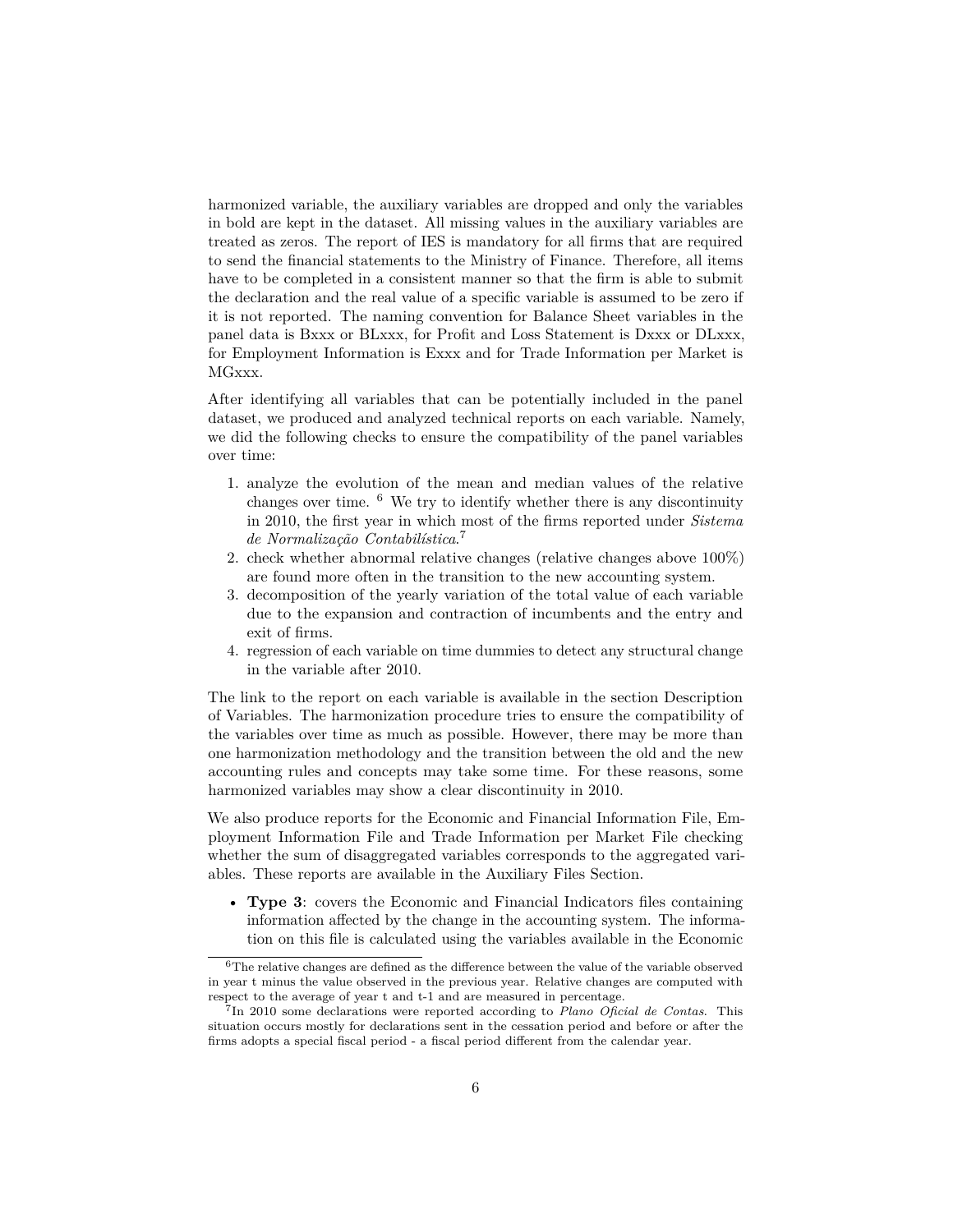and Financial Information File. We provide a Stata ado file to compute all the economic and financial indicators that are possible to harmonize over time given the information available in the panel dataset. By adopting this procedure, the size of the dataset is minimized. All indicators variables calculated by this ado are denominated Rxxx.

## <span id="page-6-0"></span>**Description of Files**

Similarly to the annual data files, CBHP is organized in five files. Each file provides a different type of information, namely:

| Type of Information          | File Name                                 |
|------------------------------|-------------------------------------------|
| A. General Information       | CBHP_A_YFRM_yyyyYYYY_eeee_ROSTO_V01.dta   |
| (Cover sheet)                |                                           |
| B. Economic and              | CBHP A YFRM yyyyYYYY eeee CONTAS V01.dta  |
| <b>Financial Information</b> |                                           |
| C. Employment                | CBHP_A_YFRM_yyyyYYYY_eeee_PESSOAL_V01.dta |
| Information                  |                                           |
| D. Trade Information         | CBHP A YFRM yyyyYYYY eeee MG V01.dta      |
| per Market                   |                                           |
| E. Corporate Actions         | CBHP_A_YFRM_yyyyYYYY_eeee_AMARC_V01.dta   |

Where *A* stands for anonymized and *yyyy* corresponds to the first year available and *YYYY* corresponds to most recent year available. *eeee* reports the extraction date.

All files contain a unique firm identifier (*tina*) and a reference year (*ano*) allowing the matching of the different types of information by firm. Whenever possible, labels and value labels were attributed to all categorical variables. All data sets are anonymized.

## <span id="page-6-1"></span>**Description of Variables**

#### <span id="page-6-2"></span>**A. General Information File (Cover Sheet)**

The information reported in this file was not affected by the change in the accounting system. Therefore, the panel dataset includes all the variables available in the annual data files.

#### **A1. Identifiers**

Firm identifier  $(tina)$  – Unique identifier that enables tracking the firm over time. *tina* is the anonymized tax identification number. The first digit of the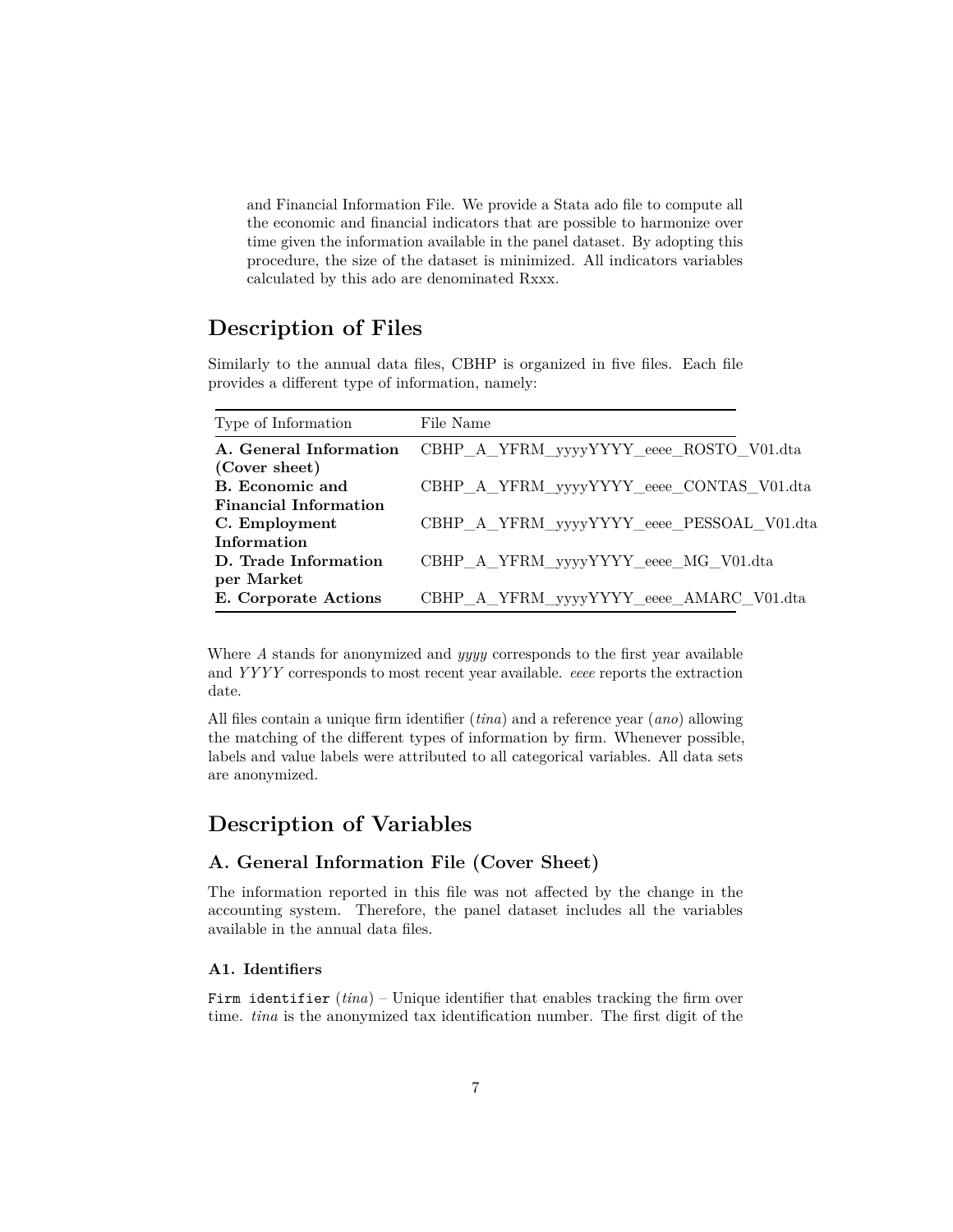tax identification number contains information on the type of corporation and legal form. Therefore, this first digit is preserved in *tina*.

Reference year of the data (*ano*) – Reference year of the data.

#### **A2. Other variables**

All the variables available in CB are also available in the CBHP. For a full description of these variables please check the manual on *[Central Balance Sheet](../../CB/Jun2021/Pack_CB_Empresas_Jun20/CB_manual_Jun2021.html) [Database \(CB\) - Annual Data](../../CB/Jun2021/Pack_CB_Empresas_Jun20/CB_manual_Jun2021.html)* or the auxiliary file [var\\_rosto.html.](./aux_files/variables_description/var_rosto.html)

The variables reporting the accounting system (*planocont*) and the accounting standards (*regime*) under which the firm is reporting information are kept in the panel dataset. These variables do not have any interpretation given that all the economic and financial variables included in the panel dataset are harmonized over time. They are kept in the dataset because they may be useful in case one wants to calculate additional variables not provided by BPLIM.

#### <span id="page-7-0"></span>**B. Economic and Financial Information File**

This file provides a set of balance sheet and profit and loss statement variables harmonized over time. For a full account of the SNC items included in the definition of the harmonized variable see the auxiliary file contas snc items.html.

#### **B1. Identifiers**

Firm identifier  $(tina)$  – Unique identifier that enables tracking the legal entity over time. *tina* is the anonymized tax identification number.

Reference year of the data (*ano*) – Reference year of the data.

#### <span id="page-7-1"></span>**B2. Balance Sheet Variables**

#### **Assets**

|             | Variable<br>Variable description | Definition                                                 | SNC.<br>Variable | Formula in<br>POC.        | Variable<br>Report      |
|-------------|----------------------------------|------------------------------------------------------------|------------------|---------------------------|-------------------------|
| <b>B001</b> | <b>Total Assets</b><br>(QS)      | Total<br>non-current<br>assets; Total<br>current<br>assets |                  | VF15991 Formula in<br>POC | Report -<br><b>B001</b> |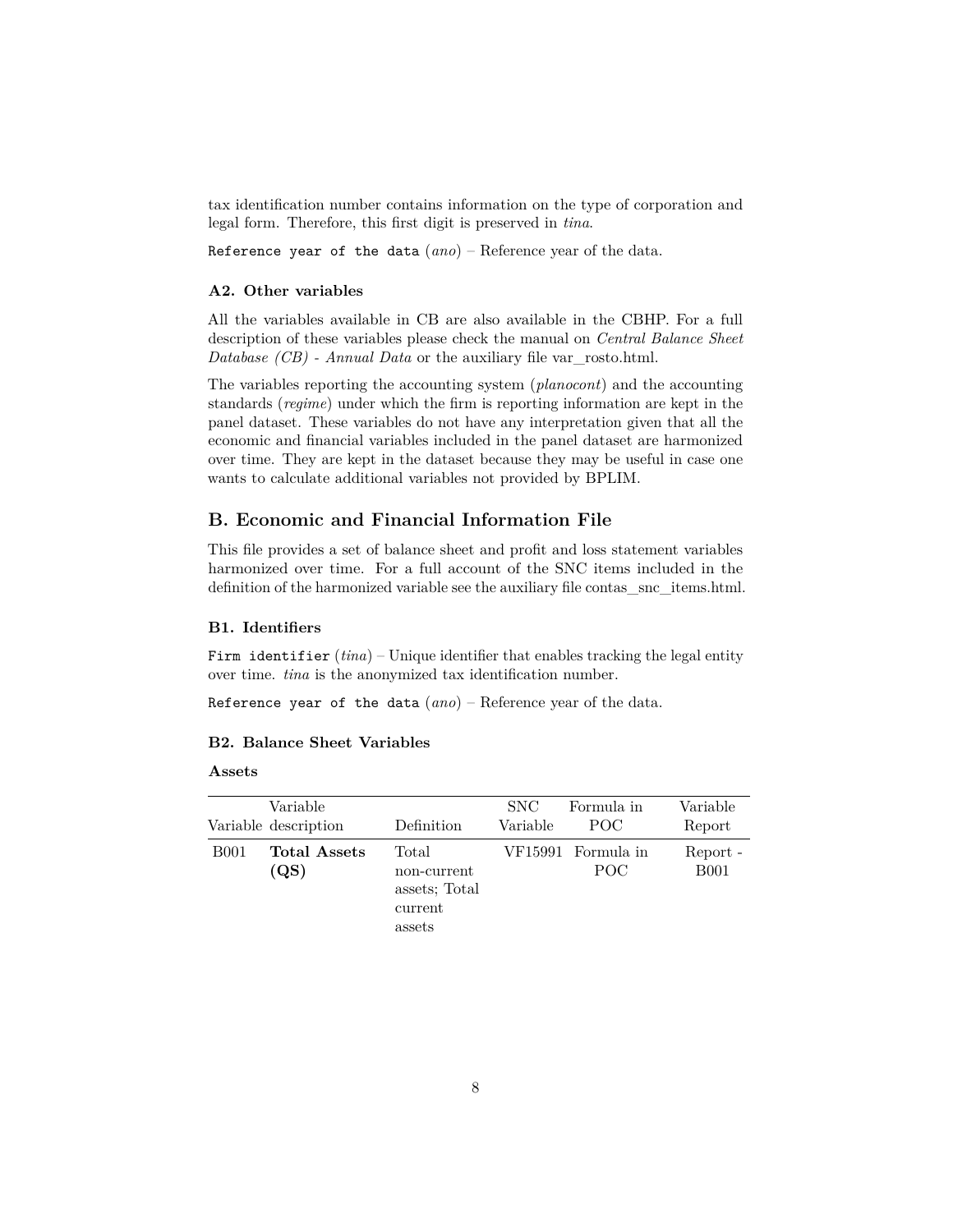|             | Variable<br>Variable description                         | Definition                                                                                                                                                                              | <b>SNC</b><br>Variable | Formula in<br>POC         | Variable<br>Report      |
|-------------|----------------------------------------------------------|-----------------------------------------------------------------------------------------------------------------------------------------------------------------------------------------|------------------------|---------------------------|-------------------------|
| <b>B004</b> | $\text{Total}$<br>non-current<br>assets $(QS)$           | Fixed<br>tangible<br>assets and<br>intangible<br>assets;<br>Financial<br>investments;<br>Remaining<br>non-current<br>assets                                                             |                        | VF15994 Formula in<br>POC | Report -<br><b>B004</b> |
| <b>B005</b> | $>$ Fixed<br>tangible assets<br>and intangible<br>assets | Intangible<br>assets<br><i>(including)</i><br>Goodwill);<br>Land and<br>buildings;<br><b>Basic</b><br>equipment;<br>Other fixed<br>assets;<br>Payments on<br>account of<br>fixed assets | VF15995                | Formula in<br>POC         | Report -<br><b>B005</b> |
| <b>B012</b> | $>$ > $>$ Fixed<br>tangible assets                       | Land and<br>buildings;<br><b>Basic</b><br>equipment;<br>Other fixed<br>assets;<br>Payments on<br>account of<br>fixed assets<br>8                                                        |                        | VF16002 Formula in<br>POC | Report -<br><b>B012</b> |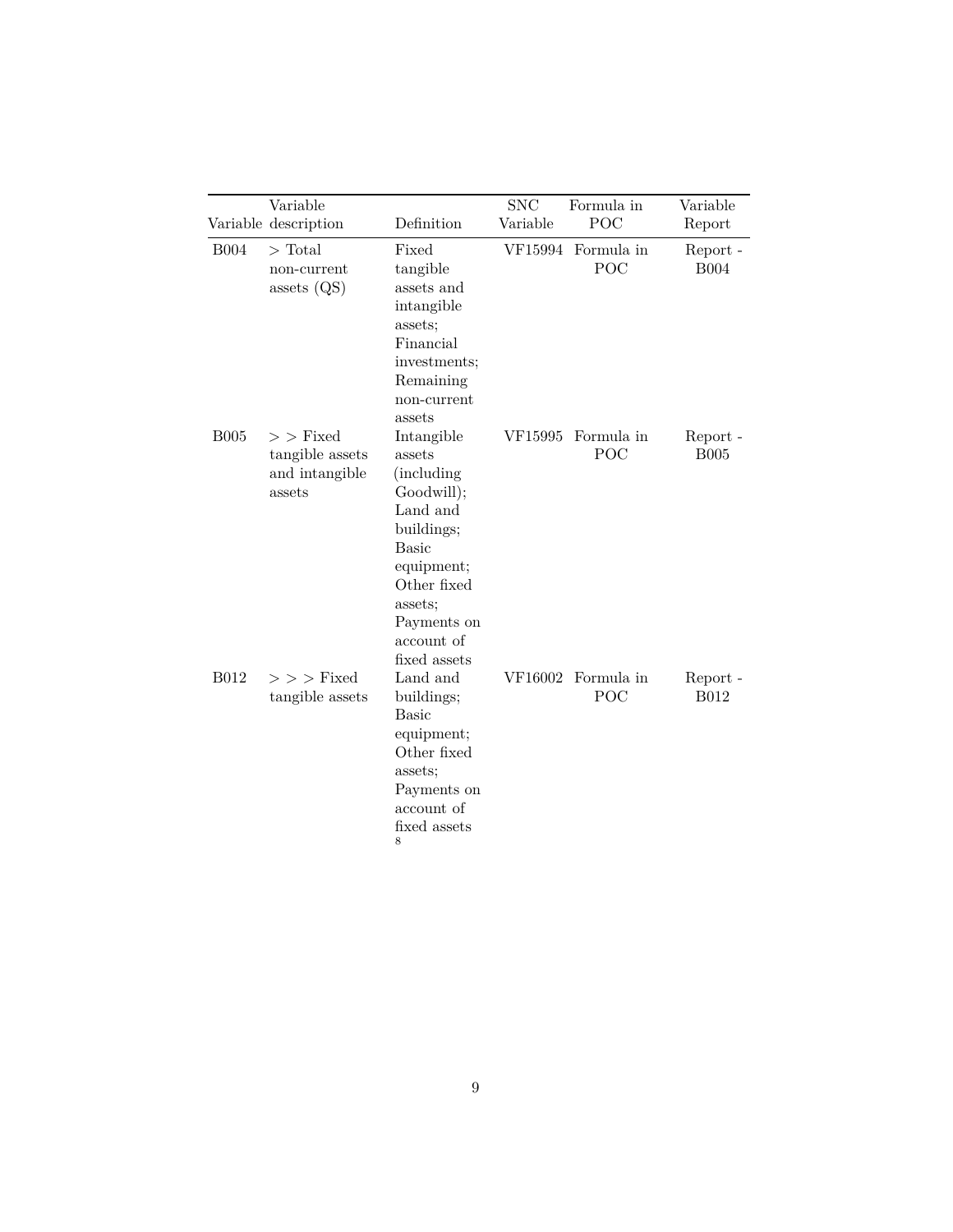|             | Variable<br>Variable description                                   | Definition                                                                                                                                                                   | <b>SNC</b><br>Variable | Formula in<br>POC         | Variable<br>Report               |
|-------------|--------------------------------------------------------------------|------------------------------------------------------------------------------------------------------------------------------------------------------------------------------|------------------------|---------------------------|----------------------------------|
| <b>B025</b> | $>$ Financial<br>investments                                       | Investments<br>in subsidiary<br>and<br>associated<br>companies;<br>Financial<br>investments<br>(excepting)<br>investments<br>in subsidiary<br>and<br>associated<br>companies |                        | VF16015 Formula in<br>POC | Report -<br><b>B025</b>          |
| <b>B158</b> | ><br>Non-current<br>assets -<br>Remaining<br>non-current<br>assets | Shareholders<br>$/$ partners;<br>Deferred tax<br>assets                                                                                                                      |                        | VF18510 Formula in<br>POC | Report -<br><b>B158</b>          |
| <b>B029</b> | $\gt$ Total Current<br>assets $(QS)$                               | Inventories<br>and<br>biological<br>assets;<br>Customers;<br>Remaining<br>current<br>assets; Cash<br>and bank<br>deposits;<br>Non-current<br>assets held<br>for sale 9       | VF16019                | Formula in<br>POC         | Report $\hbox{-}$<br><b>B029</b> |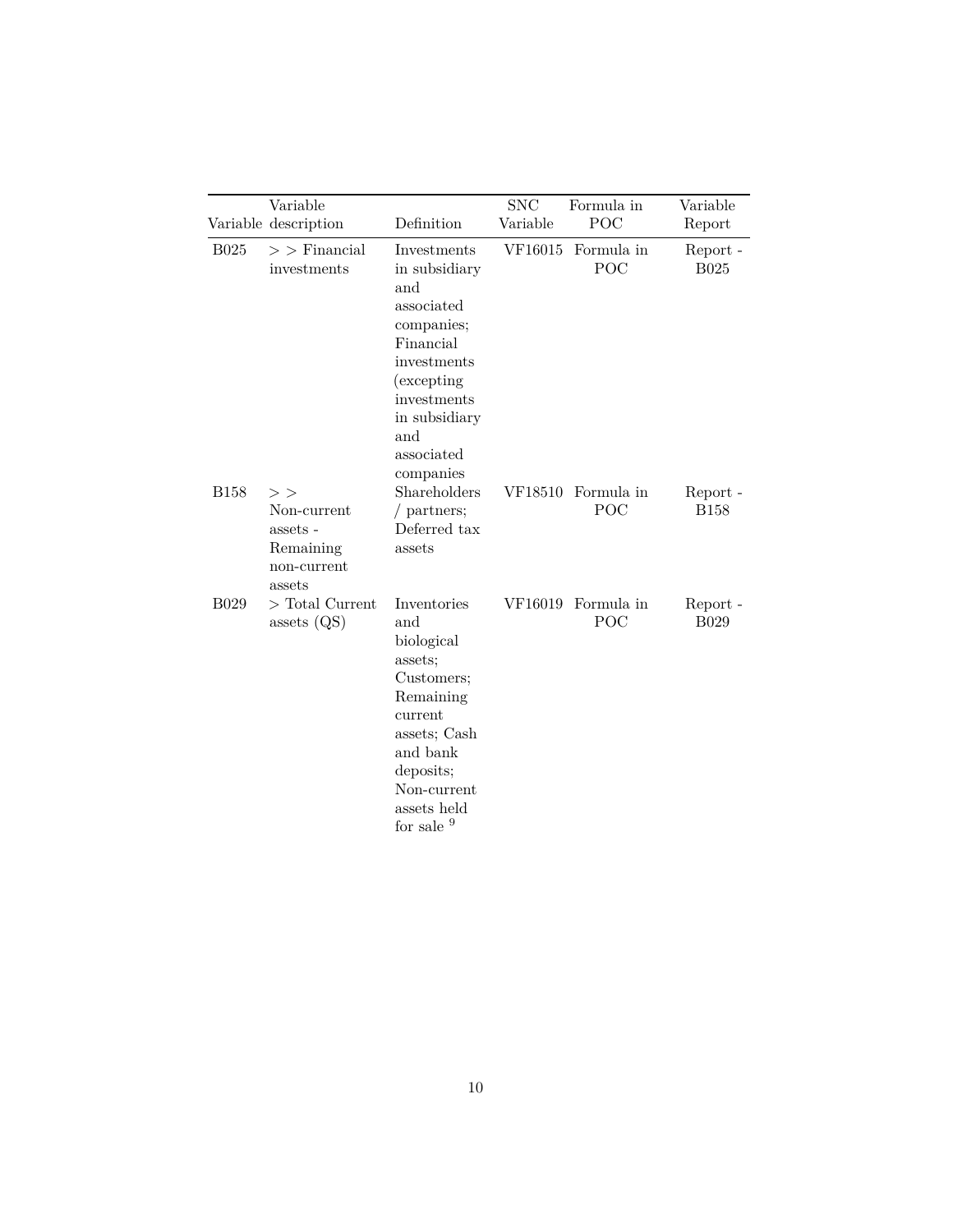|             | Variable<br>Variable description                                | Definition                                                                                                                                                                                      | <b>SNC</b><br>Variable | Formula in<br>POC         | Variable<br>Report      |
|-------------|-----------------------------------------------------------------|-------------------------------------------------------------------------------------------------------------------------------------------------------------------------------------------------|------------------------|---------------------------|-------------------------|
| <b>B032</b> | $>$ Current<br>assets -<br>Inventories and<br>biological assets | Raw and<br>subsidiary<br>materials<br>and consum-<br>ables;<br>Advances<br>from<br>customers;<br>Inventories<br><i>(excepting)</i><br>Raw and<br>subsidiary<br>materials<br>and<br>consumables) | VF16022                | Formula in<br>POC         | Report -<br><b>B032</b> |
| <b>B041</b> | $>$ Current<br>assets -<br>Customers                            |                                                                                                                                                                                                 | VF16031                | Formula in<br>POC         | Report -<br><b>B041</b> |
| <b>B049</b> | $>$ Current<br>assets - Cash<br>and bank<br>deposits            |                                                                                                                                                                                                 | VF16039                | Formula in<br>POC         | Report -<br><b>B049</b> |
| <b>B159</b> | $>$ $>$ Current<br>assets -<br>Remaining<br>current assets      | Current<br>assets -<br>State and<br>other public<br>entities;<br>Other<br>current<br>assets;<br>Sharehold-<br>ers; Deferred<br>expense                                                          |                        | VF18511 Formula in<br>POC | Report -<br><b>B159</b> |
| <b>B042</b> | $>$ Current<br>assets - State<br>and other<br>public entities   |                                                                                                                                                                                                 | VF16032                | Formula in<br>POC         | Report -<br><b>B042</b> |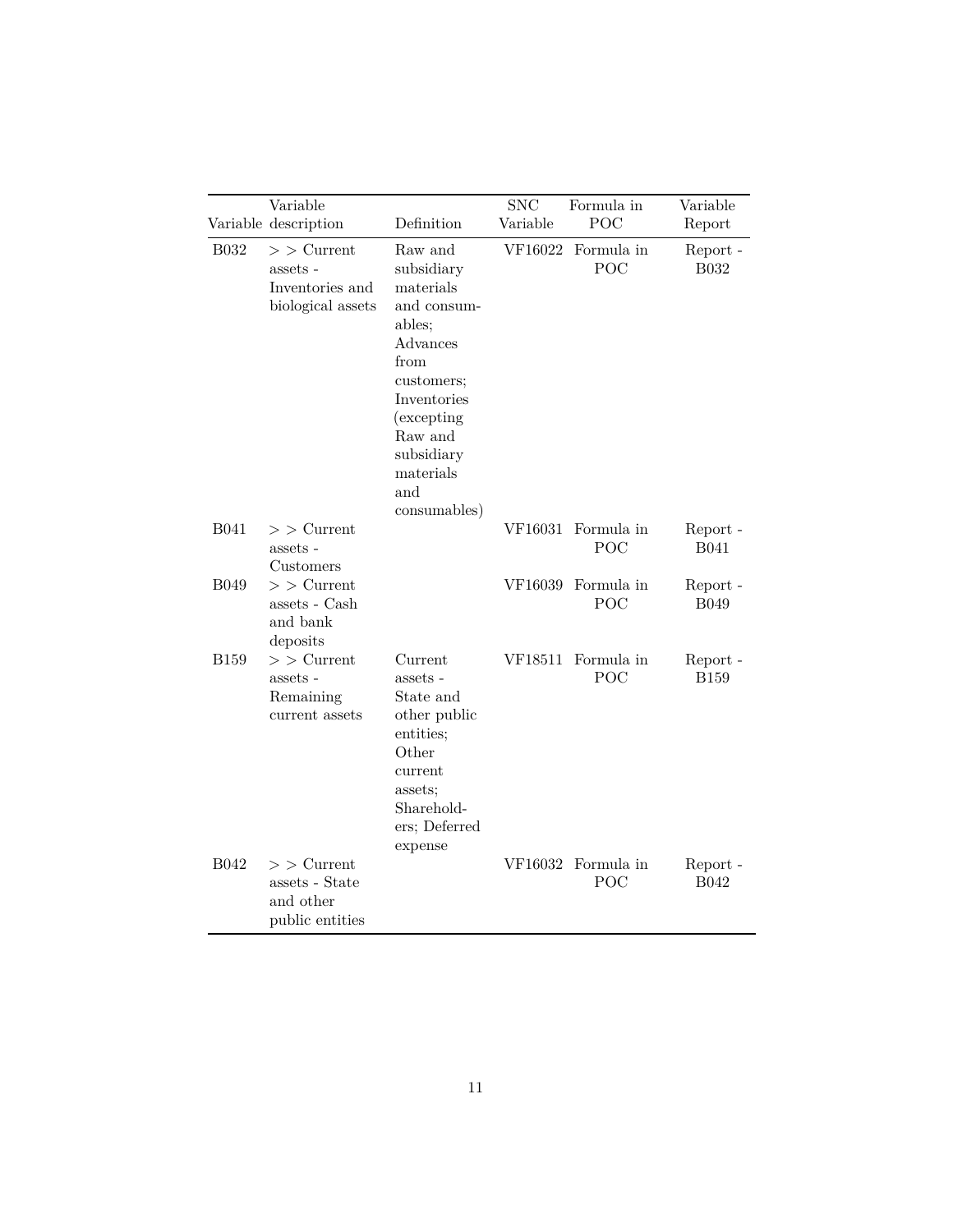### <span id="page-11-1"></span>**Equity**

|                  | Variable<br>Variable description  | Definition                                                                                                                                                       | <b>SNC</b><br>Variable | Formula in<br>POC         | Variable<br>Report       |
|------------------|-----------------------------------|------------------------------------------------------------------------------------------------------------------------------------------------------------------|------------------------|---------------------------|--------------------------|
| <b>B060</b>      | Equity and<br>Liabilities<br>(QS) | Equity;<br>Liabilities                                                                                                                                           | VF16050                | Formula in<br>POC         | Report -<br><b>B060</b>  |
| <b>B061</b>      | $\mathbf{E}$ Equity<br>(QS)       | Paid-up<br>capital;<br>Other equity<br>instruments:<br>Reserves<br>and retained<br>earnings;<br>Other items<br>of equity;<br>Net income;<br>Interim<br>dividends | VF16051                | Formula in<br>POC         | Report -<br><b>B061</b>  |
| BL005            | $>$ Legal<br>reserves             |                                                                                                                                                                  |                        | VF13024 Formula in<br>POC | Report -<br><b>BL005</b> |
| <b>BL007</b>     | $>$ Retained<br>earnings          |                                                                                                                                                                  | VF13026                | Formula in<br>POC         | Report -<br><b>BL007</b> |
| <b>B074</b>      | $>$ Interim<br>dividends          |                                                                                                                                                                  | VF16064                | Formula in<br>POC         | Report -<br><b>B074</b>  |
| B <sub>143</sub> | $>$ Subscribed<br>capital         |                                                                                                                                                                  | VF16425                | Formula in<br>POC         | Report -<br><b>B143</b>  |

#### <span id="page-11-2"></span>**Liabilities**

|             | Variable<br>Variable description  | Definition                                            | SNC.<br>Variable | Formula in<br>POC.         | Variable<br>Report      |
|-------------|-----------------------------------|-------------------------------------------------------|------------------|----------------------------|-------------------------|
| <b>B080</b> | $\mathcal{P}$ Liabilities<br>(QS) | Non-current<br>liabilities;<br>Current<br>liabilities |                  | VF16070 Formula in<br>POC. | Report -<br><b>B080</b> |

<span id="page-11-0"></span> ${}^{8}{\rm With}$  the introduction of SNC some components that were previously classified as fixed tangible assets were reallocated to intangible assets to accommodate international standards. An example is highway concessions which were considered as tangible assets in POC and were reclassified as intangible assets in SNC.

<sup>9</sup>This variable has no match in *Plano Oficial de Contas*.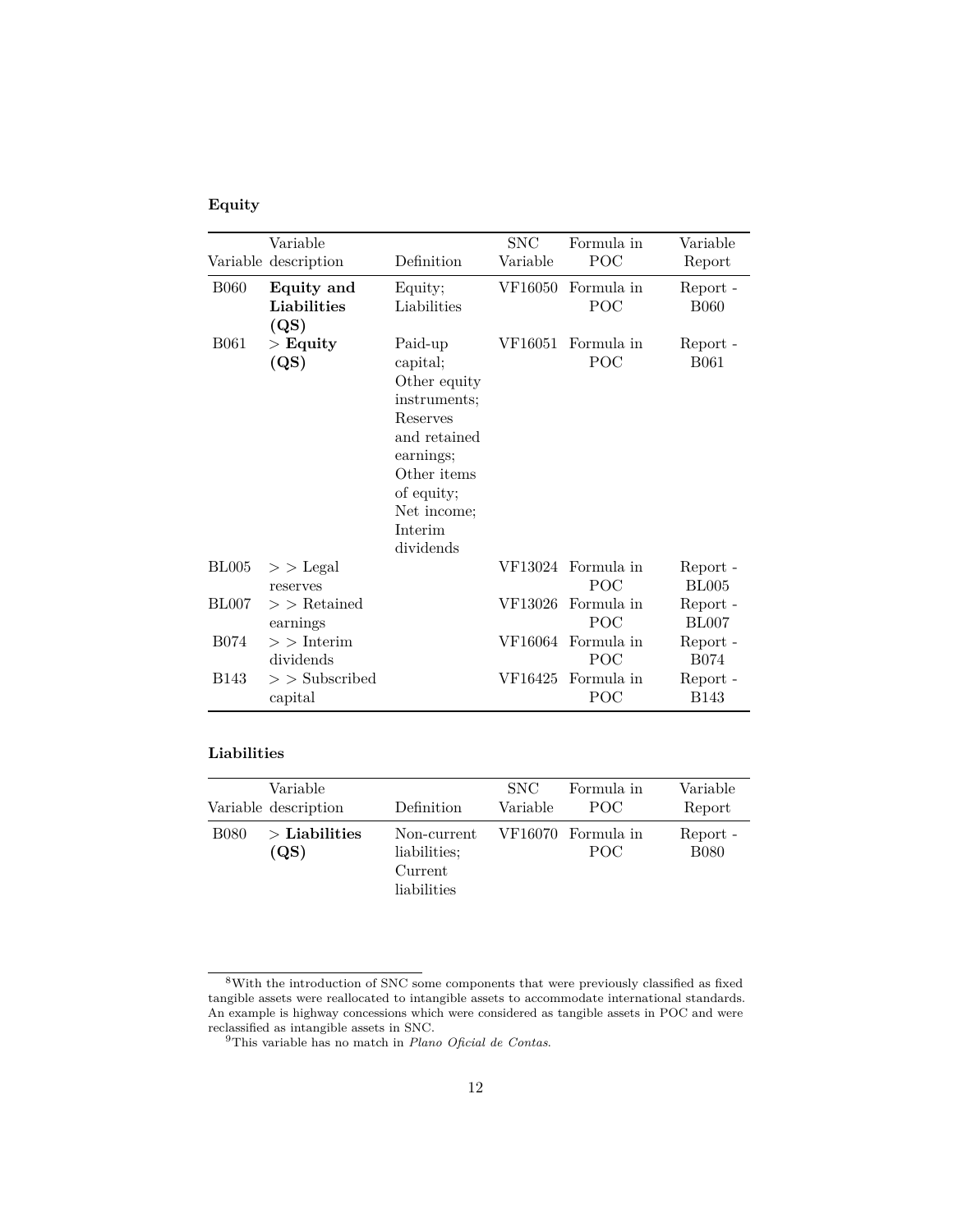|             | Variable<br>Variable description                                                       | Definition                                                                                                     | <b>SNC</b><br>Variable | Formula in<br>POC         | Variable<br>Report      |
|-------------|----------------------------------------------------------------------------------------|----------------------------------------------------------------------------------------------------------------|------------------------|---------------------------|-------------------------|
| <b>B081</b> | $>$ $>$<br>Non-current<br>liabilities                                                  | Obtained<br>funding;<br>Post-<br>employment<br>benefits;<br>Remaining<br>non-current<br>liabilities            | VF16071                | Formula in<br>POC         | Report -<br><b>B081</b> |
| <b>B085</b> | $>$ $>$ $>$<br>Non-current<br>liabilities -<br>Obtained<br>funding                     |                                                                                                                |                        | VF16075 Formula in<br>POC | Report -<br><b>B085</b> |
| <b>B160</b> | $>$ $>$ $>$<br>Non-current<br>liabilities -<br>Remaining<br>non-current<br>liabilities | Provisions;<br>Other<br>accounts<br>payable;<br>Deferred tax<br>liabilities                                    |                        | VF18512 Formula in<br>POC | Report -<br><b>B160</b> |
| <b>B089</b> | $>$ Current<br>liabilities $(QS)$                                                      | Suppliers;<br>Obtained<br>funding;<br>Remaining<br>current<br>liabilities                                      |                        | VF16079 Formula in<br>POC | Report -<br><b>B089</b> |
| <b>B093</b> | $>$ > $>$ Current<br>liabilities -<br>Suppliers                                        |                                                                                                                |                        | VF16083 Formula in<br>POC | Report -<br><b>B093</b> |
| <b>B161</b> | $>$ > $>$ Current<br>liabilities -<br>Remaining<br>current<br>liabilities              | State and<br>other public<br>sector<br>institutions;<br>Other<br>current<br>liabilities;<br>Deferred<br>income | VF18513                | Formula in<br>POC         | Report -<br><b>B161</b> |
| <b>B094</b> | $>$ $>$ $>$ $>$<br>Current<br>liabilities -<br>State and other<br>public entities      |                                                                                                                |                        | VF16084 Formula in<br>POC | Report -<br><b>B094</b> |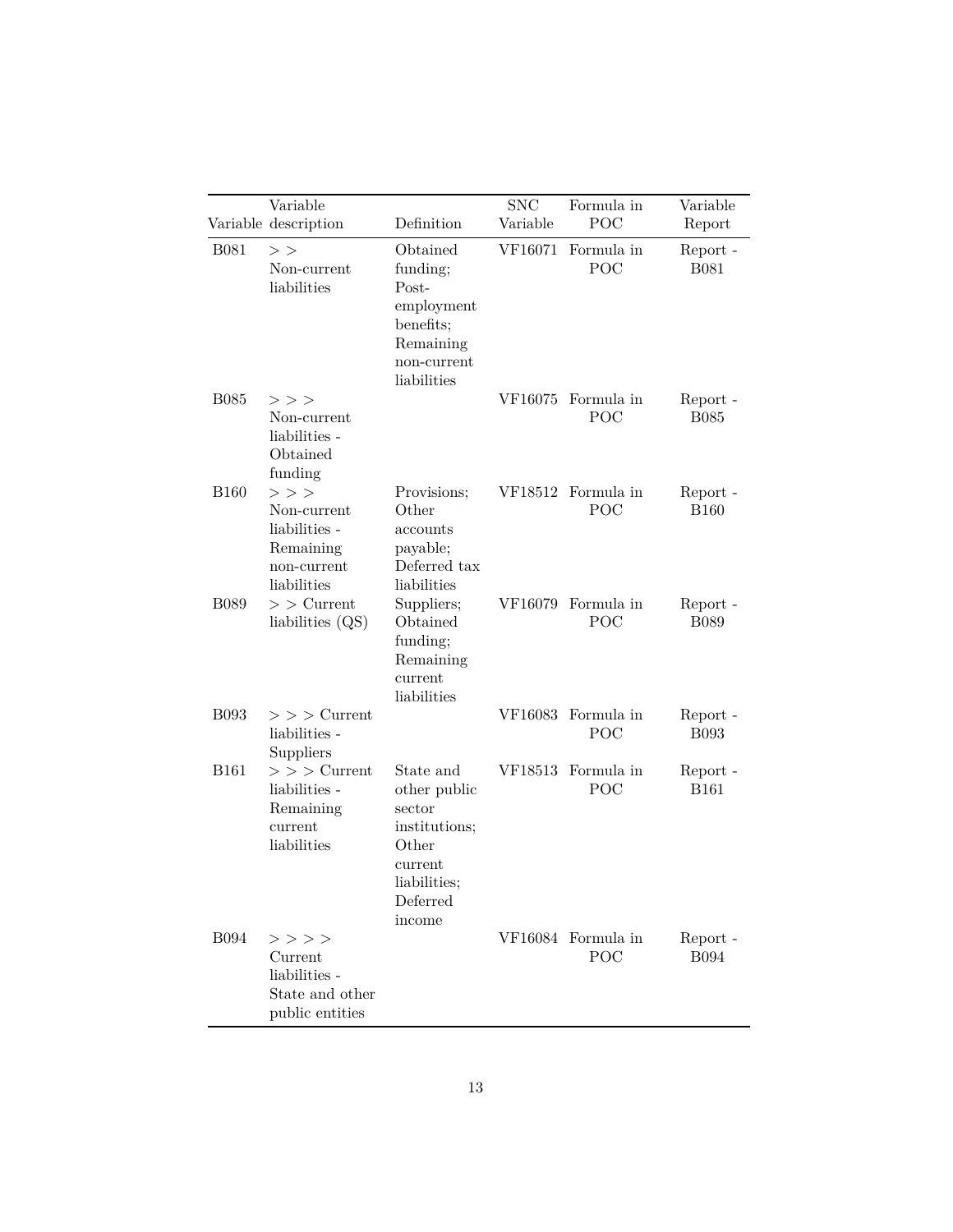|                  | Variable                                           |                                                                                                                                                                          | <b>SNC</b> | Formula in        | Variable                     |
|------------------|----------------------------------------------------|--------------------------------------------------------------------------------------------------------------------------------------------------------------------------|------------|-------------------|------------------------------|
|                  | Variable description                               | Definition                                                                                                                                                               | Variable   | POC               | Report                       |
| D <sub>021</sub> | Total income                                       | Turnover;<br>Remaining<br>income                                                                                                                                         | VF16152    | Formula in<br>POC | Report -<br>D <sub>021</sub> |
| D <sub>001</sub> | $\mathcal{F}$ Turnover                             | Sales;<br>Services                                                                                                                                                       | VF16132    | Formula in<br>POC | Report -<br>D <sub>001</sub> |
| D <sub>002</sub> | $>$ Sales                                          | Sales of<br>good and<br>products                                                                                                                                         | VF16133    | Formula in<br>POC | Report -<br>D <sub>002</sub> |
| DL017            | $>$ Services                                       |                                                                                                                                                                          | VF15599    | Formula in<br>POC | Report -<br><b>DL017</b>     |
| D111             | $>$ Remaining<br>Income                            | Operating<br>subsidies;<br>Variation in<br>production;<br>Capitalized<br>production;<br>Other<br>incomes;<br>Obtained<br>interest and<br>similar<br>income <sup>10</sup> | VF18514    | Formula in<br>POC | Report -<br>D111             |
| D <sub>005</sub> | $>$ Operating<br>subsidies                         |                                                                                                                                                                          | VF16136    | Formula in<br>POC | Report -<br>D005             |
| D <sub>006</sub> | $>$ $>$ Variation<br>in production                 |                                                                                                                                                                          | VF16137    | Formula in<br>POC | Report -<br>D <sub>006</sub> |
| D <sub>007</sub> | $>$ $\sim$ Capitalized<br>production               |                                                                                                                                                                          | VF16138    | Formula in<br>POC | Report -<br>D <sub>007</sub> |
| DL043            | Supplementary<br>income                            |                                                                                                                                                                          | VF15650    | Formula in<br>POC | Report -<br>DL043            |
| D013             | Other incomes -<br>Income from<br>financial assets |                                                                                                                                                                          | VF16144    | Formula in<br>POC | Report -<br>D013             |

<span id="page-13-0"></span>**B3. Profit and Loss Statement Variables**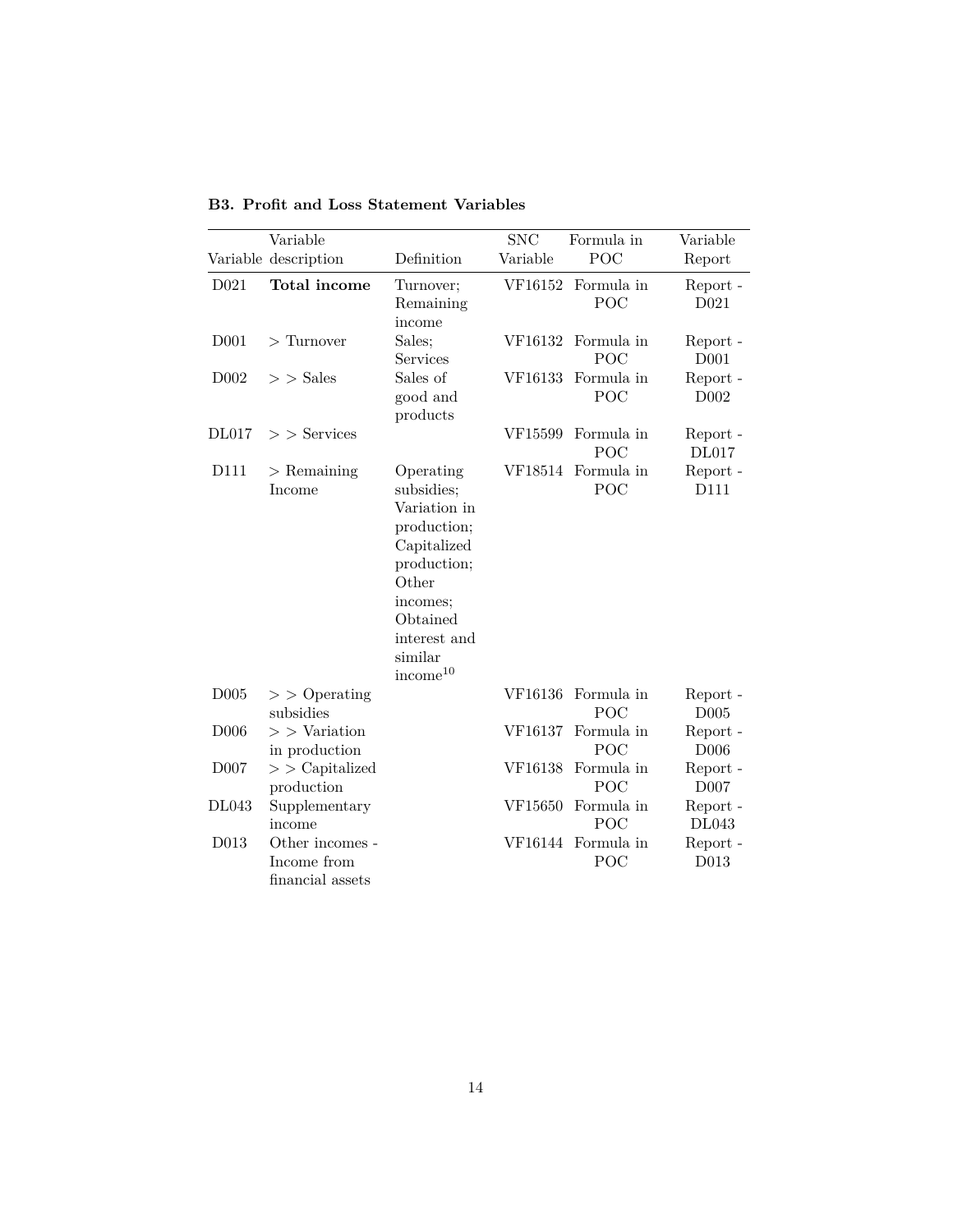|                   | Variable                                                  |                                                                                                                                                                                                                                                                         | <b>SNC</b> | Formula in                | Variable                     |
|-------------------|-----------------------------------------------------------|-------------------------------------------------------------------------------------------------------------------------------------------------------------------------------------------------------------------------------------------------------------------------|------------|---------------------------|------------------------------|
|                   | Variable description                                      | Definition                                                                                                                                                                                                                                                              | Variable   | POC                       | Report                       |
| D <sub>062</sub>  | Total<br><b>Expenses</b><br>(QS)                          | Costs of<br>goods sold<br>and material<br>consumed;<br>Supplies and<br>external<br>services;<br>Employee<br>expenses;<br>Remaining<br>expenses;<br>$Ex-$<br>penses/reversals<br>of deprecia-<br>tions and<br>amortiza-<br>tions;<br>Interest<br>expenses;<br>Income tax | VF16193    | Formula in<br>POC         | Report -<br>D062             |
| D025              | $\geq$ Costs of<br>goods sold and<br>material<br>consumed |                                                                                                                                                                                                                                                                         | VF16156    | Formula in<br>POC         | Report -<br>D <sub>025</sub> |
| D <sub>026</sub>  | $>$ Supplies and<br>external<br>services                  |                                                                                                                                                                                                                                                                         |            | VF16157 Formula in<br>POC | Report -<br>D <sub>026</sub> |
| D <sub>0</sub> 29 | $>$ Employee<br>expenses                                  | Salaries;<br>Social<br>security<br>expenses;<br>Other<br>employee<br>expenses                                                                                                                                                                                           | VF16160    | Formula in<br>POC         | Report -<br>D <sub>029</sub> |
| D <sub>030</sub>  | $>$ Salaries                                              | Salaries of<br>Corporate<br>Bodies;<br>Salaries of<br>employees                                                                                                                                                                                                         | VF16161    | Formula in<br>POC         | Report -<br>D <sub>030</sub> |
| <b>DL011</b>      | $>$ > $>$ Salaries<br>of corporate<br>bodies              |                                                                                                                                                                                                                                                                         | VF15555    | Formula in<br>POC         | Report -<br><b>DL011</b>     |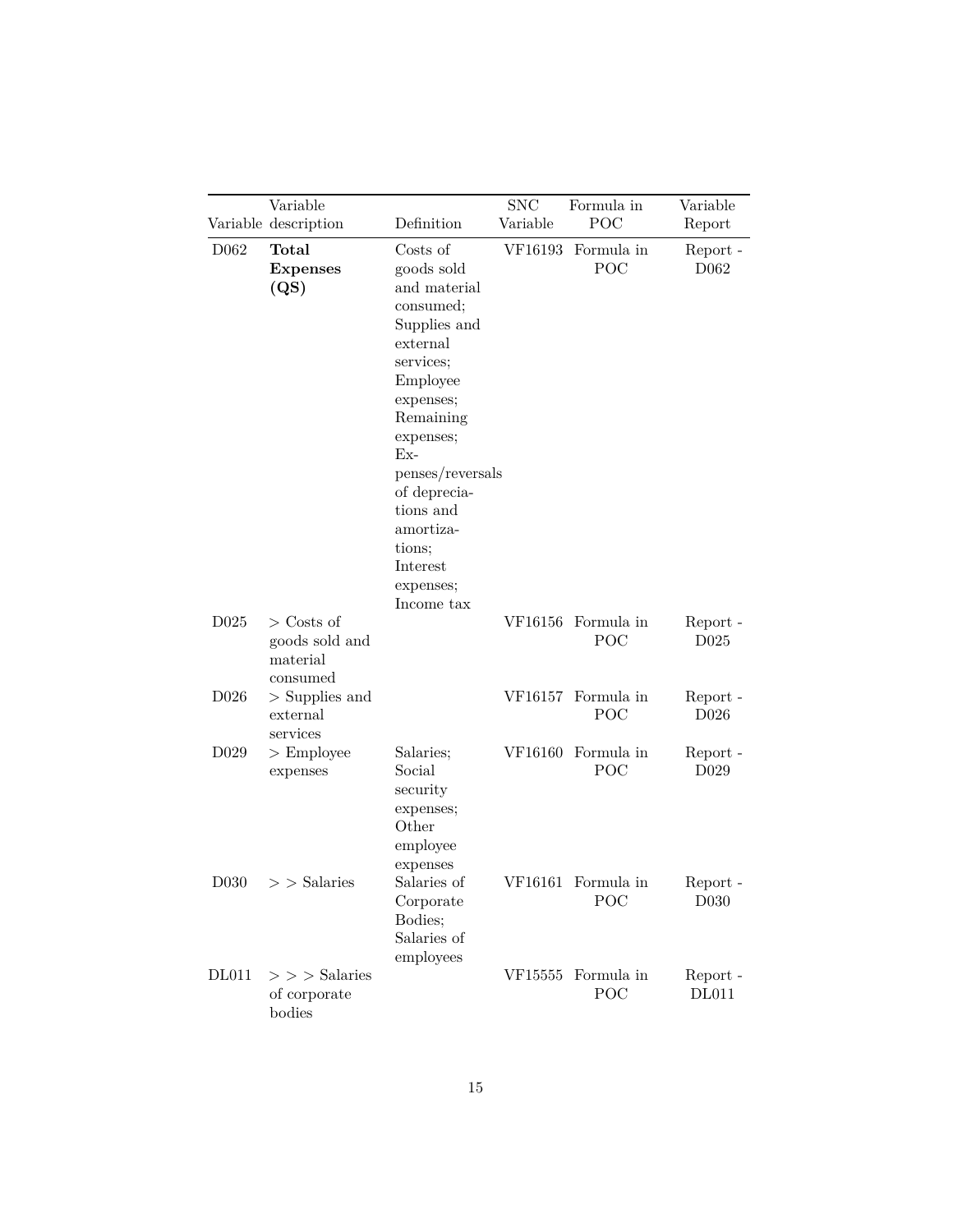|                  | Variable                                                                                        |                                                                                                                                                                                                                                                    | <b>SNC</b>         | Formula in                | Variable                     |
|------------------|-------------------------------------------------------------------------------------------------|----------------------------------------------------------------------------------------------------------------------------------------------------------------------------------------------------------------------------------------------------|--------------------|---------------------------|------------------------------|
|                  | Variable description                                                                            | Definition                                                                                                                                                                                                                                         | Variable           | POC                       | Report                       |
| DL012            | $>$ > $>$ Salaries<br>of employees                                                              |                                                                                                                                                                                                                                                    | VF15557            | Formula in<br>POC         | Report -<br><b>DL012</b>     |
| DL045            | $>$ $\geq$ Employee<br>expenses -<br>Other, except<br>salaries                                  | Social<br>security<br>expenses;<br>Insurance<br>schemes for<br>accidents at<br>work and oc-<br>cupational<br>diseases;<br>Expenses<br>with social<br>actions;<br>Post-<br>employment<br>benefits;<br>Indemnities;<br>Other<br>employee<br>expenses | VF15554<br>VF16161 | Formula in<br>POC         | Report -<br>DL045            |
| <b>DL013</b>     | $>$ $>$ $>$ Social $\,$<br>security<br>expenses                                                 |                                                                                                                                                                                                                                                    | VF15565            | Formula in<br>POC         | Report -<br><b>DL013</b>     |
| DL014            | $>$ $>$ $>$<br>Insurance<br>schemes for<br>accidents at<br>work and<br>occupational<br>diseases |                                                                                                                                                                                                                                                    | VF15566            | Formula in<br>POC         | Report -<br><b>DL014</b>     |
| D <sub>108</sub> | $>$ Remaining<br>expenses                                                                       | Impairment<br>$(\text{losses/reversals})$<br>and changes<br>(gains/losses)<br>in fair value;<br>Provisions<br>$(in-$<br>creases/decreases);<br>Other<br>expenses                                                                                   |                    | VF16572 Formula in<br>POC | Report -<br>D <sub>108</sub> |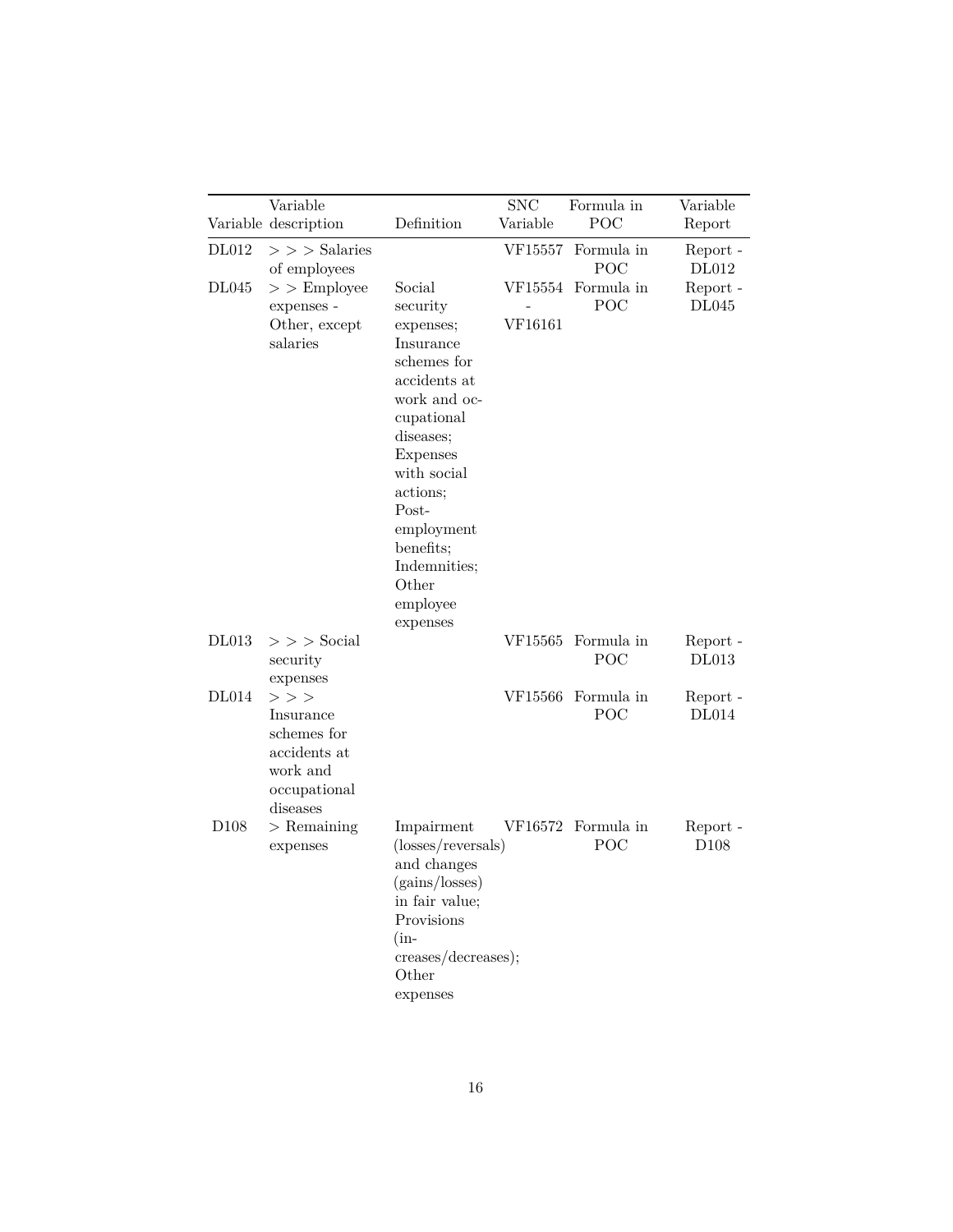|                  | Variable                                                                                                                      |                                                                                                                                                                                                                                                  | <b>SNC</b> | Formula in                | Variable                     |
|------------------|-------------------------------------------------------------------------------------------------------------------------------|--------------------------------------------------------------------------------------------------------------------------------------------------------------------------------------------------------------------------------------------------|------------|---------------------------|------------------------------|
|                  | Variable description                                                                                                          | Definition                                                                                                                                                                                                                                       | Variable   | POC                       | Report                       |
| D <sub>041</sub> | $>E_{X^-}$<br>penses/reversals<br>of depreciations<br>and<br>amortizations                                                    |                                                                                                                                                                                                                                                  |            | VF16172 Formula in<br>POC | Report -<br>D <sub>041</sub> |
| D <sub>053</sub> | $>$ Interest<br>expenses                                                                                                      |                                                                                                                                                                                                                                                  |            | VF16184 Formula in<br>POC | Report -<br>D <sub>053</sub> |
| D <sub>060</sub> | $>$ Income tax                                                                                                                |                                                                                                                                                                                                                                                  | VF16191    | Formula in<br>POC         | Report -<br>D <sub>060</sub> |
| D112             | Impairment<br>losses, changes<br>in fair value<br>and other<br>expenses and<br>losses in fin.<br>invest. and fin.<br>instrum. | Impairment<br>(losses/reversals)<br>and changes<br>(gains/losses)<br>in fair value<br>in financial<br>instruments<br>and<br>investments;<br>Other<br>expenses -<br>expenses in<br>financial<br>investments<br>and other<br>financing<br>expenses | VF18515    | Formula in<br>POC         | Report -<br>D112             |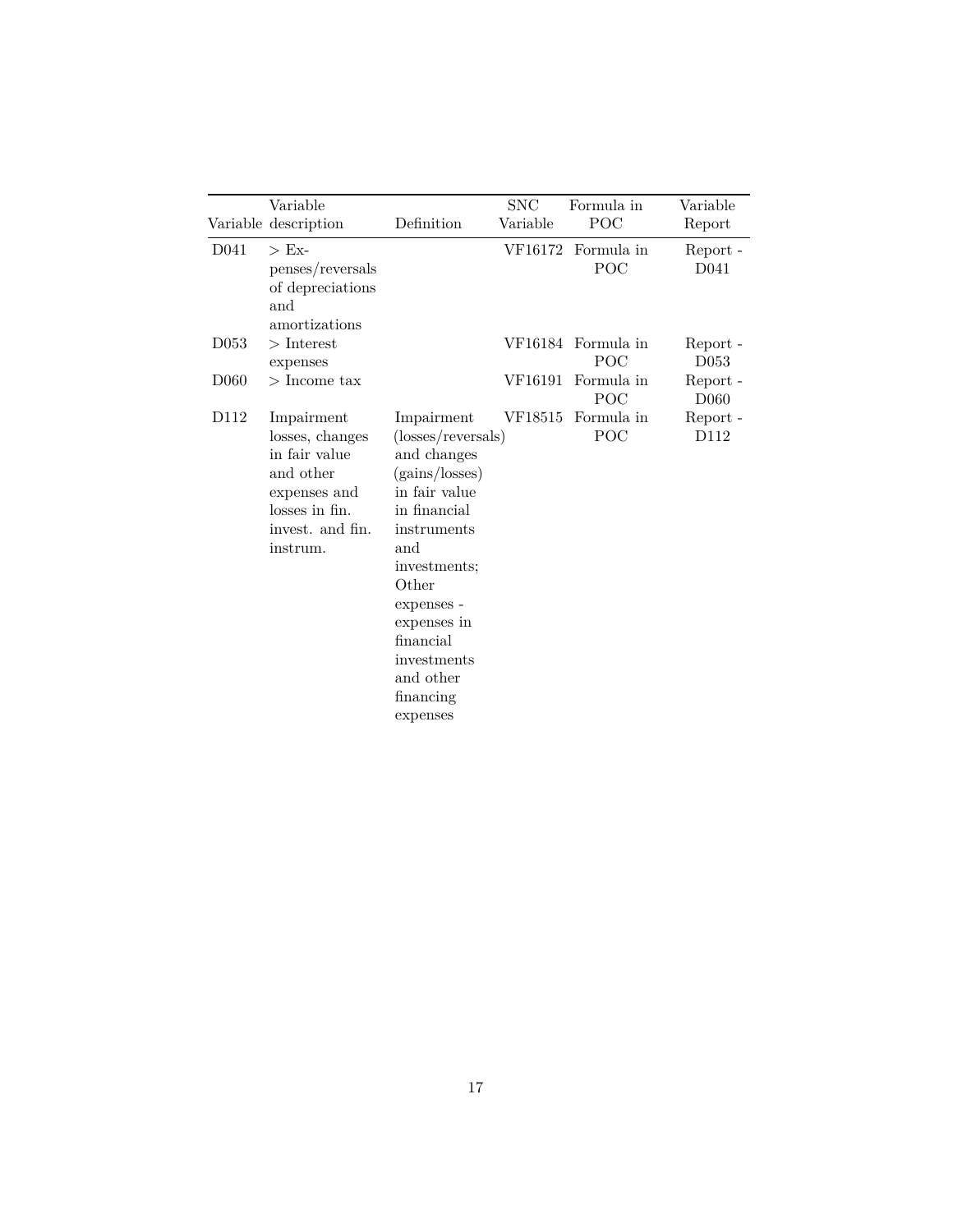|      | Variable<br>Variable description | Definition                                                                                                                                                                                                                                                                                                                                                                                                                                                   | ${\rm SNC}$<br>Variable | Formula in<br>POC         | Variable<br>Report |
|------|----------------------------------|--------------------------------------------------------------------------------------------------------------------------------------------------------------------------------------------------------------------------------------------------------------------------------------------------------------------------------------------------------------------------------------------------------------------------------------------------------------|-------------------------|---------------------------|--------------------|
| D082 | Operating<br>net income          | (Turnover;<br>Remaining<br>income<br>(excepting)<br>Obtained<br>interest and<br>similar<br>income) $11$ ;<br>Impairment<br>losses,<br>changes in<br>fair value<br>and other<br>expenses<br>and losses in<br>fin. invest.<br>and fin.<br>$instrument.)$ -<br>(Income<br>from<br>financial<br>assets; Costs<br>of goods<br>sold and<br>material<br>consumed,<br>Supplies and<br>external<br>services,<br>Employee<br>expenses<br>and<br>Remaining<br>expenses) |                         | VF16213 Formula in<br>POC | Report -<br>D082   |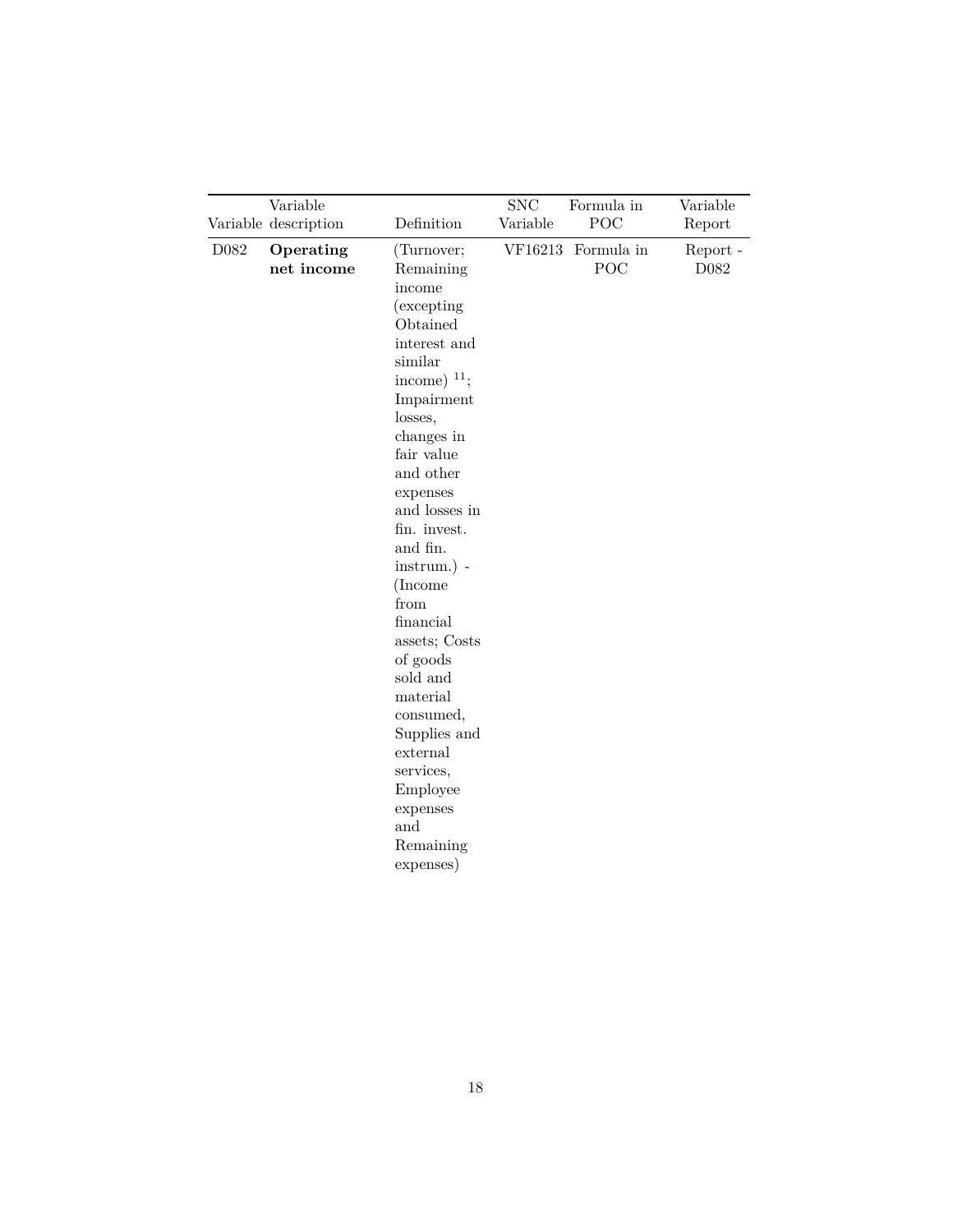|                  | Variable<br>Variable description                                                                    | Definition                                                                                                                                                                                                                                                                                                                                            | $\operatorname{SNC}$<br>Variable | Formula in<br>POC         | Variable<br>Report                    |
|------------------|-----------------------------------------------------------------------------------------------------|-------------------------------------------------------------------------------------------------------------------------------------------------------------------------------------------------------------------------------------------------------------------------------------------------------------------------------------------------------|----------------------------------|---------------------------|---------------------------------------|
| D084             | <b>Earnings</b><br>before<br>Interest,<br>Taxes,<br>Depreciation<br>and<br>Amortization<br>- EBITDA | (Turnover;<br>Remaining<br>income<br>(excepting)<br>Obtained<br>interest and<br>similar<br>income) $^{12}$ ) -<br>(Costs of<br>goods sold<br>and material<br>consumed;<br>Supplies and<br>external<br>services;<br>Employee<br>expenses;<br>Remaining<br>expenses)                                                                                    |                                  | VF16215 Formula in<br>POC | Report -<br>D084                      |
| D <sub>085</sub> | Earning<br>before<br>Interest and<br>Tax - EBIT                                                     | (Turnover;<br>Remaining<br>income<br><i>(excepting)</i><br>Obtained<br>interest and<br>similar<br>income) $^{13}$ ) -<br>(Costs of<br>goods sold<br>and material<br>consumed;<br>Supplies and<br>external<br>services;<br>Employee<br>expenses;<br>Remaining<br>expenses;<br>$Ex-$<br>penses/reversals<br>of deprecia-<br>tions and<br>amortizations) |                                  | VF16216 Formula in<br>POC | Report $\hbox{-}$<br>D <sub>085</sub> |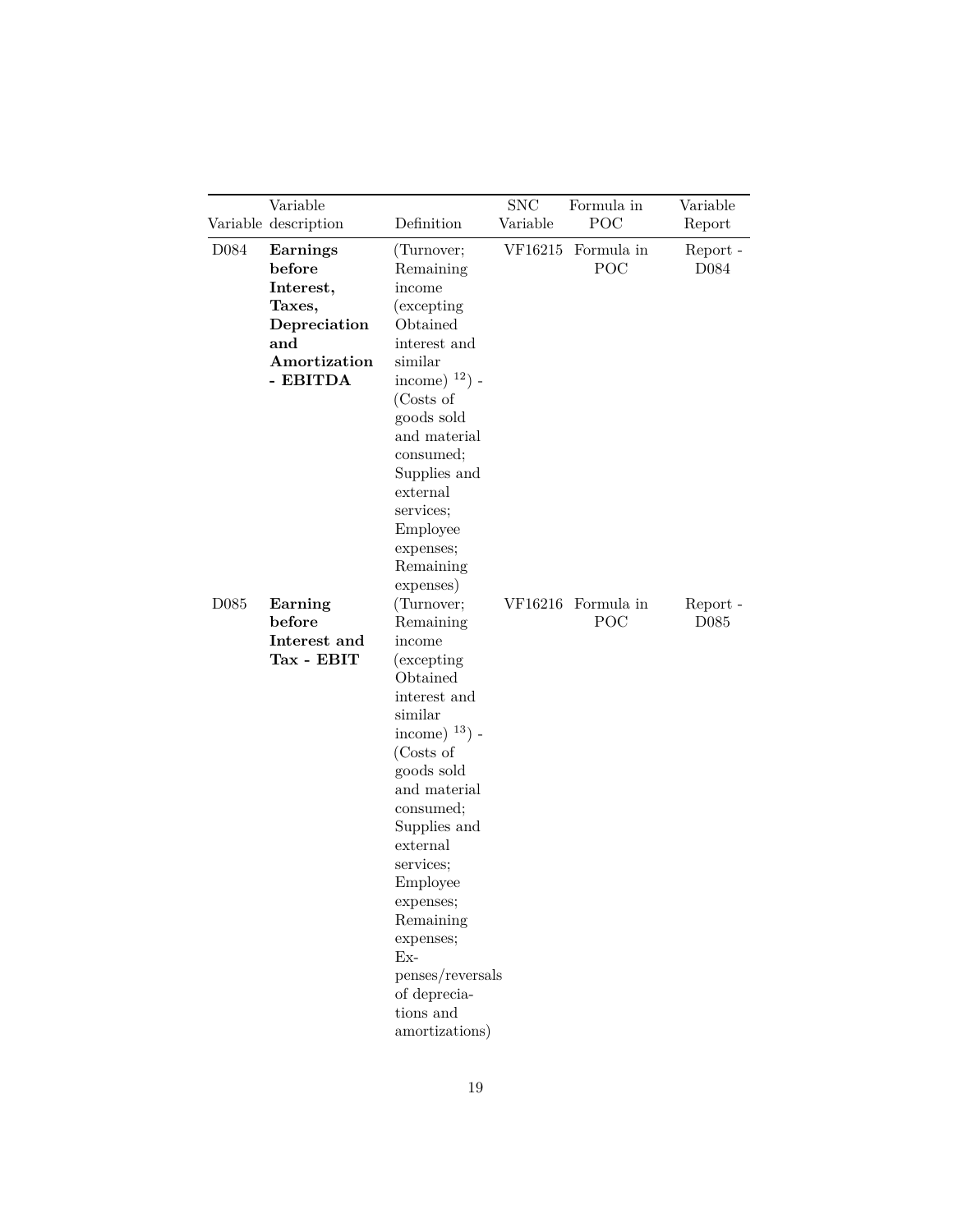|                  | Variable                                      |                                                                                                                                                                                                                                                                                                                                                                                                                                                         | <b>SNC</b> | Formula in                | Variable                     |
|------------------|-----------------------------------------------|---------------------------------------------------------------------------------------------------------------------------------------------------------------------------------------------------------------------------------------------------------------------------------------------------------------------------------------------------------------------------------------------------------------------------------------------------------|------------|---------------------------|------------------------------|
|                  | Variable description                          | Definition                                                                                                                                                                                                                                                                                                                                                                                                                                              | Variable   | POC                       | Report                       |
| D <sub>086</sub> | Earnings<br>before Tax -<br><b>EBT</b>        | (Turnover;<br>Operating<br>subsidies;<br>Variation in<br>production;<br>Capitalized<br>production;<br>Other<br>income;<br>Interest,<br>dividends<br>and other<br>similar<br>income) -<br>(Costs of<br>goods sold<br>and material<br>consumed;<br>Supplies and<br>external<br>services;<br>Employee<br>expenses;<br>Impairment,<br>provisions,<br>Losses/reversals of de-<br>precia-<br>tions and amor-<br>tizations;<br>Other<br>expenses;<br>Financial | VF16217    | Formula in<br>POC         | Report -<br>D086             |
| D087             | Net income                                    | expenses<br>and losses) $^{14}$<br>Total<br>Income -<br>Total                                                                                                                                                                                                                                                                                                                                                                                           |            | VF16218 Formula in<br>POC | Report -<br>D <sub>087</sub> |
| <b>DL002</b>     | Other expenses<br>- Cash discounts<br>granted | Expenses <sup>15</sup>                                                                                                                                                                                                                                                                                                                                                                                                                                  |            | VF15843 Formula in<br>POC | Report -<br>DL002            |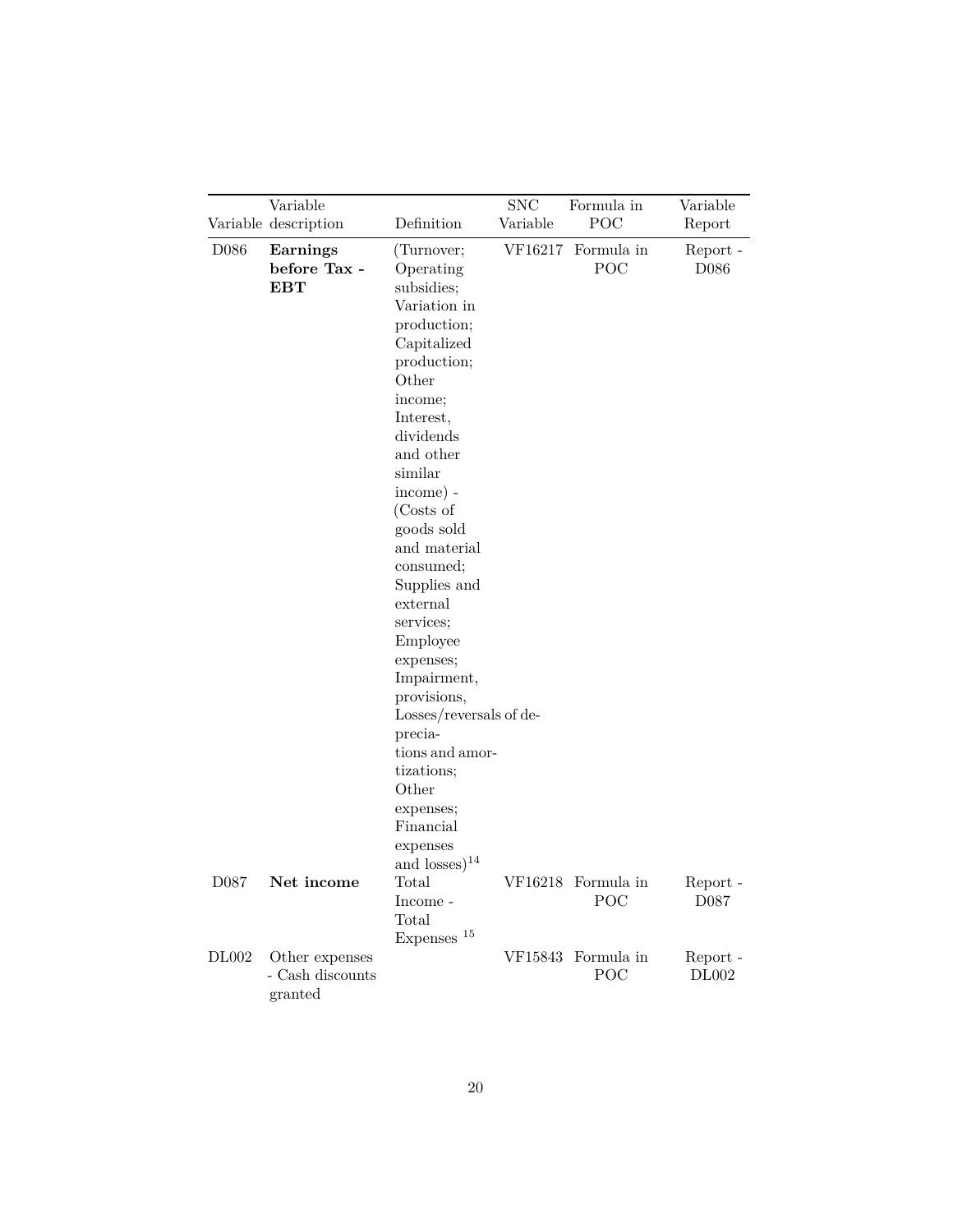|       | Variable<br>Variable description             | Definition                    | SNC<br>Variable | Formula in<br>POC          | Variable<br>Report |
|-------|----------------------------------------------|-------------------------------|-----------------|----------------------------|--------------------|
| DL005 | Other expenses<br>$-$ Other $-$<br>Donations |                               |                 | VF15859 Formula in<br>POC. | Report -<br>DL005  |
| DL047 | Indirect taxes                               | Indirect<br>Taxes: Fees<br>16 | VF15842         | VF15841 Formula in<br>POC. | Report -<br>DL047  |

#### <span id="page-20-0"></span>**C. Employment Information File**

This file contains information on the number of employees and number of hours worked. Although the change in the accounting system did not have a direct impact on the report of this information, the denomination of the variables is different under both accounting regimes. Also, some variables are no longer required after 2010, such as the number of paid apprentices and home workers. The number of employees by gender only started being reported after 2010. These variables are reported on Tables Q05-0507-Nota7 in the forms written according to POC and Q05A-05291-A in the forms written according to SNC.

#### **C1. Identifiers**

Firm identifier  $(tina)$  – Unique identifier that enables tracking the legal entity over time. *tina* is the anonymized tax identification number.

Reference year of the data (*ano*) – Reference year of the data.

#### **C2. Number of employees**

<span id="page-20-1"></span> $10$ Obtained interest and similar income has to be subtracted to Remaining Income to make it compatible with the POC formula.

<sup>&</sup>lt;sup>11</sup>The item "Obtained interest and similar income" has no correspondence in the POC accounting system.

<sup>&</sup>lt;sup>12</sup>Obtained interest and similar income has to be subtracted to Remaining Income to make it compatible with the POC formula.

<sup>&</sup>lt;sup>13</sup>Obtained interest and similar income has to be subtracted to Remaining Income to make it compatible with the POC formula.

<sup>14</sup>In SNC, some components of EBT are different from the ones used to compute EBIT.

<sup>15</sup>This variable is not computed using the total income and total expenses as given by D021 and D062, respectively. This formula corresponds to the difference between D020 - Total income and D061 - Total expenses.

<sup>16</sup>Indirect taxes (account 6812) and fees (account 6813) are reported separately in the *Sistema de Normalização Contabilística* (SNC, Accounting Standards System).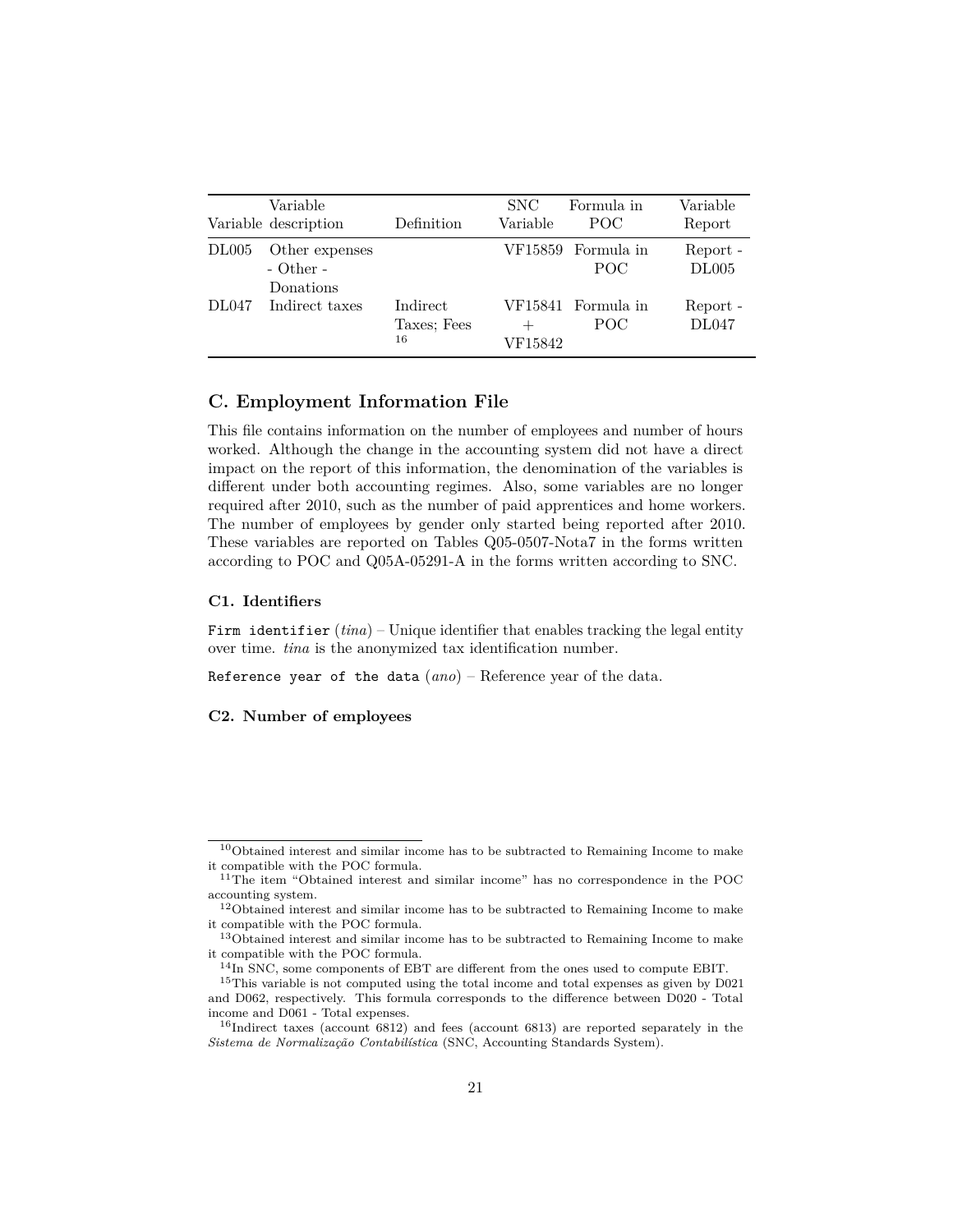|                  |                                                                    | <b>SNC</b> | Formula in |                 |
|------------------|--------------------------------------------------------------------|------------|------------|-----------------|
| Variable         | Variable description                                               | Variable   | POC        | Variable Report |
| E001             | Number of (paid)<br>and unpaid)<br>employees                       | VF15532    | VF03319    | Report - E001   |
| E002             | Number of paid<br>employees                                        | VF15534    | VF03321    | Report - E002   |
| E003             | Number of unpaid<br>employees                                      | VF15536    | VF04902    | Report - E003   |
| E004             | Number of (paid<br>and unpaid)<br>full-time employees              | VF15538    | VF03320    | Report - E004   |
| E005             | Number of paid<br>full-time employees                              | VF15540    | VF04903    | Report - E005   |
| E006             | Number of (paid<br>and unpaid)<br>part-time employees              | VF15542    | VF04904    | Report - E006   |
| E007             | Number of paid<br>part-time employees                              | VF15544    | VF03324    | Report - E007   |
| E <sub>008</sub> | Number of<br>employees allocated<br>to research and<br>development | VF15550    | VF03326    | Report - E008   |
| E009             | Service providers                                                  | VF15551    | VF03325    | Report - E009   |
| E010             | Temporary Agency<br>Employment                                     | VF15553    | VF03327    | Report - E010   |

### **C3. Number of hours of work**

| Variable | Variable description                                                   | <b>SNC</b><br>Variable | Formula in<br>POC | Variable Report |
|----------|------------------------------------------------------------------------|------------------------|-------------------|-----------------|
| E011     | Number of hours<br>worked by paid and<br>unpaid employees              | VF15533                | VF03328           | Report - E011   |
| E012     | Number of hours<br>worked by paid<br>employees                         | VF15535                | VF03330           | Report - E012   |
| E013     | Number of hours<br>worked by unpaid<br>employees                       | VF15537                | VF04905           | Report - E013   |
| E014     | Number of hours<br>worked by paid and<br>unpaid full-time<br>employees | VF15539                | VF03329           | Report - E014   |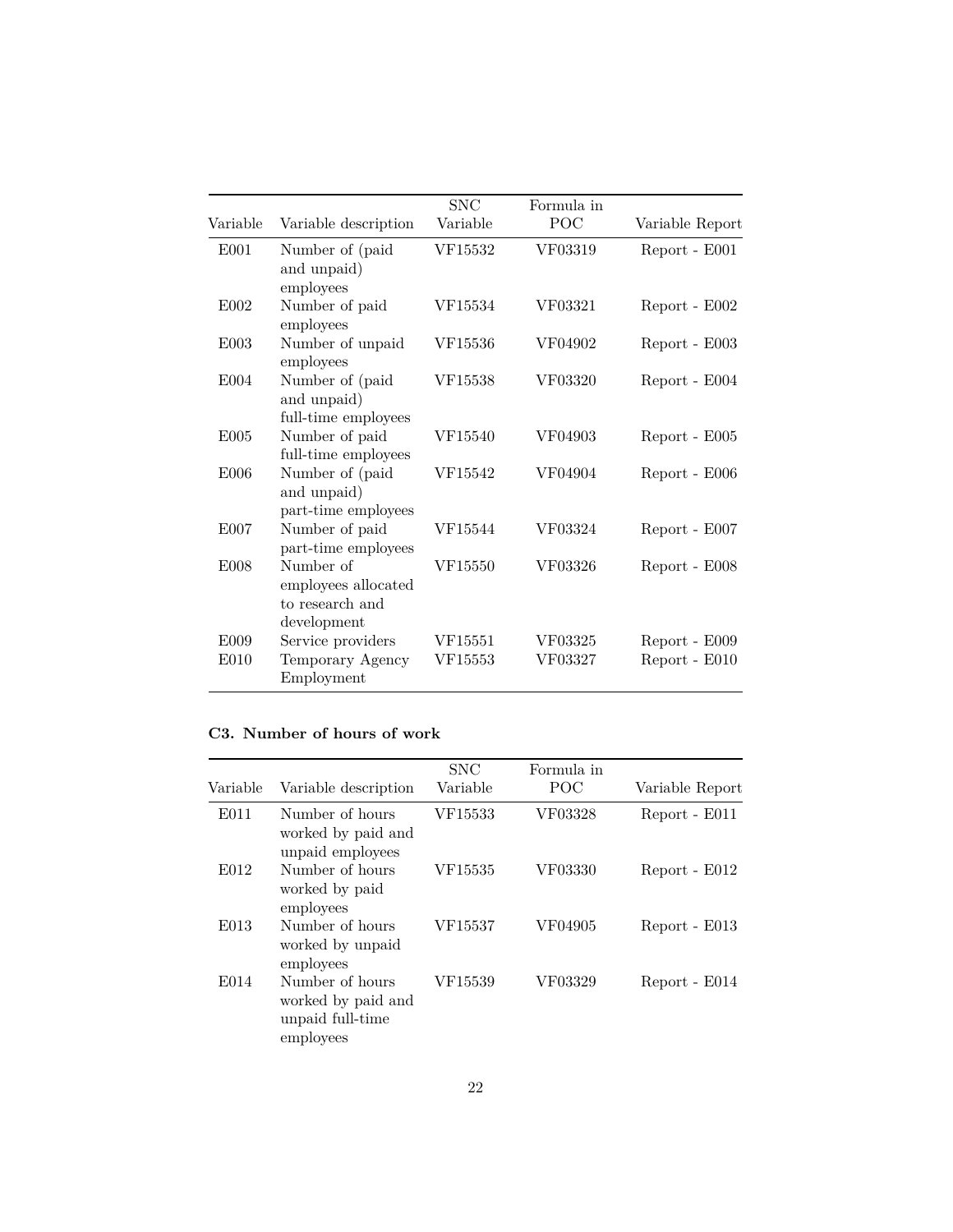| Variable | Variable description                                                   | <b>SNC</b><br>Variable | Formula in<br>POC | Variable Report |
|----------|------------------------------------------------------------------------|------------------------|-------------------|-----------------|
| E015     | Number of hours<br>worked by paid<br>full-time employees               | VF15541                | VF04906           | Report - E015   |
| E016     | Number of hours<br>worked by paid and<br>unpaid part-time<br>employees | VF15543                | VF04907           | Report - E016   |
| E017     | Number of hours<br>worked by paid<br>part-time employees               | VF15545                | VF03331           | Report - E017   |
| E018     | Number of hours<br>worked by service<br>providers                      | VF15552                | VF03332           | Report - E018   |

### <span id="page-22-0"></span>**D. Trade information per market file**

According to the forms written according to POC and respective filling instructions (Q0544-Nota44), some variables are reported in net terms. These variables were reported in a different table and have new denominations in the new accounting system (Q05-A-05302-A). However, there is a direct correspondence between the POC and SNC variables.

#### **D1. Identifiers**

Firm identifier  $(tina)$  – Unique identifier that enables tracking the legal entity over time. *tina* is the anonymized tax identification number.

Reference year of the data (*ano*) – Reference year of the data.

| MG001<br>Total Sales - Internal Market<br>VF15619<br>VF03949<br>Report - MG001     |  |
|------------------------------------------------------------------------------------|--|
| MG002<br>Total Services - Internal Market<br>VF15623<br>VF03950<br>Report - MG002  |  |
| MG003<br>Report - MG003<br>Total Purchases - Internal Market<br>VF03951<br>VF15627 |  |
| MG004<br>VF03953<br>Report - MG004<br>Total Sales - EU-Market<br>VF15620           |  |
| MG005<br>Total Services - EU-Market<br>VF03954<br>Report - MG005<br>VF15624        |  |
| MG006<br>Total Purchases - EU-Market<br>Report - MG006<br>VF15628<br>VF03955       |  |
| MG007<br>Report - MG007<br>Total Sales - Extra EU-Market<br>VF15621<br>VF03957     |  |
| MG008<br>VF15625<br>Report - MG008<br>Total Services - Extra EU-Market<br>VF03958  |  |
| MG009<br>Report - MG009<br>Total Purchases - Extra EU-Market<br>VF15629<br>VF03959 |  |
| MG010<br>Total Sales<br>Report - MG010<br>VF15622<br>VF03961                       |  |
| MG011<br>Total Services<br>VF15626<br>Report - MG011<br>VF05195                    |  |

#### **D2. Variables available**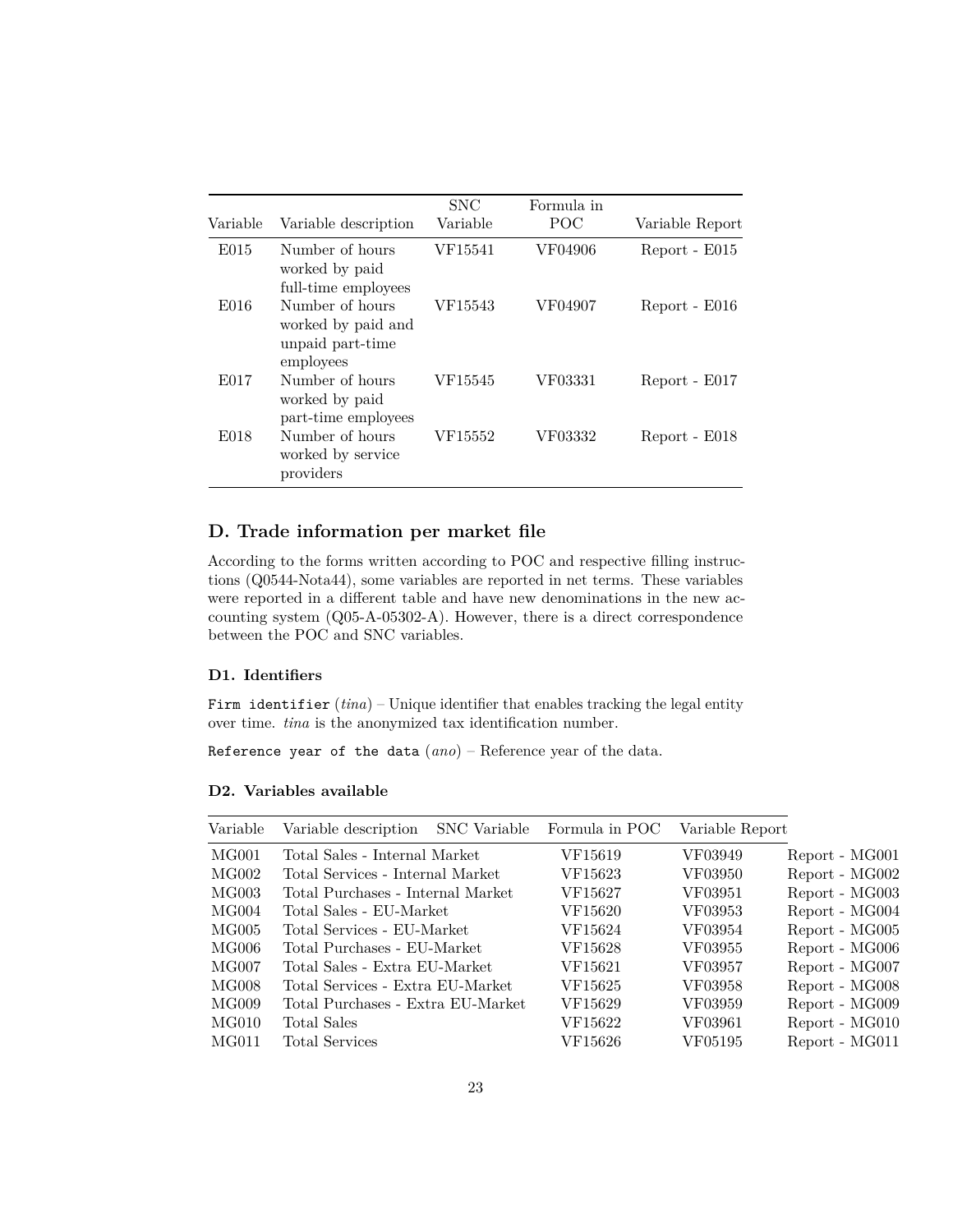| Variable Variable description SNC Variable Formula in POC Variable Report |         |         |                |  |
|---------------------------------------------------------------------------|---------|---------|----------------|--|
| MG012 Total Purchases                                                     | VF15630 | VF03962 | Report - MG012 |  |

### <span id="page-23-0"></span>**E. Corporate Actions File**

This file contains information on firm actions that occurred during the fiscal period altering the structure of the firm and affecting the comparability of the economic and financial information over time. The variables below are computed by the Statistics Department of *Banco de Portugal* and, therefore, are not affected by the change in the accounting system. The data has a significant but not exhaustive coverage of the corporate actions that have an impact on the structure of the non-financial corporations included in CBHP.

#### **E1. Identifiers**

Firm identifier (*tina\_origem*, *tina\_destino*) – firm identification codes that enable identifying the firm of origin and the firm of destination of the corporate action.

*tina\_origem* - firm of origin's anonymized tax identification number,

*tina\_destino* - firm of destination's anonymized tax identification number.

Reference year of the data (*ano*) – Reference year of the data.

Number of order of the corporate action (*numordem*): Corporate action's number of order.

#### **E2. Information on the Corporate Action**

Type of corporate action (*tipoacont*) - this variable reports the type of corporate action:

| Code | Designation                                                             |
|------|-------------------------------------------------------------------------|
| 10   | Merge                                                                   |
| 20   | Split                                                                   |
| 30   | Activity Interruption by non-seasonal companies                         |
|      | $($ >3 months, consecutive or not)                                      |
| 62   | Dissolution of a significant part of productive<br>assets without split |
|      |                                                                         |
| 67   | Other corporate actions                                                 |
| 70   | Disposal of a significant part of productive assets                     |
| 71   | Acquisition of a significant part of productive<br>assets               |
| 72   | Transfer of a significant part of productive assets                     |
| 78   | Change of economic activity with the creation of a<br>new firm          |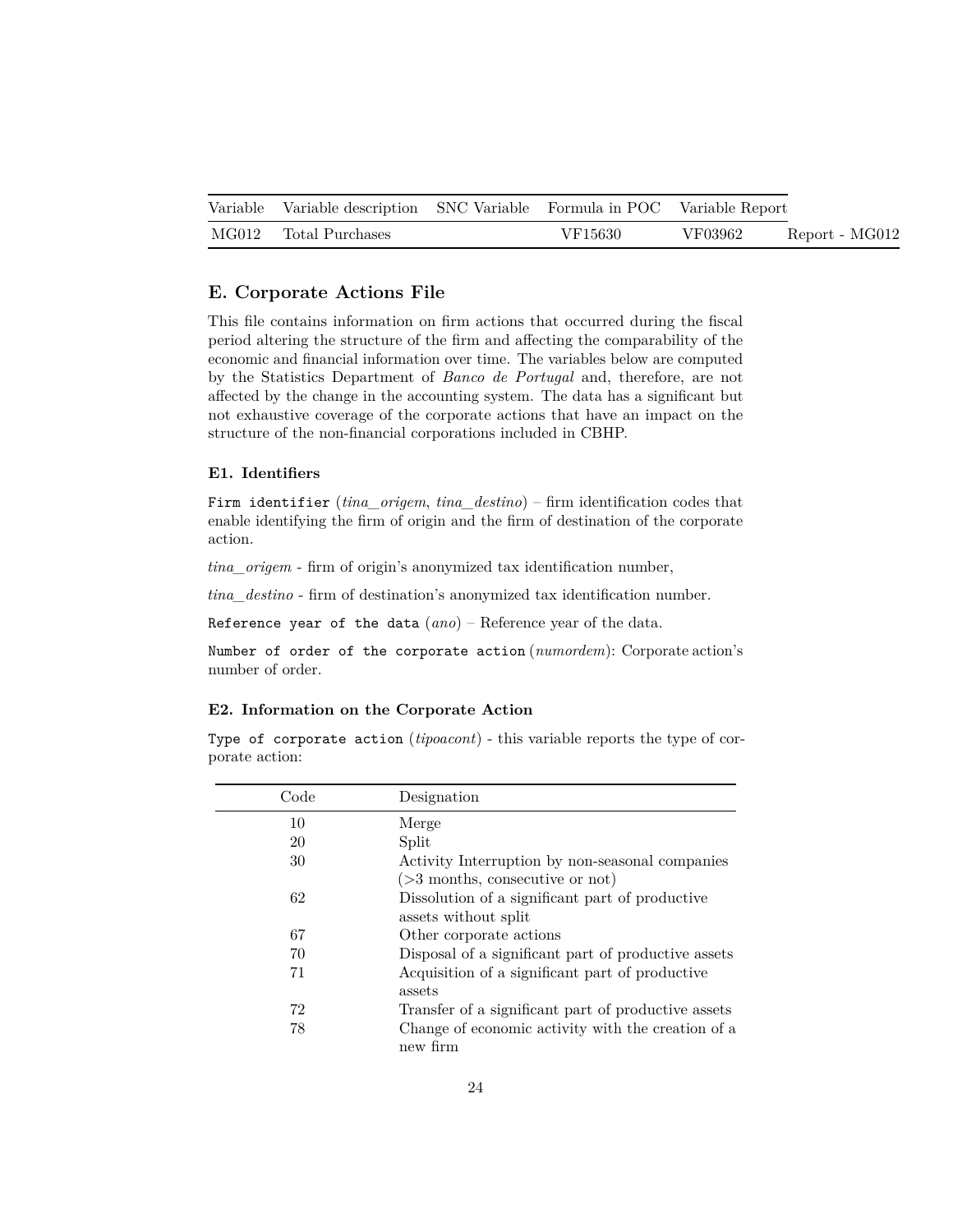| Code | Designation                                                       |
|------|-------------------------------------------------------------------|
| 79   | Change of economic activity without the creation<br>of a new firm |

Some relevant definitions are available in subsection [E3. Relevant Definitions](#page-24-0)

Number of months of activity interruption (*mesesparagem*) - number of months the firm interrupted its activity. This variable is only filled in when the type of corporate action corresponds to an activity interruption (*tipoacont*=30).

Effect on data comparability (*efeitopessoal*, *efeitobalanco*, *efeitodemresult*, *efeitocontas*) - set of dummy variables stating whether the corporate action has an effect on data comparability. By default, it is considered that the corporate action has an effect on data comparability if the relative annual change of the relevant variable (Number of Paid and Unpaid Employees, Total Assets or Turnover) exceeds 10%. After the quality control takes place, however, the action may be considered to have or not an effect on data comparability according to the analysis of the firm's information.

*efeitopessoal* - dummy variable taking value one ("Yes") if the corporate action has an impact on the Number of Paid and Unpaid Employees.<sup>[17](#page-24-1)</sup>

*efeitobalanco* - dummy variable taking value one ("Yes") if the corporate action has an impact on Total Assets.

*efeitodemresult* - dummy variable taking value one ("Yes") if the corporate action has an impact on Turnover.

*efeitocontas* - dummy variable taking value one ("Yes") if the corporate action has an impact on the overall economic and financial statements.

#### <span id="page-24-0"></span>**E3. Relevant definitions**

**Merge**- This corporate action occurs if two or more companies combine into a newly created company or an existing one. In this last case, the firm is simultaneously the Firm of Origin and the Firm of Destination.

**Split** – This corporate action occurs when a company divides its activity into two or more existing and/or newly created companies. If the firm splitting its activity stay in business then this firm is simultaneously the Firm of Origin and the Firm of Destination.

**Change of Economic Activity (with/without the creation of a new firm)** - structural change on the firm affecting the comparability of the information over time. For example, a firm being assigned a new Tax Identification

<span id="page-24-1"></span><sup>&</sup>lt;sup>17</sup>Please note that the variable Number of Paid and Unpaid Employees is only reported in IES from 2006 onwards. Therefore, it is not possible to assess the effects of the corporate actions reported in 2006 on employment information (*efeitopessoal*). For this reason, the variable *efeitocontas* may also be understated in 2006.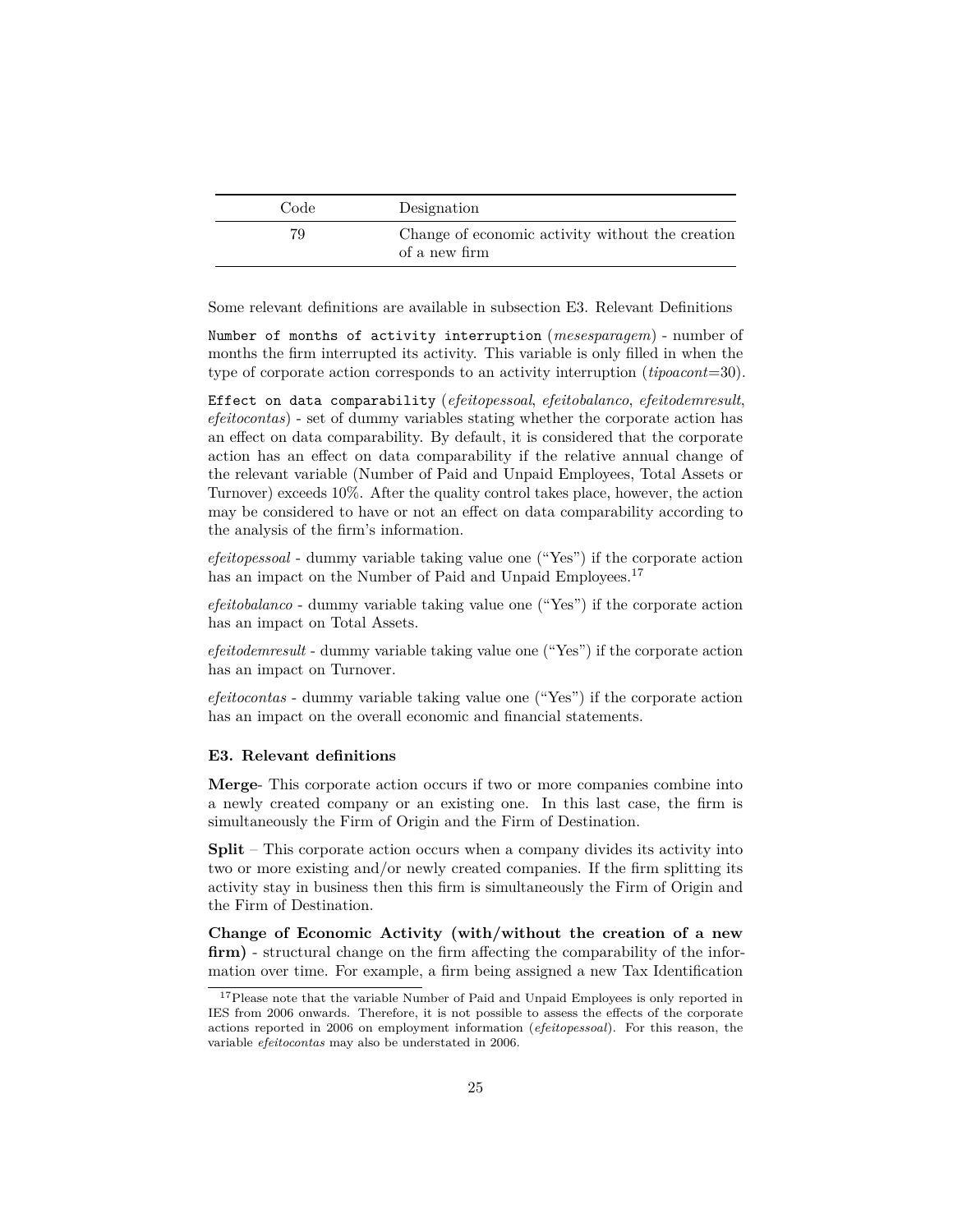Number due to changes in firm's legal form, sector of activity or institutional sector.

**Dissolution of a significant part of productive assets without split** significant diminution in the economic activity of the firm that is not explained by the transfer of productive assets to an existing or newly created firm.

#### <span id="page-25-0"></span>**F. Economic and Financial indicators**

The Economic and Financial Indicators are calculated based on the information available in the Economic and Financial Information file. For an overview of the formulas used to compute these variables check the auxiliary file [indi](./aux_files/variables_description/indicadores_formula.html)[cadores\\_formula.html.](./aux_files/variables_description/indicadores_formula.html) A Stata ado file [\(cbhp\\_addindic.ado\)](https://github.com/BPLIM/Tools/tree/master/ados/CBHP/cbhp_addindic) is provided by BPLIM upon request to create the variables listed below. These variables follow the naming convention Rxxx.

|                   | Variable Name Variable Description                            |
|-------------------|---------------------------------------------------------------|
| R <sub>001</sub>  | Current ratio                                                 |
| R <sub>0</sub> 02 | Quick ratio                                                   |
| R <sub>003</sub>  | Capital ratio $(QS)$                                          |
| R <sub>006</sub>  | Assets to equity ratio                                        |
| R <sub>007</sub>  | Solvency ratio $(QS)$                                         |
| R <sub>009</sub>  | Non-current assets coverage ratio                             |
| R <sub>023</sub>  | Financial Cost Effect                                         |
| R034              | Return on sales                                               |
| R036              | Return on assets                                              |
| R <sub>040</sub>  | EBITDA over Turnover                                          |
| R041              | Degree of combined leverage                                   |
| R <sub>050</sub>  | Asset turnover $(\text{times}) - (QS)$                        |
| R <sub>056</sub>  | Coefficient Fixed non-financial assets over employee expenses |
| R <sub>150</sub>  | Asset turnover ratio                                          |
| R <sub>152</sub>  | Profit or loss of the year before taxes (EBT) / Equity        |
| R <sub>155</sub>  | Profit or loss of the year before taxes (EBT) / Net turnover  |
| R <sub>156</sub>  | Equity / Total assets                                         |
| R <sub>157</sub>  | Trade payables / Total assets                                 |
| R <sub>158</sub>  | Total income / Net turnover                                   |
| R <sub>159</sub>  | Total expenses / Net turnover                                 |
| R <sub>160</sub>  | Financial fixed assets $/$ Total assets                       |
| R <sub>161</sub>  | Trade receivables / Total assets                              |

## <span id="page-25-1"></span>**Basic Descriptive Statistics**

Table 1- Firm flows (as of June 2021 extraction)

\*\*\*\*\*\*\*\*\*\*\*\*\*\*\*\*\*\*\*\*\*\*\*\*\*\*\*\*\*\*\*\*\*\*\*\*\*\*\*\*\*\*\*\*\*\*\*\*\*\*\*\*\*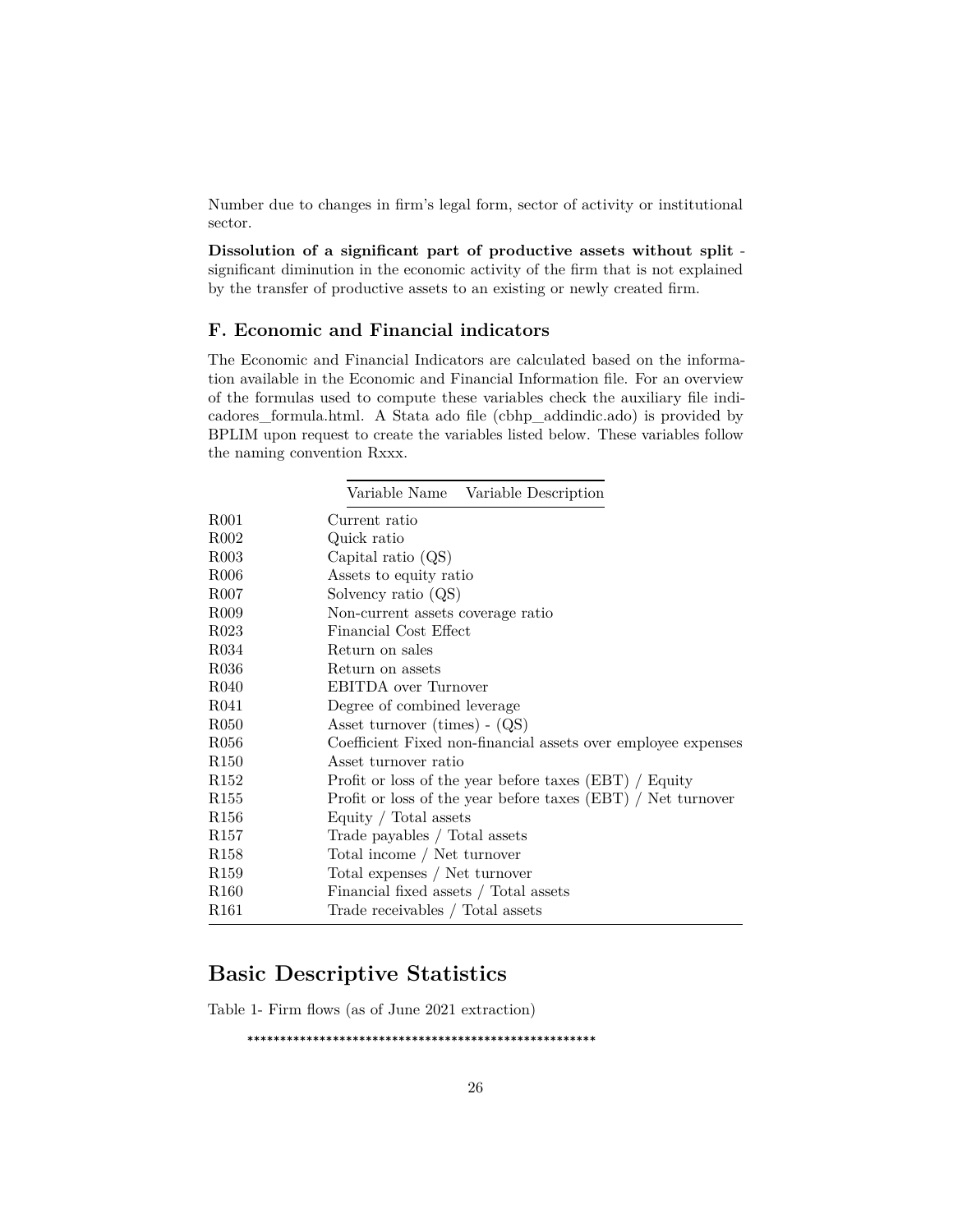Analyzing S:/data/Products/CB/2021\_06/CB\_Panel/Output/Data/Firms/CBHP\_I\_YFRM\_20062019\_JUN21\_ROSTO\_V01.dta \*\*\*\*\*\*\*\*\*\*\*\*\*\*\*\*\*\*\*\*\*\*\*\*\*\*\*\*\*\*\*\*\*\*\*\*\*\*\*\*\*\*\*\*\*\*\*\*\*\*\*\*\*

```
*****************************************************
Basic descriptives
*****************************************************
There are 5485164 time x individuals observations
There are 770827 unique individuals
Time values range from 2006 to 2019
Maximum time range is 14
The average number of periods per individual is 7.12
The level of completeness is 50.83% (100% is a fully balanced panel)
Average number of gaps per individual is 0.03
Average gap size is 1.77
Largest gap is 12
*****************************************************
```
\*\*\*\*\*\*\*\*\*\*\*\*\*\*\*\*\*\*\*\*\*\*\*\*\*\*\*\*\*\*\*\*\*\*\*\*\*\*\*\*\*\*\*\*\*\*\*\*\*\*\*\*\* Distribution of number of observations per individual \*\*\*\*\*\*\*\*\*\*\*\*\*\*\*\*\*\*\*\*\*\*\*\*\*\*\*\*\*\*\*\*\*\*\*\*\*\*\*\*\*\*\*\*\*\*\*\*\*\*\*\*\*

| Observ per<br>individual | Freq.   | Percent | Cum.   |
|--------------------------|---------|---------|--------|
| 1                        | 86,248  | 11.19   | 11.19  |
| 2                        | 86,114  | 11.17   | 22.36  |
| 3                        | 75,135  | 9.75    | 32.11  |
| 4                        | 61,280  | 7.95    | 40.06  |
| 5                        | 52,493  | 6.81    | 46.87  |
| 6                        | 46,207  | 5.99    | 52.86  |
| 7                        | 41,488  | 5.38    | 58.24  |
| 8                        | 32,463  | 4.21    | 62.46  |
| 9                        | 29,564  | 3.84    | 66.29  |
| 10                       | 25,061  | 3.25    | 69.54  |
| 11                       | 22,611  | 2.93    | 72.48  |
| 12                       | 22,500  | 2.92    | 75.39  |
| 13                       | 24,353  | 3.16    | 78.55  |
| 14                       | 165,310 | 21.45   | 100.00 |
|                          |         |         |        |

Total 770,827 100.00

\*\*\*\*\*\*\*\*\*\*\*\*\*\*\*\*\*\*\*\*\*\*\*\*\*\*\*\*\*\*\*\*\*\*\*\*\*\*\*\*\*\*\*\*\*\*\*\*\*\*\*\*\* Number of individuals per time unit \*\*\*\*\*\*\*\*\*\*\*\*\*\*\*\*\*\*\*\*\*\*\*\*\*\*\*\*\*\*\*\*\*\*\*\*\*\*\*\*\*\*\*\*\*\*\*\*\*\*\*\*\*

| Time  | Freq.     | Percent | Cum.   |
|-------|-----------|---------|--------|
| 2006  | 344,417   | 6.28    | 6.28   |
| 2007  | 359,638   | 6.56    | 12.84  |
| 2008  | 369,909   | 6.74    | 19.58  |
| 2009  | 369,928   | 6.74    | 26.32  |
| 2010  | 370,692   | 6.76    | 33.08  |
| 2011  | 379,575   | 6.92    | 40.00  |
| 2012  | 380,911   | 6.94    | 46.95  |
| 2013  | 386,118   | 7.04    | 53.99  |
| 2014  | 391,405   | 7.14    | 61.12  |
| 2015  | 403,788   | 7.36    | 68.48  |
| 2016  | 411,041   | 7.49    | 75.98  |
| 2017  | 425,013   | 7.75    | 83.72  |
| 2018  | 441,148   | 8.04    | 91.77  |
| 2019  | 451,581   | 8.23    | 100.00 |
| Total | 5,485,164 | 100.00  |        |

\*\*\*\*\*\*\*\*\*\*\*\*\*\*\*\*\*\*\*\*\*\*\*\*\*\*\*\*\*\*\*\*\*\*\*\*\*\*\*\*\*\*\*\*\*\*\*\*\*\*\*\*\*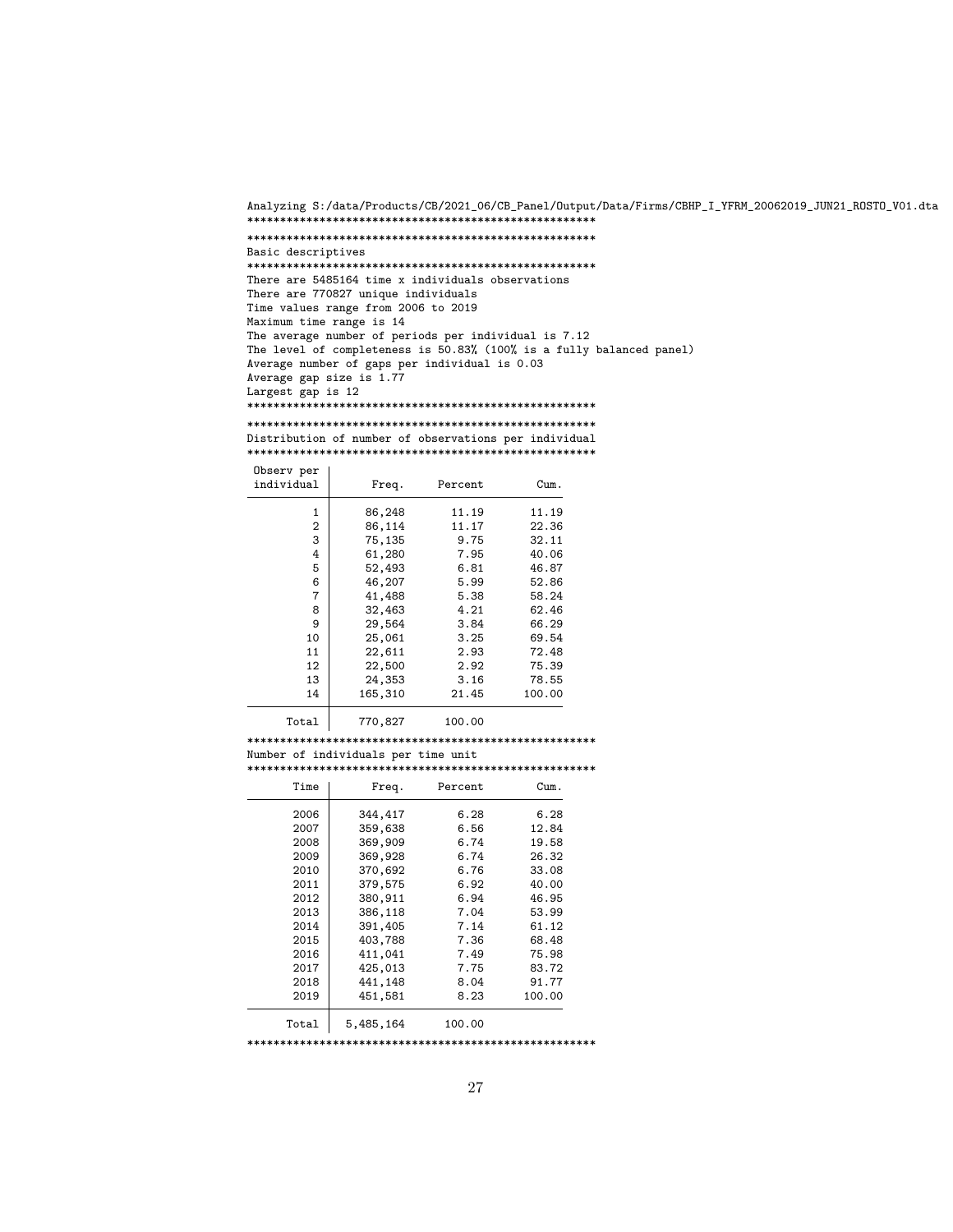| Distribution of the size of the time gaps |  |  |  |  |
|-------------------------------------------|--|--|--|--|
|                                           |  |  |  |  |

| Size of<br>time gaps | Freq.  | Percent        | Cum.   |
|----------------------|--------|----------------|--------|
| 1                    | 15,265 | 62.06          | 62.06  |
| 2                    | 4,623  | 18.80          | 80.86  |
| 3                    | 2,282  | 9.28           | 90.14  |
| 4                    | 1,158  | 4.71           | 94.84  |
| 5                    | 672    | 2.73           | 97.58  |
| 6                    | 266    | 1.08           | 98.66  |
| 7                    | 174    | 0.71           | 99.37  |
| 8                    | 97     | 0.39           | 99.76  |
| 9                    | 39     | 0.16           | 99.92  |
| 10                   | 14     | 0.06           | 99.98  |
| 11                   | 3      | 0.01           | 99.99  |
| 12                   | 3      | 0.01           | 100.00 |
| m. <b>1</b>          | 01 FOR | $\overline{a}$ |        |

Total 24,596 100.00

\*\*\*\*\*\*\*\*\*\*\*\*\*\*\*\*\*\*\*\*\*\*\*\*\*\*\*\*\*\*\*\*\*\*\*\*\*\*\*\*\*\*\*\*\*\*\*\*\*\*\*\*\* Distribution of the number of gaps by individual

\*\*\*\*\*\*\*\*\*\*\*\*\*\*\*\*\*\*\*\*\*\*\*\*\*\*\*\*\*\*\*\*\*\*\*\*\*\*\*\*\*\*\*\*\*\*\*\*\*\*\*\*\*

| Number of<br>gaps per<br>individual | Freq.   | Percent | Cum.   |
|-------------------------------------|---------|---------|--------|
| 0                                   | 748,167 | 97.06   | 97.06  |
| 1                                   | 20,877  | 2.71    | 99.77  |
| 2                                   | 1,639   | 0.21    | 99.98  |
| 3                                   | 135     | 0.02    | 100.00 |
| 4                                   | 9       | 0.00    | 100.00 |
| Total                               | 770,827 | 100.00  |        |

\*\*\*\*\*\*\*\*\*\*\*\*\*\*\*\*\*\*\*\*\*\*\*\*\*\*\*\*\*\*\*\*\*\*\*\*\*\*\*\*\*\*\*\*\*\*\*\*\*\*\*\*\* Time changes - incumbents, entrants and exits \*\*\*\*\*\*\*\*\*\*\*\*\*\*\*\*\*\*\*\*\*\*\*\*\*\*\*\*\*\*\*\*\*\*\*\*\*\*\*\*\*\*\*\*\*\*\*\*\*\*\*\*\*

|              | time | total  | inc1     | entry  | first  | reent | inc2     | exit   | last   | reex |
|--------------|------|--------|----------|--------|--------|-------|----------|--------|--------|------|
| 1            |      |        |          |        |        |       |          |        |        |      |
|              | 2006 | 344417 | $\Omega$ | 344417 | 344417 | 0     | 325281   | 19136  | 16395  | 2741 |
|              | 2007 | 359638 | 325281   | 34357  | 34357  | 0     | 335218   | 24420  | 22160  | 2260 |
|              | 2008 | 369909 | 335218   | 34691  | 33121  | 1570  | 341264   | 28645  | 25738  | 2907 |
|              | 2009 | 369928 | 341264   | 28664  | 27341  | 1323  | 341332   | 28596  | 25430  | 3166 |
|              | 2010 | 370692 | 341332   | 29360  | 26911  | 2449  | 345825   | 24867  | 22945  | 1922 |
| $\mathbf{1}$ |      |        |          |        |        |       |          |        |        |      |
|              | 2011 | 379575 | 345825   | 33750  | 30756  | 2994  | 350773   | 28802  | 27113  | 1689 |
|              | 2012 | 380911 | 350773   | 30138  | 27401  | 2737  | 352548   | 28363  | 26661  | 1702 |
|              | 2013 | 386118 | 352548   | 33570  | 31782  | 1788  | 359107   | 27011  | 24622  | 2389 |
|              | 2014 | 391405 | 359107   | 32298  | 30670  | 1628  | 367174   | 24231  | 22813  | 1418 |
|              | 2015 | 403788 | 367174   | 36614  | 33745  | 2869  | 377280   | 26508  | 24429  | 2079 |
| $\mathsf 1$  |      |        |          |        |        |       |          |        |        |      |
|              | 2016 | 411041 | 377280   | 33761  | 32388  | 1373  | 386483   | 24558  | 23217  | 1341 |
|              | 2017 | 425013 | 386483   | 38530  | 36092  | 2438  | 400033   | 24980  | 23998  | 982  |
|              | 2018 | 441148 | 400033   | 41115  | 39360  | 1755  | 407423   | 33725  | 33725  | 0    |
|              | 2019 | 451581 | 407423   | 44158  | 42486  | 1672  | $\Omega$ | 451581 | 451581 | 0    |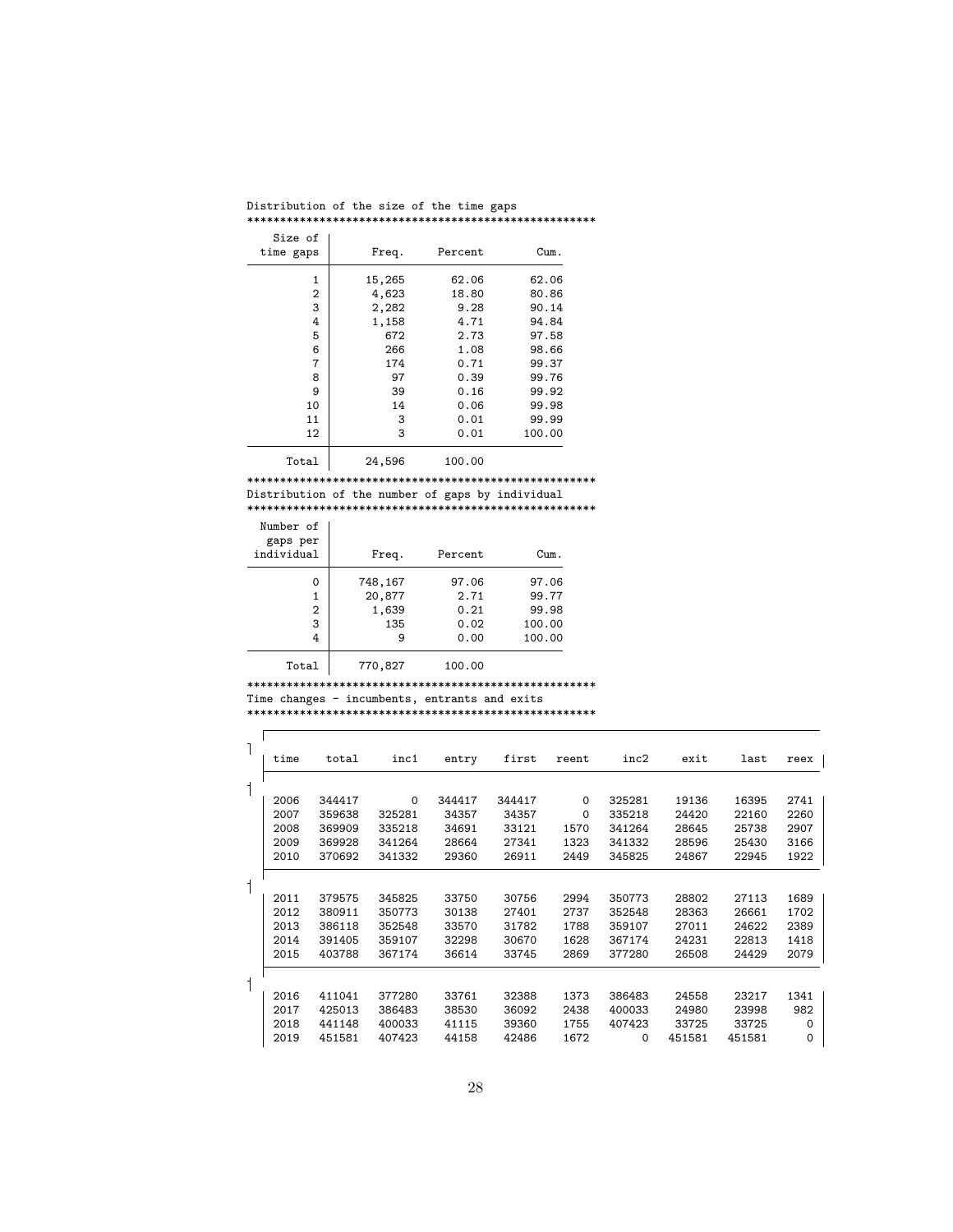```
\overline{1}time - time period
total - total number of individuals at time t
inc1 - number of individuals at t that are also present at t-1
entry - number of individuals at t that are not present at t-1
first - number of individuals at t who show up for the first time at t
reent - number of individuals at t that are reentering at time t
inc2 - number of individuals at t that are also present at t+1
exit - number of individuals at t that are not present at t+1
last - number of individuals at t that are not present at any future time
reexit - number of individuals at t not present at t+1 that appear in later times
the following identities hold:
total[t+1]=total[t]-exit[t]+entry[t+1]
inc1=total-entry)
entry=first+reent
inc2=inc1[t+1]
exit=last+reexit
*****************************************************
Top 10 patterns in the data
*****************************************************
                Pattern Frequency
  1. 111111111111111111 165310
  2. | 00000000000001 | 42486<br>3. 00000000000011 35934
  \begin{array}{c|c}\n3. & 00000000000011 & 35934 \\
4. & 00000000000111 & 30169\n\end{array}\begin{array}{c|c}\n4. & 00000000000111 & 30169 \\
5. & 00000000001111 & 25116\n\end{array}0000000001111
  \begin{array}{c|c} 6. & 00000000011111 & 23976 \\ 7. & 00000000111111 & 20127 \end{array}7. | 000000001111111 | 20127<br>8. 000000011111111 19764
        00000001111111 19764<br>11100000000000 19390
 9. 11100000000000 19390
        1100000000000
```
Note: 1 if observation is in the dataset; 0 otherwise

## <span id="page-28-0"></span>**Auxiliary Files**

For summary statistics, a codebook and description of each dataset please check the following auxiliary files:

|                          | Summary           |                                  | Dataset                                           |         |
|--------------------------|-------------------|----------------------------------|---------------------------------------------------|---------|
| File                     | <b>Statistics</b> | Codebook                         | description                                       | Report  |
| Summary of all variables | variables pt en   |                                  |                                                   |         |
| General Information File |                   | stat Rosto cdbk_Rosto dscr_Rosto |                                                   |         |
| Economic and Financial   |                   |                                  | stat Contas cdbk Contasdscr Contas rprt Contas    |         |
| Information File         |                   |                                  |                                                   |         |
| Employment Information   |                   |                                  | stat Pessoal cdbk Pessoalscr Pessoal rprt Pessoal |         |
| File                     |                   |                                  |                                                   |         |
| Trade Information per    | stat MG           | cdbk MG                          | dscr MG                                           | rprt MG |
| Market File              |                   |                                  |                                                   |         |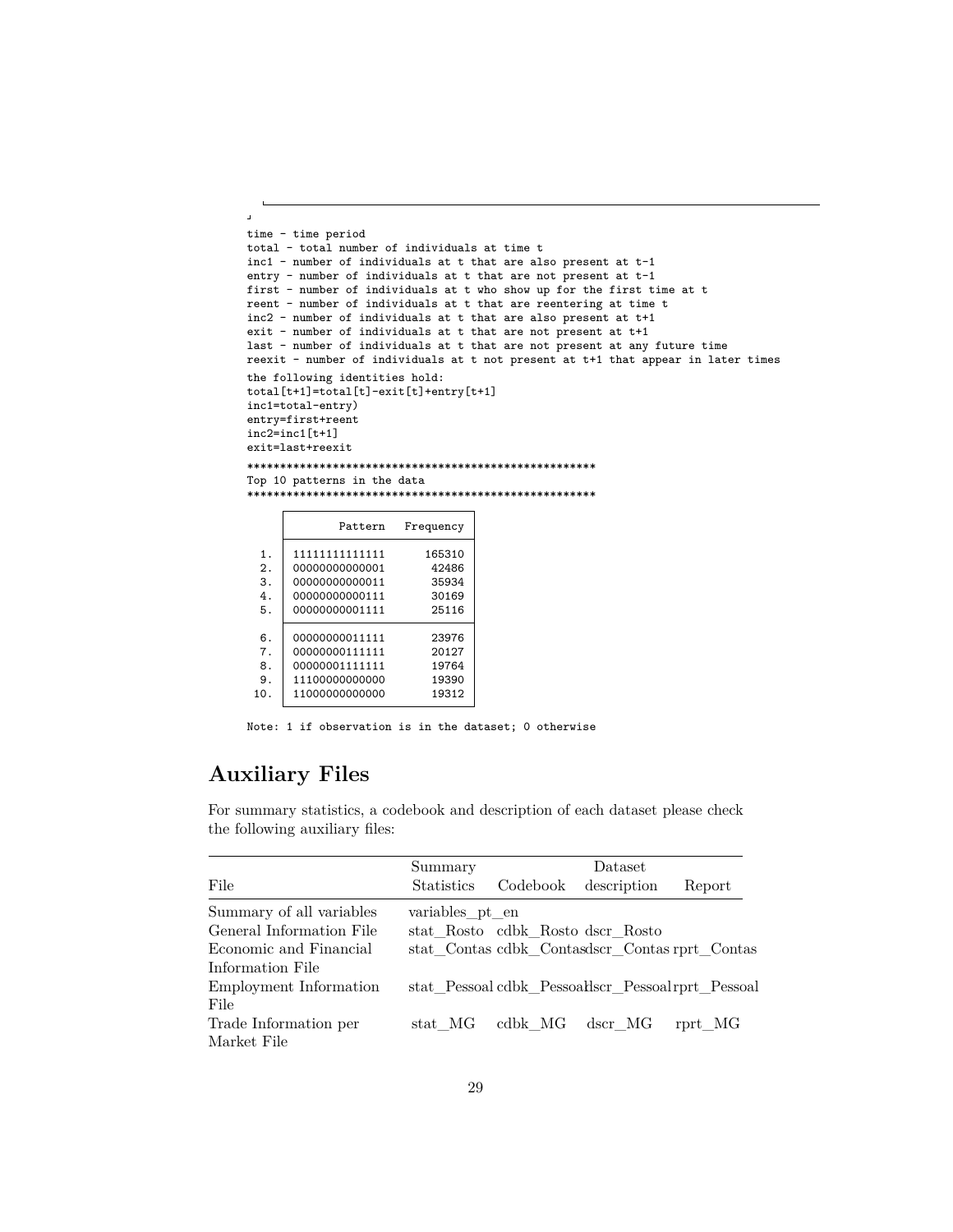|                        | Summary | Dataset                          |        |
|------------------------|---------|----------------------------------|--------|
| File                   |         | Statistics Codebook description  | Report |
| Corporate Actions File |         | stat amarc cdbk amarc dscr amarc |        |

## <span id="page-29-0"></span>**Frequently Asked Questions**

The most frequently asked questions can be found [here.](./aux_files/FAQ/faq.html) If you have a question that is not covered in this manual, please send an email to bplim@bportugal.pt.

## <span id="page-29-1"></span>**Citation of this dataset**

Banco de Portugal Microdata Research Laboratory (BPLIM) (2021): Central Balance Sheet Harmonized Panel. Extraction: June 2021. Version: V1. BANCO DE PORTUGAL. Dataset. https://doi.org/10.17900/CB.CBHP.Jun2021.V1

## <span id="page-29-2"></span>**References**

Banco de Portugal (2014). Quadros do Setor e Quadros da Empresa e do Setor-Notas Metodológicas Série Longa 1995-2013. Estudos da Central de Balanços. Lisboa.

Banco de Portugal (2019). Quadros do setor e quadros da empresa e do setor. Estudos da Central de Balanços. Lisboa.

## <span id="page-29-3"></span>**Appendix**

### <span id="page-29-4"></span>**Balance Sheet Variables**

### **B001 - Formula in POC**

**Total Assets**

|                  | Variable name Variable description Coefficient |  |
|------------------|------------------------------------------------|--|
| B004             | Total non-current assets (QS)                  |  |
| B <sub>029</sub> | Total current assets (QS)                      |  |

[return](#page-7-1)

<span id="page-29-5"></span>**B004 - Formula in POC**

**Total non-current assets (QS)**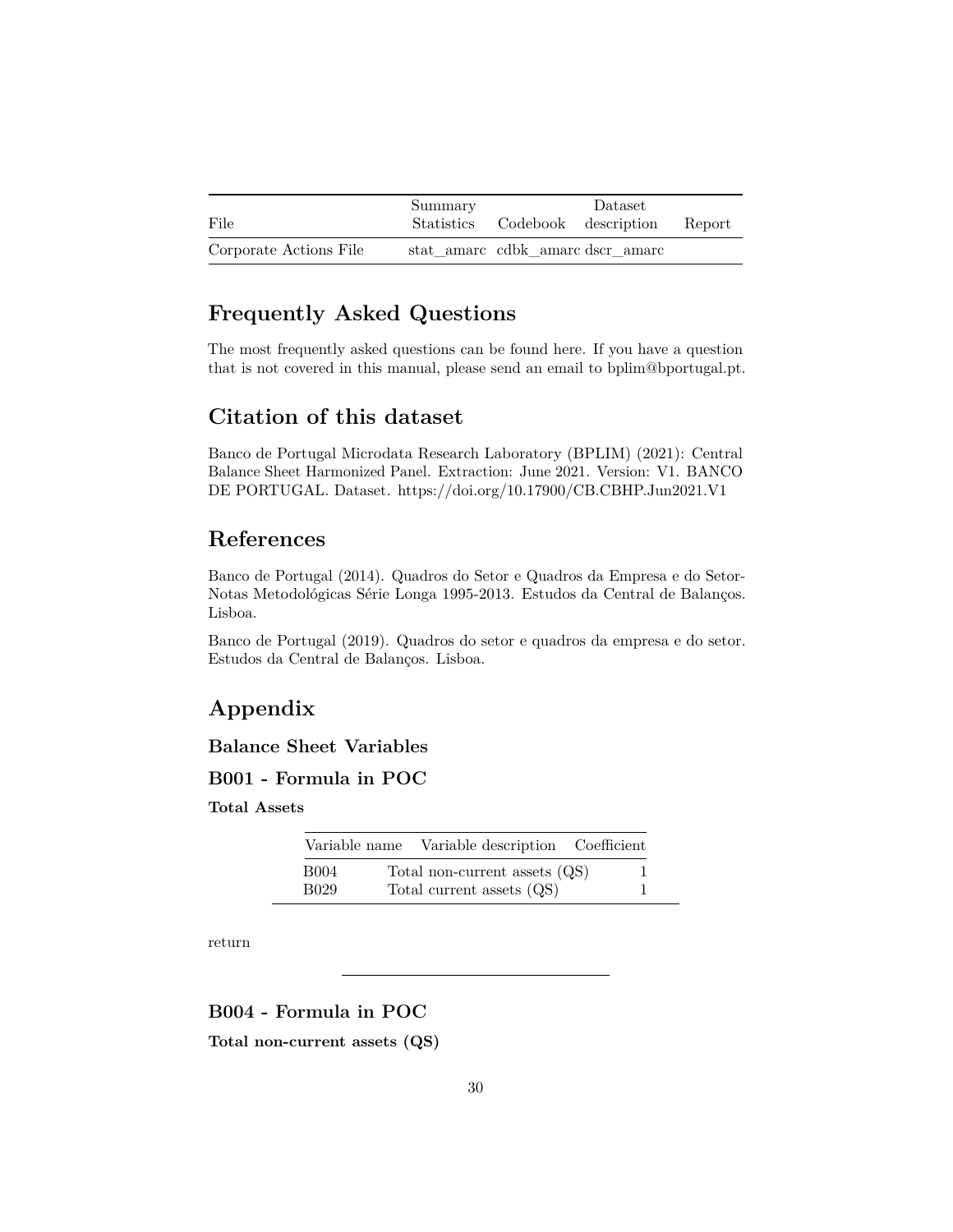|      | Variable name Variable description Coefficient    |  |
|------|---------------------------------------------------|--|
| B005 | Fixed tangible assets and intangible assets       |  |
| B025 | Financial investments                             |  |
| B158 | Non-current assets - Remaining non-current assets |  |

## <span id="page-30-0"></span>**B005 - Formula in POC**

### **Fixed Tangible Assets and Intangible Assets**

| Variable<br>name | Variable description                                                                      | Item in IES                      | Coefficient |
|------------------|-------------------------------------------------------------------------------------------|----------------------------------|-------------|
| VF03088          | Intangible assets                                                                         | Q04-A0207-3-soma                 |             |
| VF03117          | Tangible fixed assets                                                                     | Q04-A0218-3-soma                 |             |
| VF03587          | Investment in properties                                                                  | Q05-0510-Nota10-A1489-<br>9-soma |             |
| VF03642          | Amortizations and<br>adjustments - Financial<br>investments - Investment<br>in properties | Q05-0510-Nota10-A1506-<br>4-soma | -1          |

[return](#page-7-1)

## <span id="page-30-1"></span>**B012 - Formula in POC**

### **Fixed Tangible Assets**

| Variable<br>name | Variable description                                                                      | Item in IES                      | Coefficient |
|------------------|-------------------------------------------------------------------------------------------|----------------------------------|-------------|
|                  |                                                                                           |                                  |             |
| VF03117          | Tangible fixed assets                                                                     | Q04-A0218-3-soma                 |             |
| VF03587          | Investment in properties                                                                  | Q05-0510-Nota10-A1489-<br>9-soma |             |
| VF03642          | Amortizations and<br>adjustments - Financial<br>investments - Investment<br>in properties | Q05-0510-Nota10-A1506-<br>4-soma | $-1$        |

[return](#page-7-1)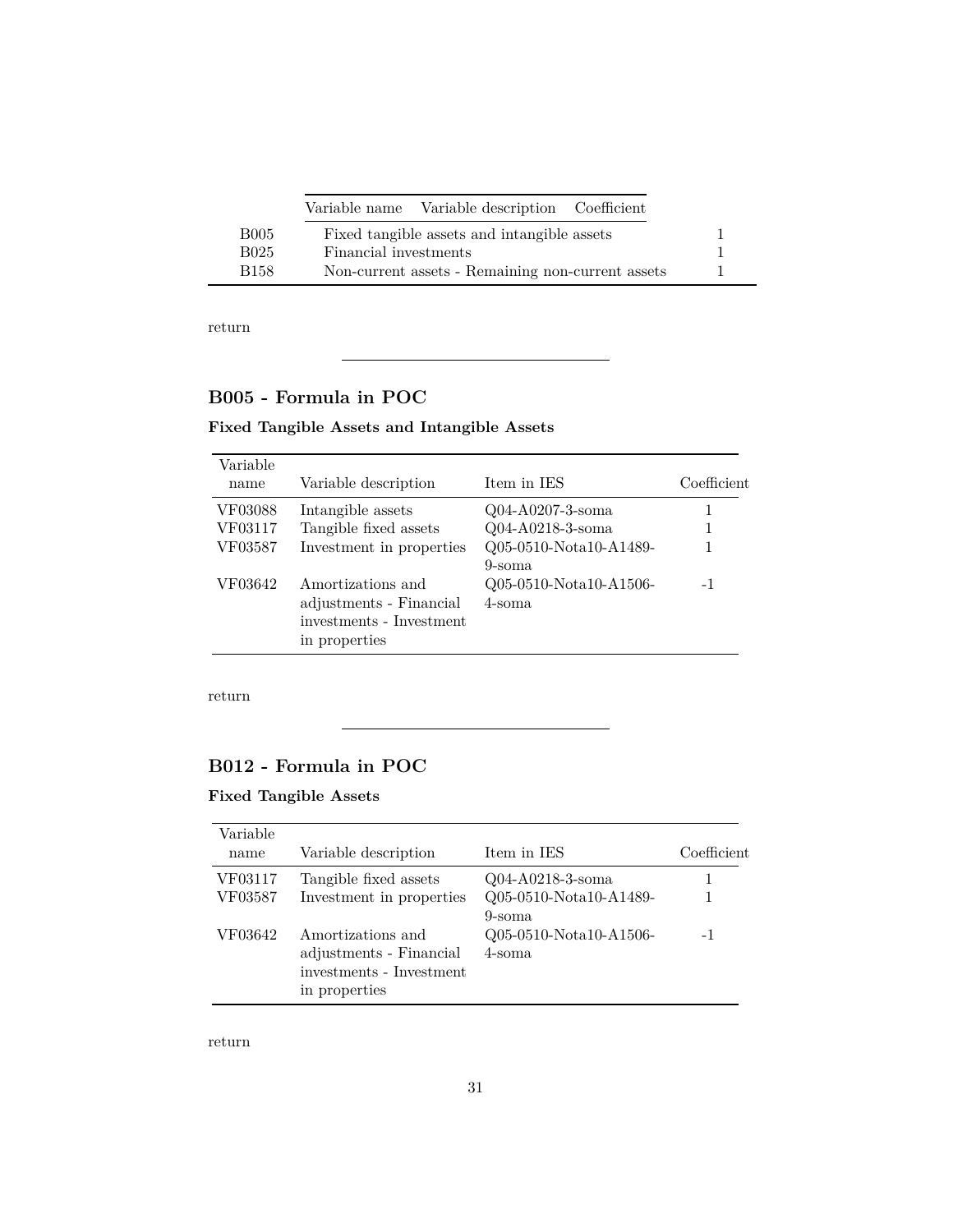## <span id="page-31-0"></span>**B025 - Formula in POC**

### **Financial Investments**

| Variable<br>name | Variable description                                                                      | Item in IES                      | Coefficient |
|------------------|-------------------------------------------------------------------------------------------|----------------------------------|-------------|
| VF03140          | Financial investments                                                                     | Q04-A0227-3-soma                 |             |
| VF03587          | Investment in properties                                                                  | Q05-0510-Nota10-A1489-<br>9-soma | $-1$        |
| VF03642          | Amortizations and<br>adjustments - Financial<br>investments - Investment<br>in properties | Q05-0510-Nota10-A1506-<br>4-soma |             |

[return](#page-7-1)

## <span id="page-31-1"></span>**B029 - Formula in POC**

#### **Total current assets**

|              | Variable name Variable description Coefficient     |  |
|--------------|----------------------------------------------------|--|
| <b>B032</b>  | Current assets - Inventories and biological assets |  |
| <b>B041</b>  | Current assets - Customers                         |  |
| <b>B</b> 159 | Current assets - Remaining current assets          |  |
| <b>B049</b>  | Current assets - Cash and bank deposits            |  |

[return](#page-7-1)

## <span id="page-31-2"></span>**B032 - Formula in POC**

### **Current Assets - Inventories and Biological Assets**

|         | Variable name Variable description Item in IES Coefficient |  |  |
|---------|------------------------------------------------------------|--|--|
| VF03159 | Current assets - Inventories Q04-A0234-3-soma              |  |  |

[return](#page-7-1)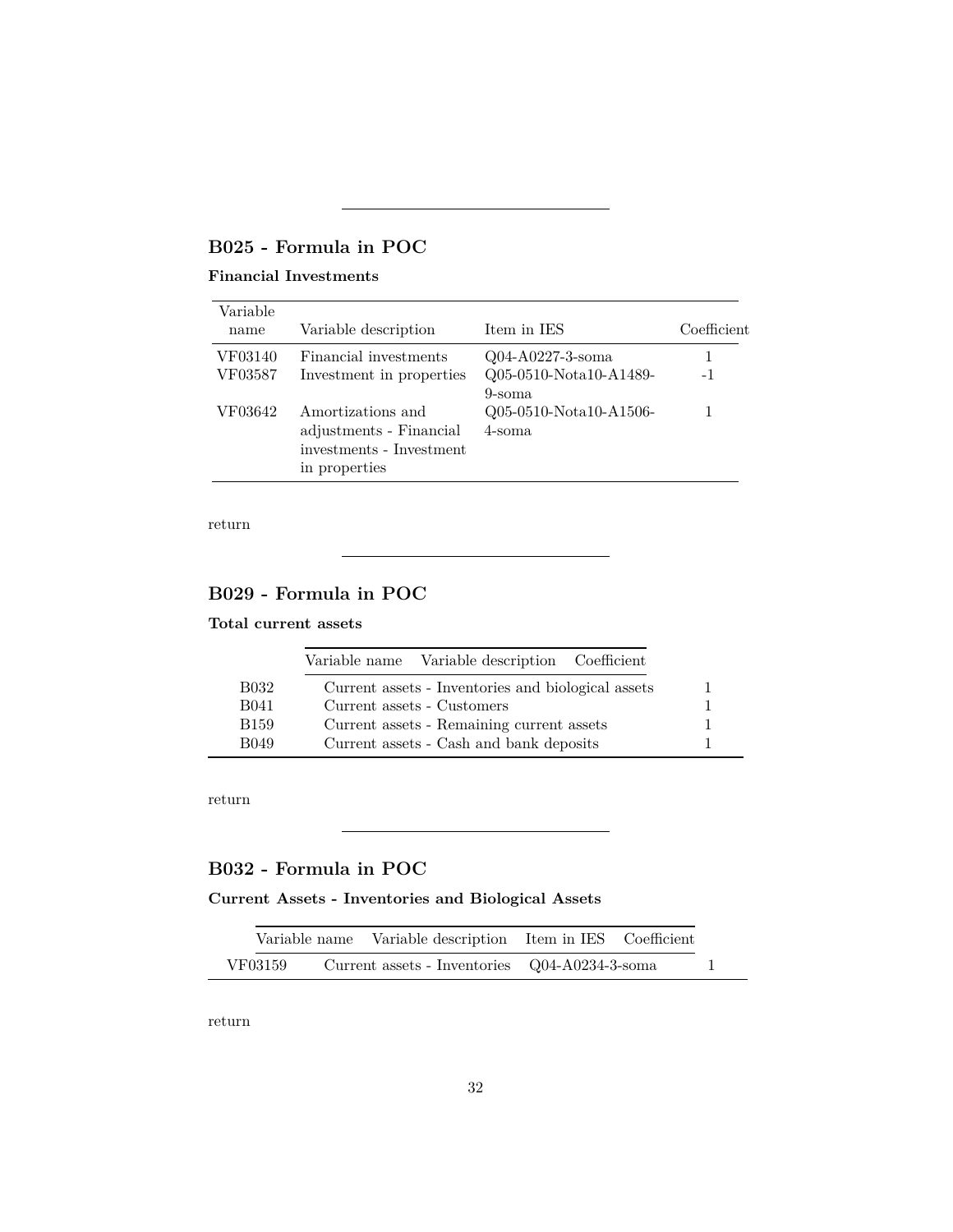## <span id="page-32-0"></span>**B041 - Formula in POC**

### **Current Assets - Customers**

| Variable<br>name | Variable description                                                       | Item in IES | Coefficient  |
|------------------|----------------------------------------------------------------------------|-------------|--------------|
| VF03162          | Assets - Medium and<br>long term debt -<br>Customers (current<br>account)  | Q04-A0235-3 | $\mathbf{1}$ |
| VF03165          | Assets - Medium and<br>long term debt -<br>Customers - Notes<br>receivable | Q04-A0236-3 | 1            |
| VF03168          | Assets - Medium and<br>long term debt -<br>Customers - Doubtful<br>debtors | Q04-A0237-3 | 1            |
| VF03194          | Assets - Short term debt<br>- Customers (current<br>account)               | Q04-A0247-3 | $\mathbf{1}$ |
| VF03197          | Assets - Short term debt<br>- Customers - Notes<br>receivable              | Q04-A0248-3 | 1            |
| VF03200          | Assets - Short term debt<br>- Customers - Doubtful<br>debtors              | Q04-A0249-3 | $\mathbf{1}$ |
| VF03289          | Liabilities - Medium and<br>long term debt -<br>Advances from<br>customers | Q04-A0308-1 | $-1$         |
| VF03307          | Liabilities - Short term<br>debt - Advances from<br>customers              | Q04-A0326-1 | $-1$         |

[return](#page-7-1)

### <span id="page-32-1"></span>**B042 - Formula in POC**

**Current assets - State and other public entities**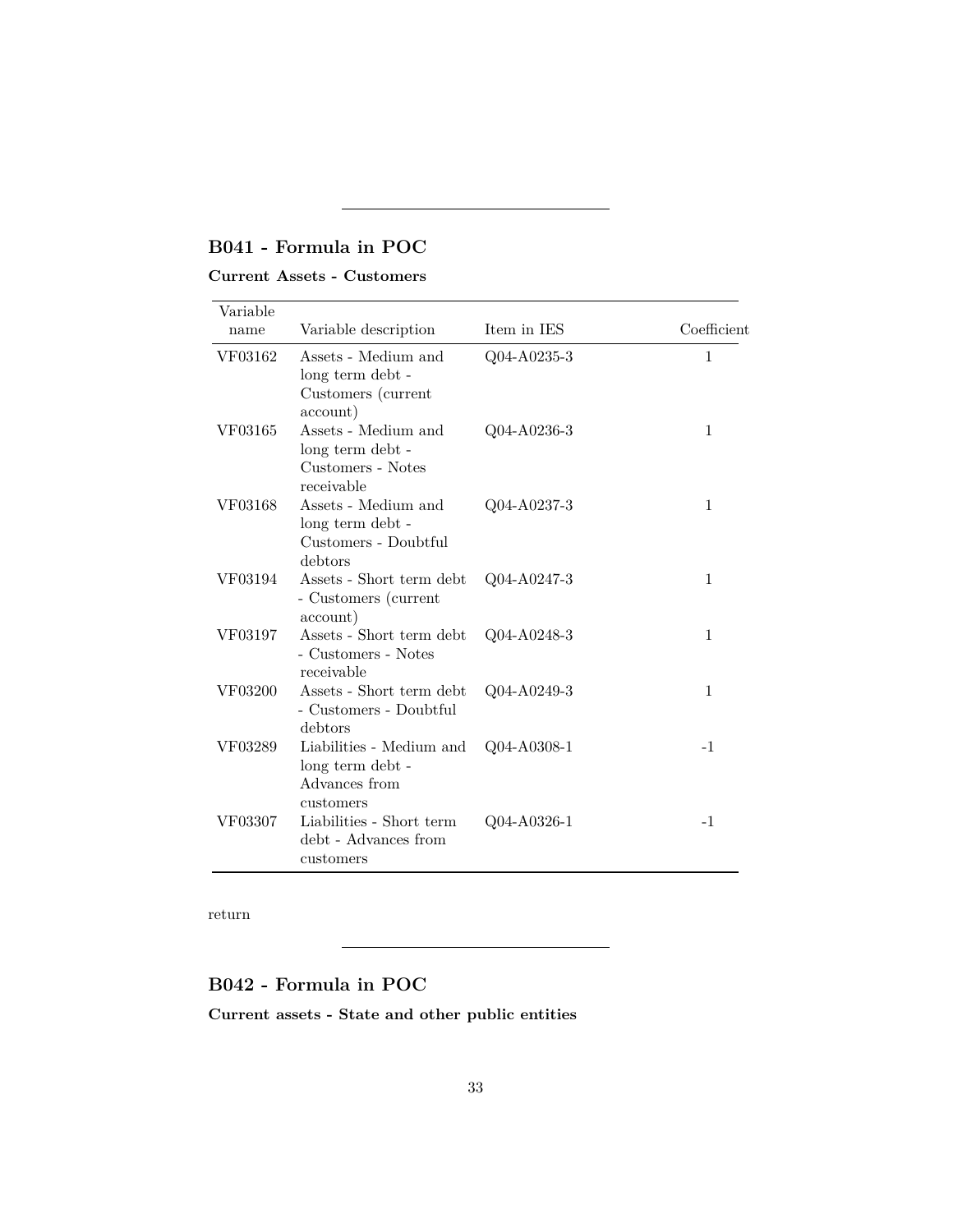| Variable<br>name | Variable description                                                                       | Item in IES       | Coefficient |
|------------------|--------------------------------------------------------------------------------------------|-------------------|-------------|
| VF03182          | Assets - Medium and<br>long term debt - State<br>and other public entities<br>(Net Assets) | $Q04-A0243-3$     |             |
| VF03214          | Assets - Short term debt<br>- State and other public<br>entities (Net Assets)              | $Q04 - A0255 - 3$ |             |

### <span id="page-33-0"></span>**B049 - Formula in POC**

### **Current Assets - Cash and Bank Deposits**

|         | Variable name Variable description Item in IES Coefficient |  |  |
|---------|------------------------------------------------------------|--|--|
| VF05131 | Assets - Cash and bank deposits Q04-A0268-3-soma           |  |  |

[return](#page-7-1)

## <span id="page-33-1"></span>**B060 - Formula in POC**

### **Equity and Liabilities**

| Variable name | Variable description Coefficient |  |
|---------------|----------------------------------|--|
| B061          | Equity $(QS)$                    |  |
| B080          | Liabilities $(QS)$               |  |

[return](#page-11-1)

## <span id="page-33-2"></span>**B061 - Formula in POC Equity**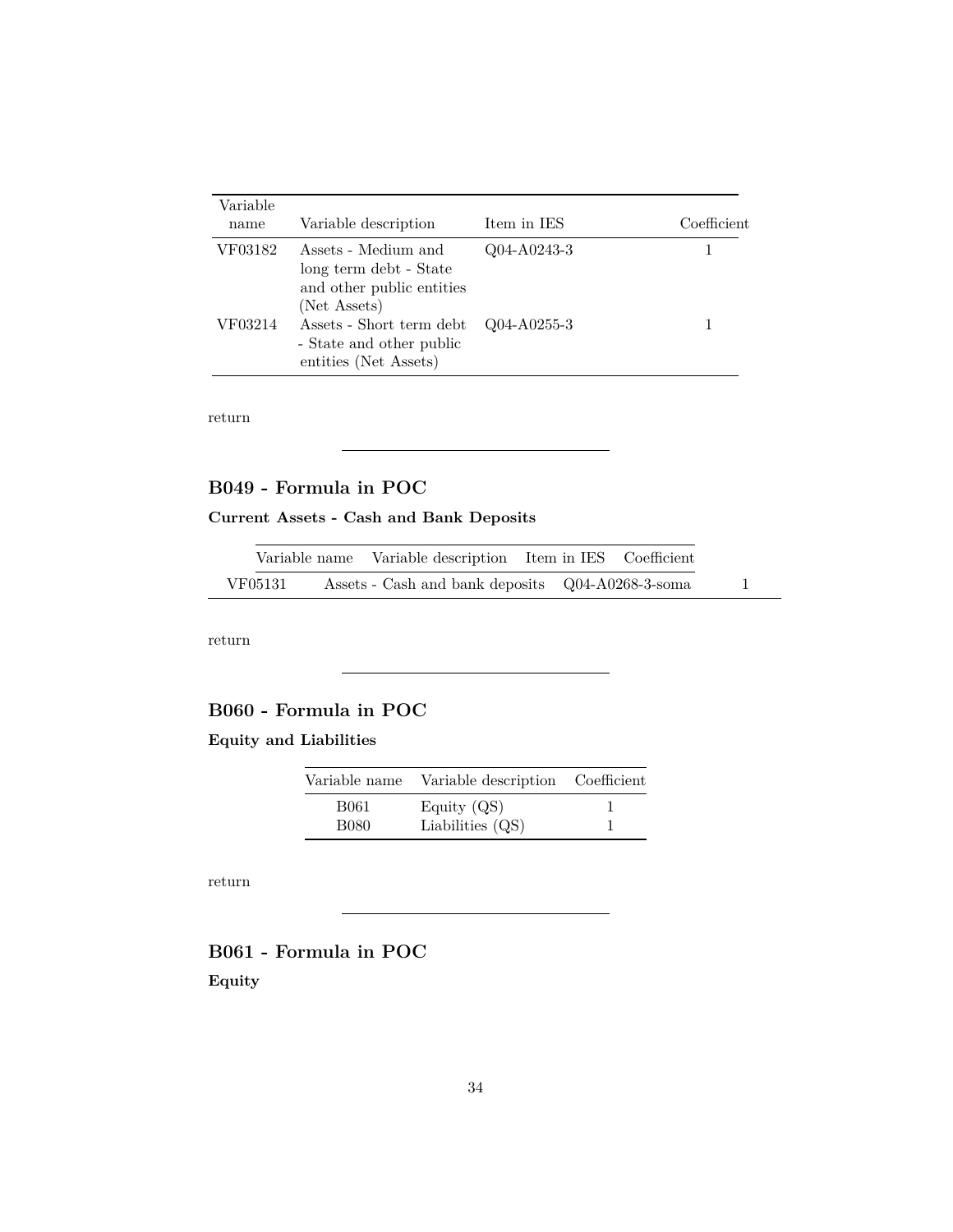<span id="page-34-0"></span>

| Variable |                                                |             |              |
|----------|------------------------------------------------|-------------|--------------|
| name     | Variable description                           | Item in IES | Coefficient  |
| VF03258  | Equity - Capital                               | Q04-A0277-1 | $\mathbf{1}$ |
| VF03188  | Assets - Medium and                            | Q04-A0245-3 | $-1$         |
|          | long term debt -                               |             |              |
|          | Subscribed capital<br>Assets - Short term debt |             |              |
| VF03220  | - Subscribed capital                           | Q04-A0257-3 | $-1$         |
| VF03261  | Equity - Supplementary<br>capital              | Q04-A0280-1 | 1            |
| VF03265  | Equity - Reserves- Legal<br>reserves           | Q04-A0284-1 | 1            |
| VF03266  | Equity - Reserves-                             | Q04-A0285-1 | 1            |
|          | Statutory reserves                             |             |              |
| VF03267  | Equity - Reserves-                             | Q04-A0286-1 | $\mathbf{1}$ |
|          | Contractual reserves                           |             |              |
| VF03268  | Equity - Reserves- Other<br>reserves           | Q04-A0287-1 | $\mathbf{1}$ |
| VF03269  | Equity - Retained<br>earnings                  | Q04-A0288-1 | $\mathbf{1}$ |
| VF03259  | Equity - Own shares-<br>Nominal value          | Q04-A0278-1 | $\mathbf{1}$ |
| VF03260  | Equity - Own shares-                           | Q04-A0279-1 | $\mathbf{1}$ |
|          | Discounts and Premiums                         |             |              |
| VF03262  | Equity - Share<br>Premiums                     | Q04-A0281-1 | $\mathbf{1}$ |
| VF03263  | Equity - Adjustments to                        | Q04-A0282-1 | $\mathbf{1}$ |
|          | investments in group                           |             |              |
|          | and associated                                 |             |              |
|          | companies                                      |             |              |
| VF03264  | Equity - Revaluation<br>reserves               | Q04-A0283-1 | $\mathbf{1}$ |
| VF04061  | Split of account                               | Q06-A0666   | $\mathbf{1}$ |
|          | Accruals and deferrals -                       |             |              |
|          | Investment subsidies                           |             |              |
| VF03270  | Equity - Net income                            | Q04-A0289-1 | $\mathbf{1}$ |
| VF03271  | Equity - Interim<br>dividends                  | Q04-A0290-1 | $\mathbf{1}$ |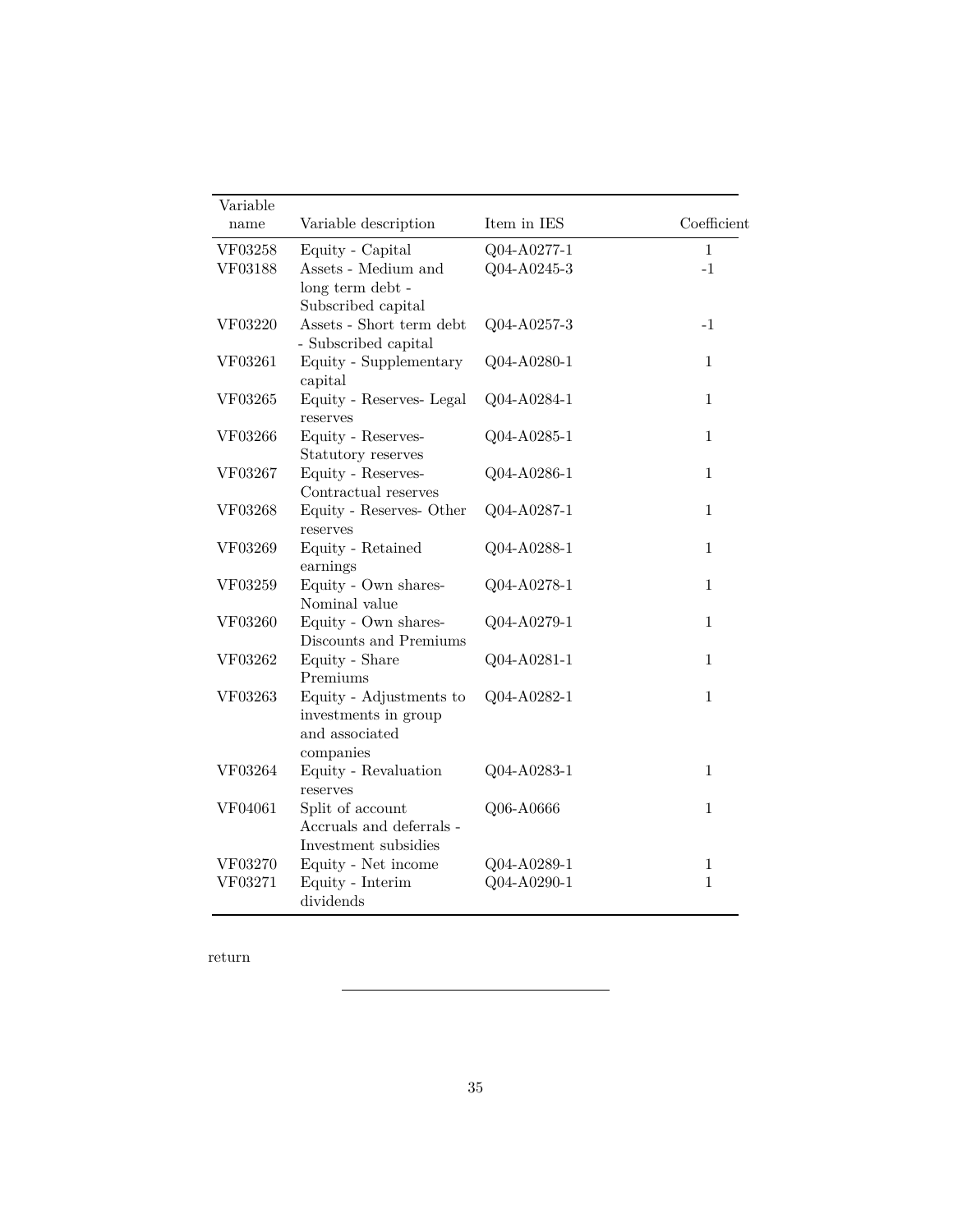### **B074 - Formula in POC**

### **Interim dividends**

|         | Variable name Variable description Item in IES Coefficient |  |  |
|---------|------------------------------------------------------------|--|--|
| VF03271 | Equity - Interim dividends Q04-A0290-1                     |  |  |

[return](#page-11-1)

## <span id="page-35-0"></span>**B080 - Formula in POC**

#### **Liabilities - Total**

| Variable name | Variable description Coefficient |  |
|---------------|----------------------------------|--|
| B081          | Non-current liabilities          |  |
| B089          | Current liabilities $(QS)$       |  |

[return](#page-11-2)

## <span id="page-35-1"></span>**B081 - Formula in POC**

**Non-current liabilities- Total**

|         | Variable name Variable description Coefficient              |  |
|---------|-------------------------------------------------------------|--|
| B085    | Non-current liabilities - Obtained funding                  |  |
| B160    | Non-current liabilities - Remaining non-current liabilities |  |
| VF03273 | Provisions-Provisions for pension liabilities (Q04-A0292-1) |  |

[return](#page-11-2)

<span id="page-35-2"></span>**B085 - Formula in POC**

**Non-current liabilities - Obtained Funding**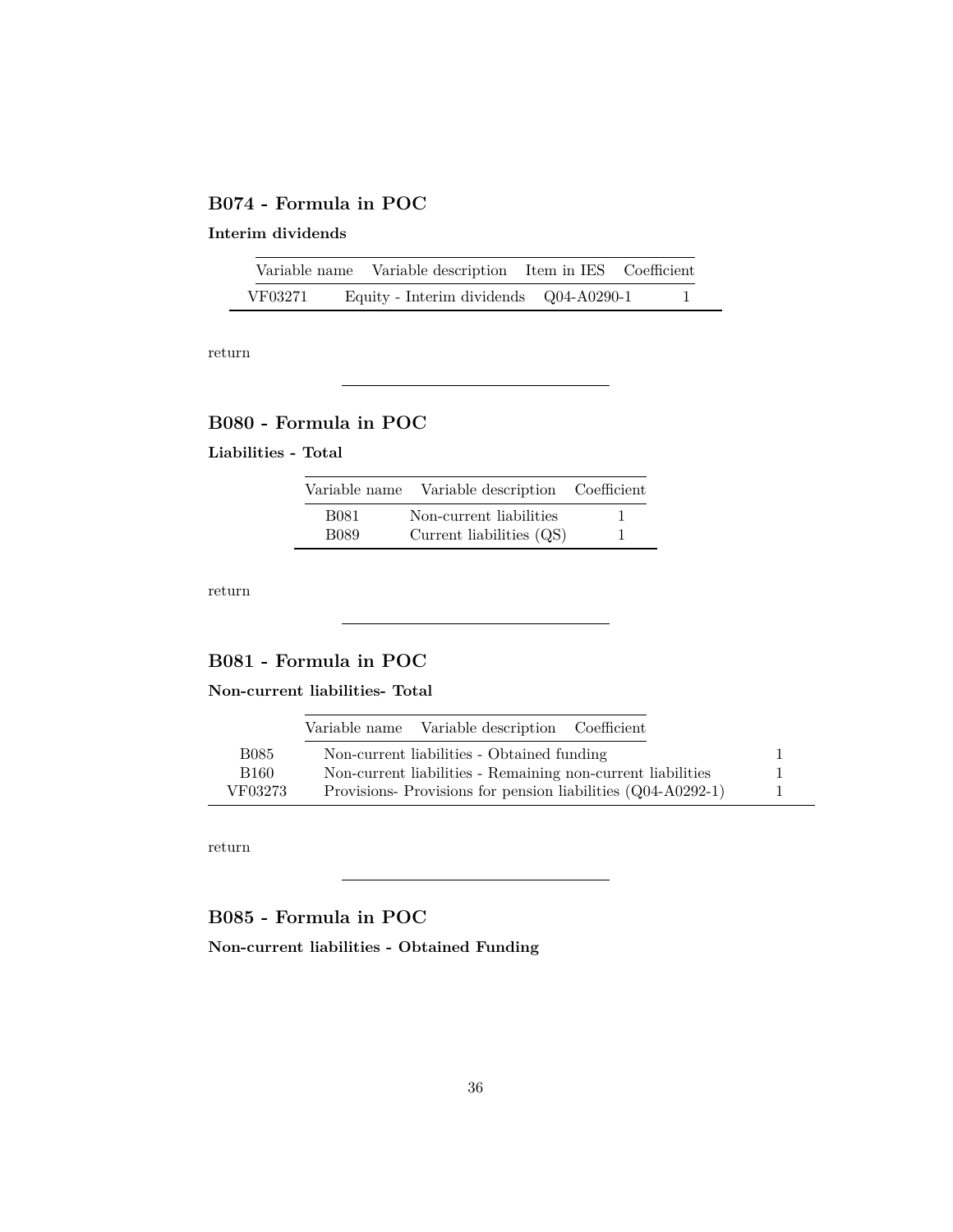| Variable |                                                                                          |             |              |
|----------|------------------------------------------------------------------------------------------|-------------|--------------|
| name     | Variable description                                                                     | Item in IES | Coefficient  |
| VF03277  | Liabilities - Medium and<br>long term debt - Bond<br>loans: convertible                  | Q04-A0296-1 | 1            |
| VF03278  | Liabilities - Medium and<br>long term debt - Bond<br>loans: non-convertible              | Q04-A0297-1 | $\mathbf{1}$ |
| VF03279  | Liabilities - Medium and<br>long term debt -<br>Participating loans                      | Q04-A0298-1 | $\mathbf 1$  |
| VF03280  | Liabilities - Medium and<br>long term debt - Loans<br>from credit institutions           | Q04-A0299-1 | 1            |
| VF03286  | Liabilities - Medium and<br>long term debt - Group<br>companies                          | Q04-A0305-1 | 1            |
| VF03287  | Liabilities - Medium and<br>long term debt -<br>Affiliate and<br>participating companies | Q04-A0306-1 | 1            |
| VF03288  | Liabilities - Medium and<br>long term debt - Other<br>shareholders (partners)            | Q04-A0307-1 | 1            |
| VF03290  | Liabilities - Medium and<br>long term debt - Other<br>loans                              | Q04-A0309-1 | $\mathbf{1}$ |

## <span id="page-36-0"></span>**B089 - Formula in POC**

### **Current liabilities - Total**

| Variable name | Variable description                                                                  | Coefficient |
|---------------|---------------------------------------------------------------------------------------|-------------|
| <b>B093</b>   | Current liabilities - Suppliers                                                       |             |
| <b>B161</b>   | Current liabilities - Remaining<br>current liabilities                                |             |
| VF03295       | Liabilities - Short term debt - Bond<br>loans: convertible $(Q04-A0314-1)$            |             |
| VF03296       | Liabilities - Short term debt - Bond<br>loans: non-convertible<br>$(Q04 - A0315 - 1)$ |             |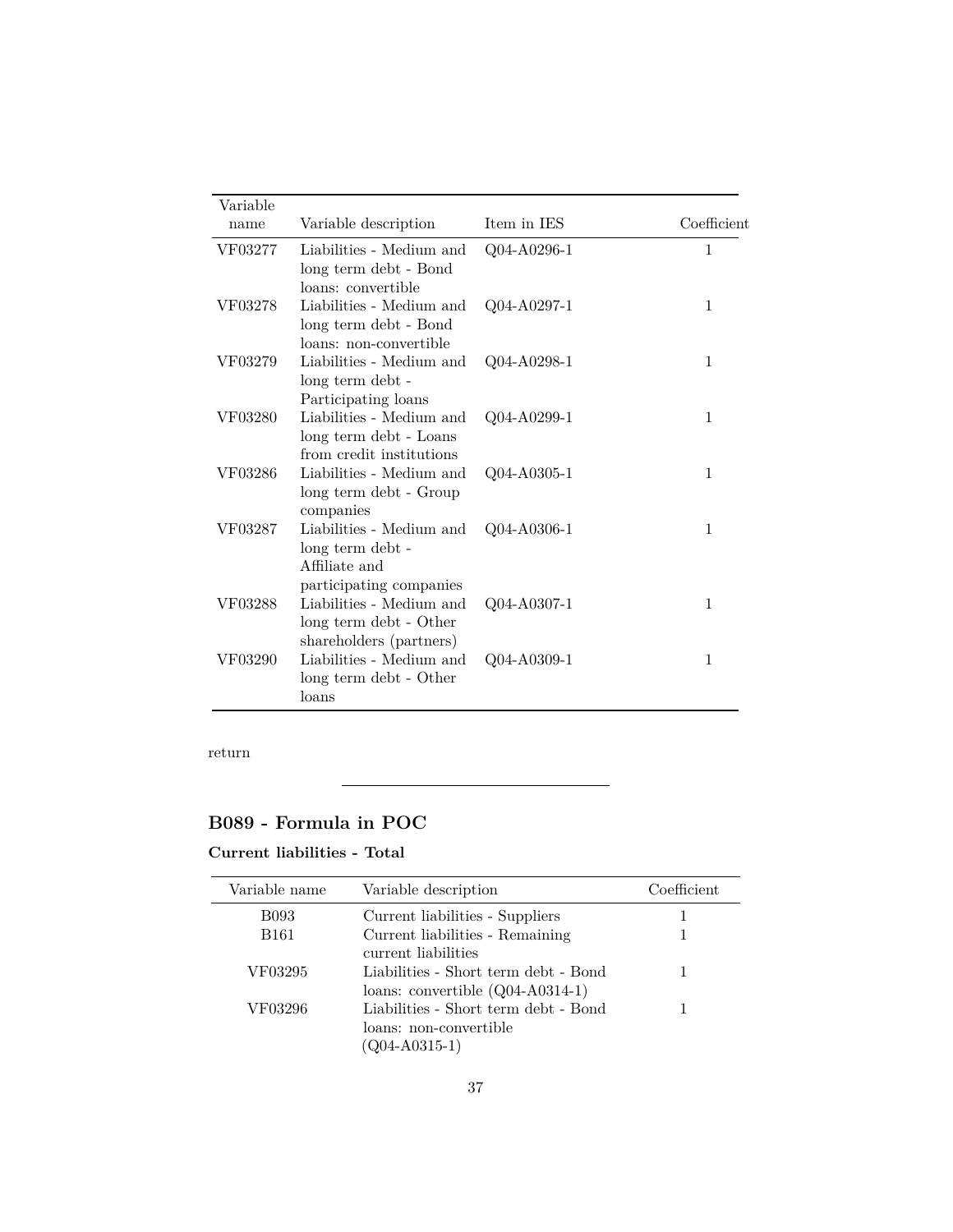| Variable name | Variable description                                                                                 | Coefficient |
|---------------|------------------------------------------------------------------------------------------------------|-------------|
| VF03297       | Liabilities - Short term debt -                                                                      | 1           |
| VF03298       | Participating loans (Q04-A0316-1)<br>Liabilities-Short term debt - Loans<br>from credit institutions | 1           |
| VF03304       | $(Q04-A0317-1)$<br>Liabilities - Short term debt - Group<br>companies $(Q04-A0323-1)$                | 1           |
| VF03305       | Liabilities - Short term debt -<br>Affiliate and participating companies                             | 1           |
| VF03306       | $(Q04-A0324-1)$<br>Liabilities - Short term debt - Other<br>shareholders (partners)                  |             |
| VF03308       | $(Q04-A0325-1)$<br>Liabilities - Short term debt - Other<br>$loans (Q04-A0327-1)$                    |             |

## <span id="page-37-0"></span>**B093 - Formula in POC**

### **Current liabilities - Suppliers**

| Variable |                                                                                                              |                   |             |
|----------|--------------------------------------------------------------------------------------------------------------|-------------------|-------------|
| name     | Variable description                                                                                         | Item in IES       | Coefficient |
| VF05125  | Assets - Medium and<br>long term debt -                                                                      | Q04-A0241-3       | $-1$        |
|          | Advances to suppliers                                                                                        |                   |             |
| VF05127  | Assets - Short term debt<br>- Advances to suppliers                                                          | $Q04 - A0253 - 3$ | $-1$        |
| VF03282  | Liabilities - Medium and<br>long term debt -<br>Suppliers (current<br>account)                               | $Q04-A0301-1$     | 1           |
| VF03283  | Liabilities - Medium and<br>long term debt -<br>Suppliers - Trade<br>accounts payable:<br>unchecked invoices | $Q04 - A0302 - 1$ | 1           |
| VF03284  | Liabilities - Medium and<br>long term debt -<br>Suppliers - Notes<br>payable                                 | $Q04 - A0303 - 1$ | 1           |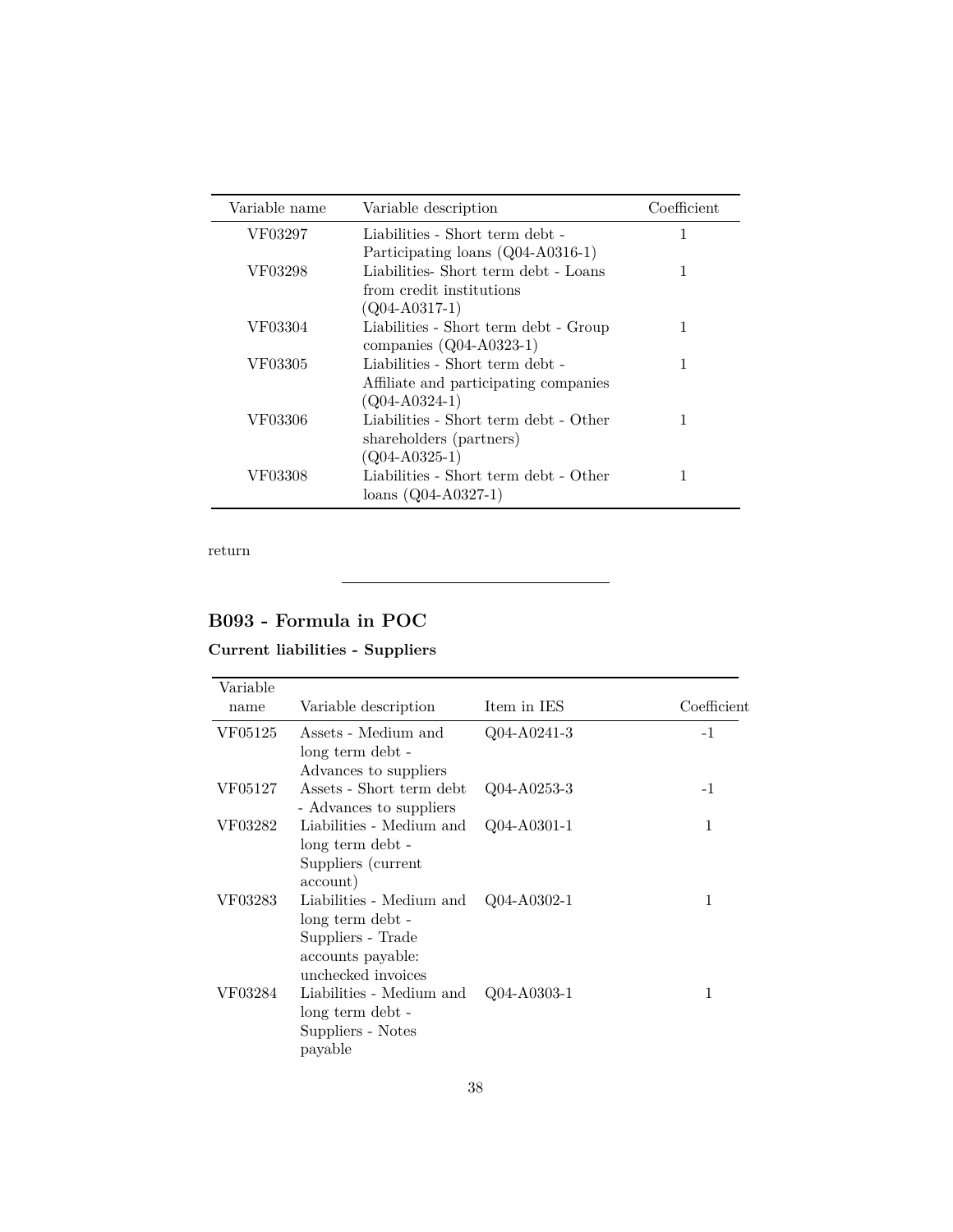| Variable<br>name | Variable description                                                                            | Item in IES | Coefficient |
|------------------|-------------------------------------------------------------------------------------------------|-------------|-------------|
| VF03300          | Liabilities - Short term<br>debt - Suppliers (current<br>account)                               | Q04-A0319-1 |             |
| VF03301          | Liabilities - Short term<br>debt - Suppliers - Trade<br>accounts payable:<br>unchecked invoices | Q04-A0320-1 | 1           |
| VF03302          | Liabilities - Short term<br>debt - Suppliers - Notes<br>payable                                 | Q04-A0321-1 |             |

## <span id="page-38-1"></span>**B094 - Formula in POC**

### **Current liabilities - State and other public entities**

| Variable<br>name | Variable description                                                                          | Item in IES | Coefficient |
|------------------|-----------------------------------------------------------------------------------------------|-------------|-------------|
| VF03310          | Liabilities - Short term<br>debt - State and other<br>public sector institutions              | Q04-A0329-1 |             |
| VF03292          | Liabilities - Medium and<br>long term debt - State<br>and other public sector<br>institutions | Q04-A0311-1 |             |

[return](#page-11-2)

## <span id="page-38-0"></span>**B143 - Formula in POC**

### **Subscribed capital**

| Variable name | Variable description Item in IES Coefficient |             |  |
|---------------|----------------------------------------------|-------------|--|
| VF03258       | Equity - Capital                             | Q04-A0277-1 |  |

[return](#page-11-1)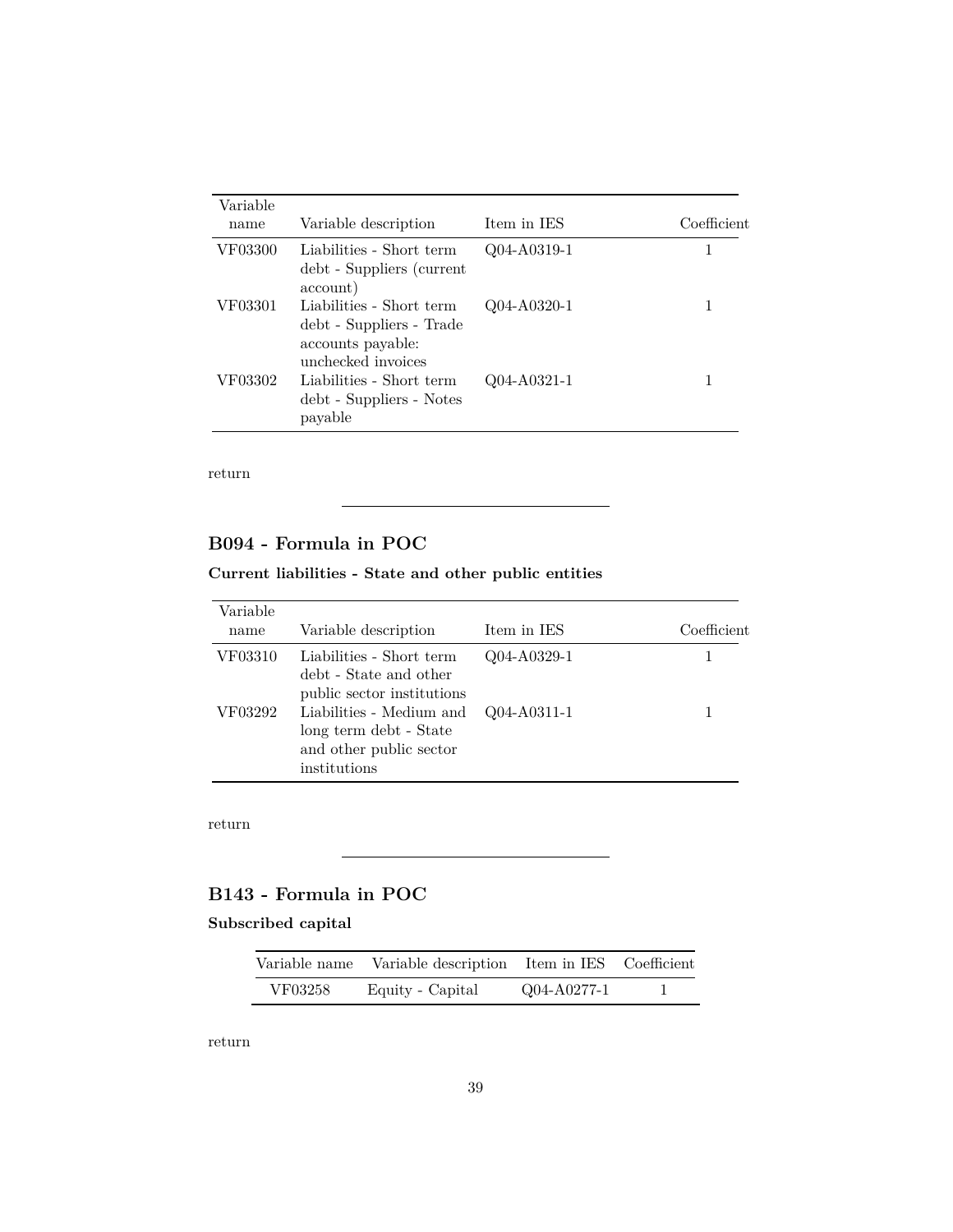## <span id="page-39-0"></span>**B158 - Formula in POC**

### **Non-current assets - Remaining non-current assets**

| Variable<br>name | Variable description                                                                | Item in IES | Coefficient |
|------------------|-------------------------------------------------------------------------------------|-------------|-------------|
| VF03171          | Assets - Medium and<br>long term debt - Group<br>companies                          | Q04-A0238-3 |             |
| VF03174          | Assets - Medium and<br>long term debt -<br>Affiliate and<br>participating companies | Q04-A0239-3 | 1           |
| VF03177          | Assets - Medium and<br>long term debt - Other<br>shareholders (partners)            | Q04-A0240-3 |             |
| VF05135          | Accruals and deferrals -<br>Deferred tax assets                                     | Q04-A0272-3 |             |

[return](#page-7-1)

## <span id="page-39-1"></span>**B159 - Formula in POC**

**Current assets - Remaining current assets**

| Variable |                                                                             |               |             |
|----------|-----------------------------------------------------------------------------|---------------|-------------|
| name     | Variable description                                                        | Item in IES   | Coefficient |
| VF03182  | Current assets - Medium<br>and long term debt -<br>State and other public   | $Q04-A0243-3$ | 1           |
|          | sector institutions                                                         |               |             |
| VF03214  | Assets - Short term debt<br>- State and other public<br>sector institutions | $Q04-A0255-3$ | 1           |
| VF05126  | Assets - Medium and<br>long term debt -                                     | $Q04-A0242-3$ | 1           |
|          | Advances to fixed assets<br>suppliers                                       |               |             |
| VF03185  | Assets - Medium and<br>long term debt - Other<br>debtors                    | $Q04-A0244-3$ | 1           |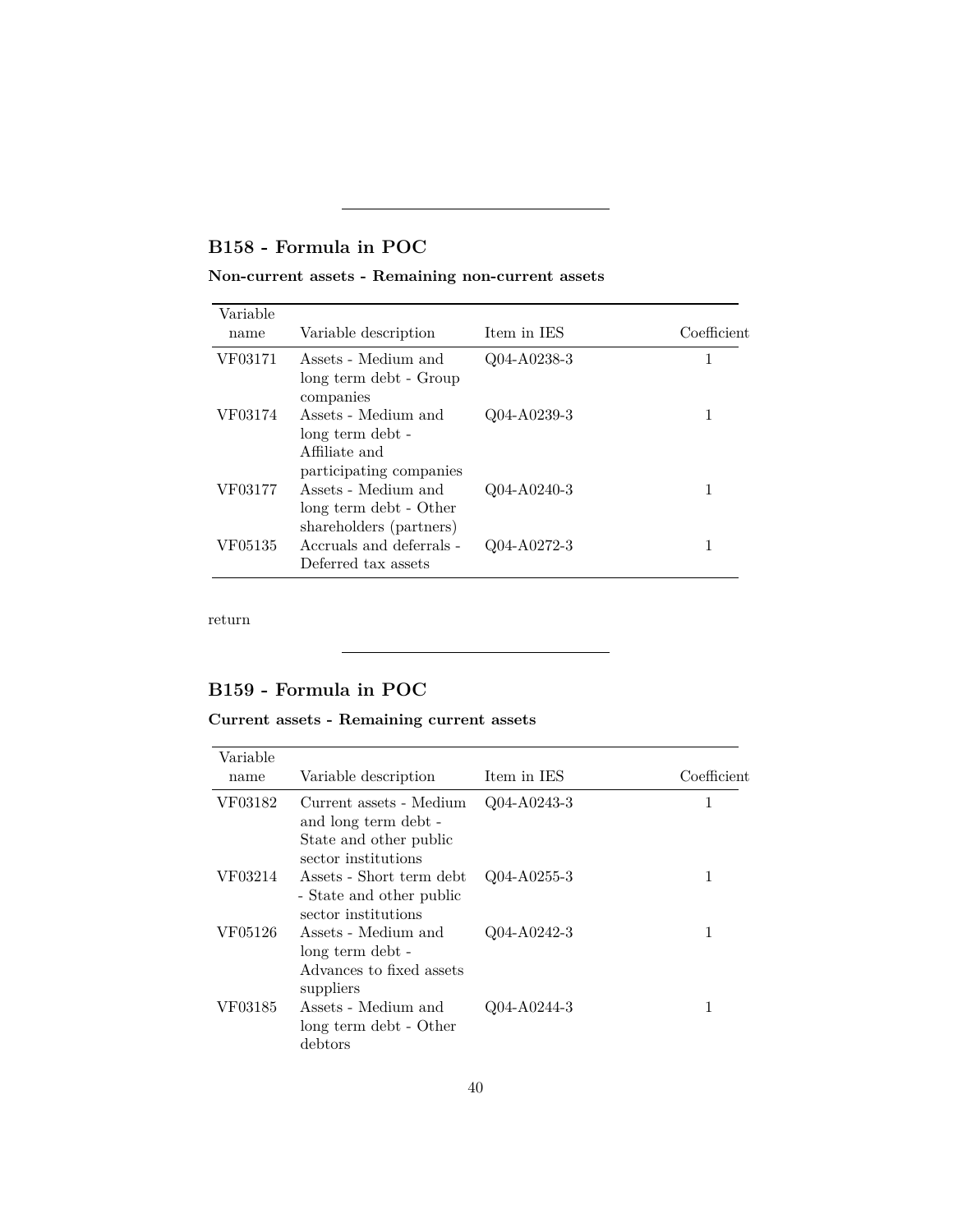| Variable<br>name | Variable description                                                             | Item in IES         | Coefficient  |
|------------------|----------------------------------------------------------------------------------|---------------------|--------------|
| VF05128          | Assets - Short term debt<br>- Advances to fixed<br>assets suppliers              | Q04-A0254-3         | 1            |
| VF03217          | Assets - Short term debt<br>- Other debtors                                      | Q04-A0256-3         | $\mathbf{1}$ |
| VF03244          | Assets - negotiable<br>securities                                                | $Q04-A0265-3$ -soma | 1            |
| VF05132          | Accruals and deferrals -<br>Accrued profits                                      | Q04-A0269-3         | 1            |
| VF05134          | Accruals and Deferrals-<br>Deferred daily<br>adjustments in futures<br>contracts | Q04-A0271-3         | 1            |
| VF03203          | Assets - Short term debt<br>- Group companies                                    | Q04-A0250-3         | 1            |
| VF03206          | Assets - Short term debt<br>- Affiliate and<br>participating companies           | Q04-A0251-3         | 1            |
| VF03209          | Assets - Short term debt<br>- Other shareholders<br>(partners)                   | Q04-A0252-3         | $\mathbf{1}$ |
| VF05133          | Accruals and deferrals -<br>Deferred costs                                       | Q04-A0270-3         | $\mathbf{1}$ |

L

## <span id="page-40-0"></span>**B160 - Formula in POC**

### **Non-current liabilities - Remaining non-current liabilities**

| Variable<br>name | Variable description                                                                      | Item in IES         | Coefficient |
|------------------|-------------------------------------------------------------------------------------------|---------------------|-------------|
| VF03273          | Liabilities - Provisions-<br>Provisions for pension<br>liabilities                        | Q04-A0292-1         | -1          |
| VF03276          | Liabilities - Provisions -<br>Total                                                       | $Q04-A0295-1$ -soma |             |
| VF03285          | Liabilities - Medium and<br>long term debt - Fixed<br>assets suppliers - notes<br>payable | Q04-A0304-1         |             |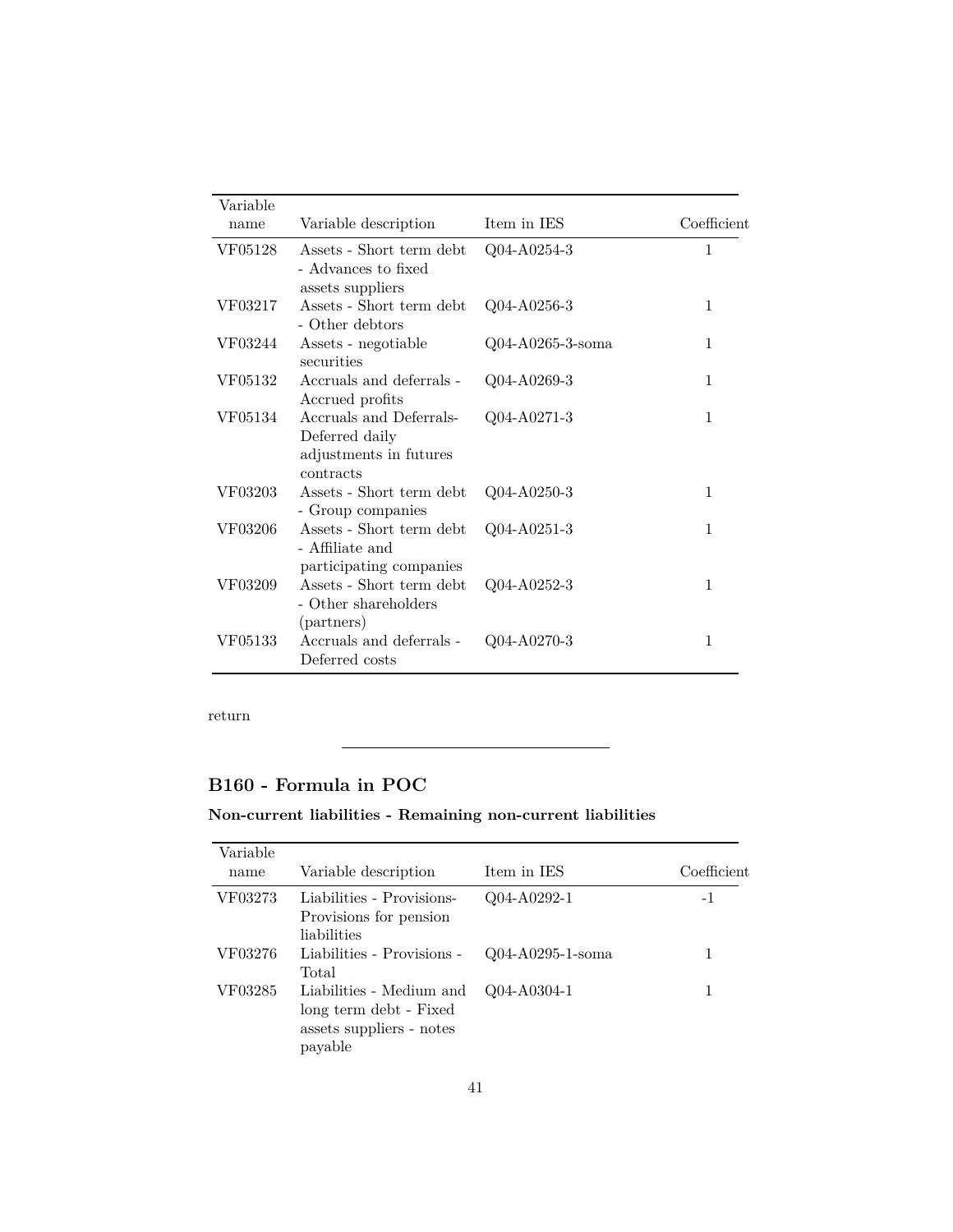| Variable |                                                                                             |               |             |
|----------|---------------------------------------------------------------------------------------------|---------------|-------------|
| name     | Variable description                                                                        | Item in IES   | Coefficient |
| VF03291  | Liabilities - Medium and<br>long term debt - Fixed<br>assets suppliers (current<br>account) | Q04-A0310-1   |             |
| VF03293  | Liabilities - Medium and<br>long term debt - Other<br>creditors                             | $Q04-A0312-1$ |             |
| VF03315  | Accruals and deferrals -<br>Deferred tax liabilities                                        | Q04-A0334-1   |             |

## <span id="page-41-0"></span>**B161 - Formula in POC**

### **Current liabilities - Remaining current liabilities**

| Variable |                                                                                               |                   |              |
|----------|-----------------------------------------------------------------------------------------------|-------------------|--------------|
| name     | Variable description                                                                          | Item in IES       | Coefficient  |
| VF03292  | Liabilities - Medium and<br>long term debt - State<br>and other public sector<br>institutions | $Q04 - A0311 - 1$ | 1            |
| VF03310  | Liabilities - Short term<br>debt - State and other<br>public sector institutions              | $Q04 - A0329 - 1$ | $\mathbf 1$  |
| VF03303  | Liabilities - Short term<br>debt - Fixed assets<br>suppliers - Notes payable                  | Q04-A0322-1       | 1            |
| VF03309  | Liabilities - Short term<br>debt - Fixed assets<br>suppliers (current<br>account)             | Q04-A0328-1       | $\mathbf{1}$ |
| VF03311  | Liabilities - Short term<br>debt - Other creditors                                            | $Q04 - A0330 - 1$ | 1            |
| VF03313  | Accruals and deferrals -<br>Accrued costs                                                     | Q04-A0332-1       | 1            |
| VF03281  | Liabilities - Medium and<br>long term debt -<br>Advances on sales                             | $Q04 - A0300 - 1$ | 1            |
| VF03299  | Liabilities - Short Term<br>advances on sales                                                 | Q04-A0318-1       | 1            |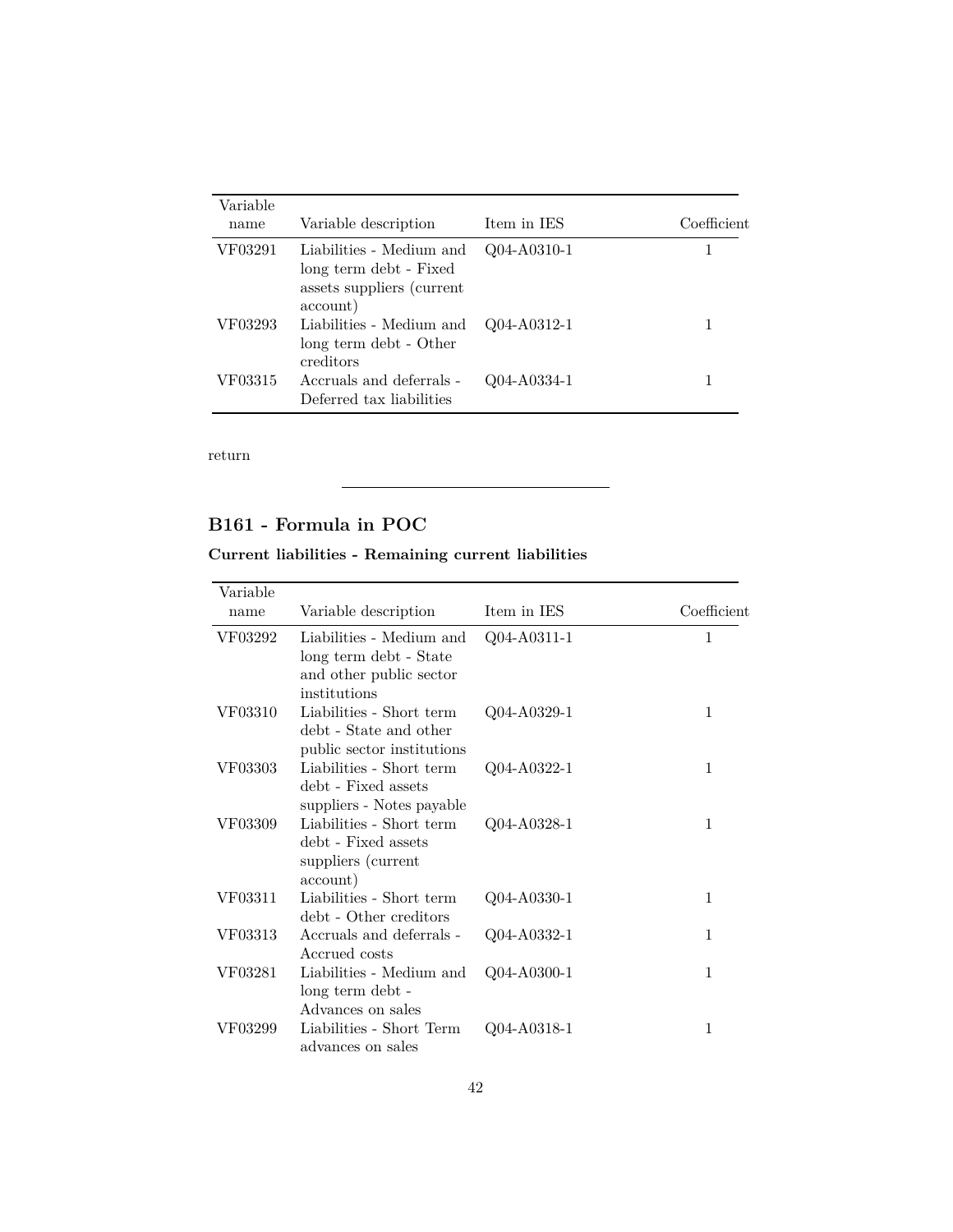| Variable<br>name | Variable description                                     | Item in IES | Coefficient |
|------------------|----------------------------------------------------------|-------------|-------------|
| VF03314          | Accruals and deferrals - Q04-A0333-1<br>Deferred profits |             |             |
| VF04061          | Accruals and deferrals -<br>Investment subsidies         | Q06-A0666   | -1          |

## <span id="page-42-0"></span>**BL005 - Formula in POC**

### **Legal reserves**

|         | Variable name Variable description Item in IES Coefficient |  |  |  |
|---------|------------------------------------------------------------|--|--|--|
| VF03265 | Equity - Reserves - Legal Reserves Q04-A0284-1             |  |  |  |

[return](#page-11-1)

## <span id="page-42-1"></span>**BL007 - Formula in POC**

### **Retained earnings**

|         | Variable name Variable description Item in IES Coefficient |  |  |
|---------|------------------------------------------------------------|--|--|
| VF03269 | Equity - Retained earnings Q04-A0288-1                     |  |  |

[return](#page-11-1)

## **Profit and Loss Statement Variables**

## <span id="page-42-2"></span>**D001 - Formula in POC**

#### **Turnover**

| Variable name | Variable description | Item in IES Coefficient |              |
|---------------|----------------------|-------------------------|--------------|
| VF03045       | Sales - goods        | Q03-A0124-1             | $\mathbf{L}$ |
| VF03046       | Sales - products     | Q03-A0125-1             | $\mathbf{L}$ |
| VF03047       | <b>Services</b>      | Q03-A0126-1             |              |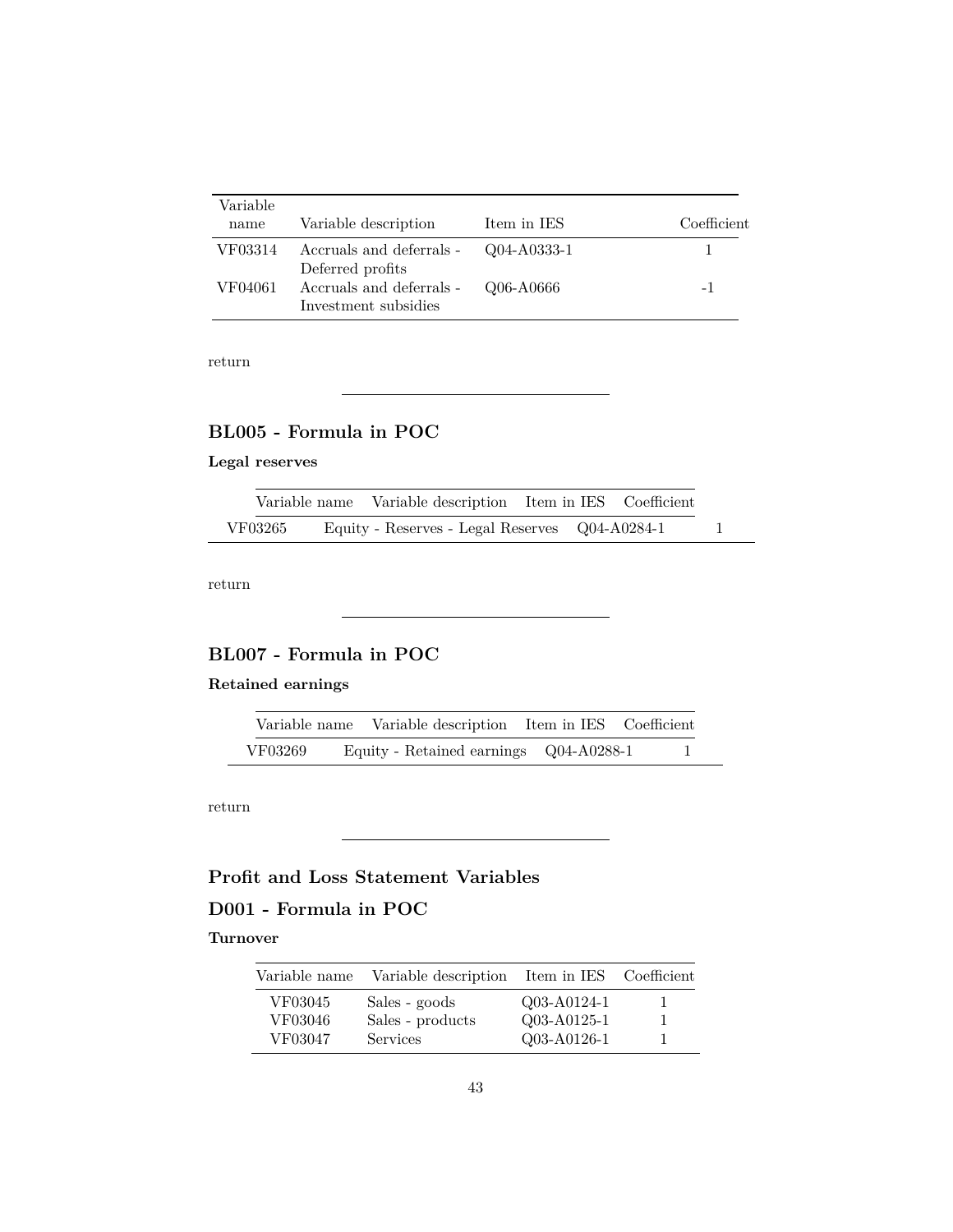## <span id="page-43-0"></span>**D002 - Formula in POC**

#### **Sales**

|         |       | Variable name Variable description Item in IES Coefficient |                               |  |
|---------|-------|------------------------------------------------------------|-------------------------------|--|
| VF05908 | Sales |                                                            | $[Q03-A0124-1]+[Q03-A0125-1]$ |  |

[return](#page-13-0)

### <span id="page-43-1"></span>**D005 - Formula in POC**

### **Operating subsidies**

|         | Variable name Variable description Item in IES Coefficient |  |
|---------|------------------------------------------------------------|--|
| VF03052 | Operating subsidies $Q03-A0130-1$                          |  |

[return](#page-13-0)

### <span id="page-43-2"></span>**D006 - Formula in POC**

### **Variation in production**

|         | Variable name Variable description Item in IES Coefficient |  |
|---------|------------------------------------------------------------|--|
| VF03049 | Variation in production Q03-A0127-2                        |  |

[return](#page-13-0)

### <span id="page-43-3"></span>**D007 - Formula in POC**

### **Capitalized production**

| Variable name | Variable description                    | Item in IES Coefficient |  |
|---------------|-----------------------------------------|-------------------------|--|
| VF03050       | $Capitalized\ production$ $Q03-A0128-2$ |                         |  |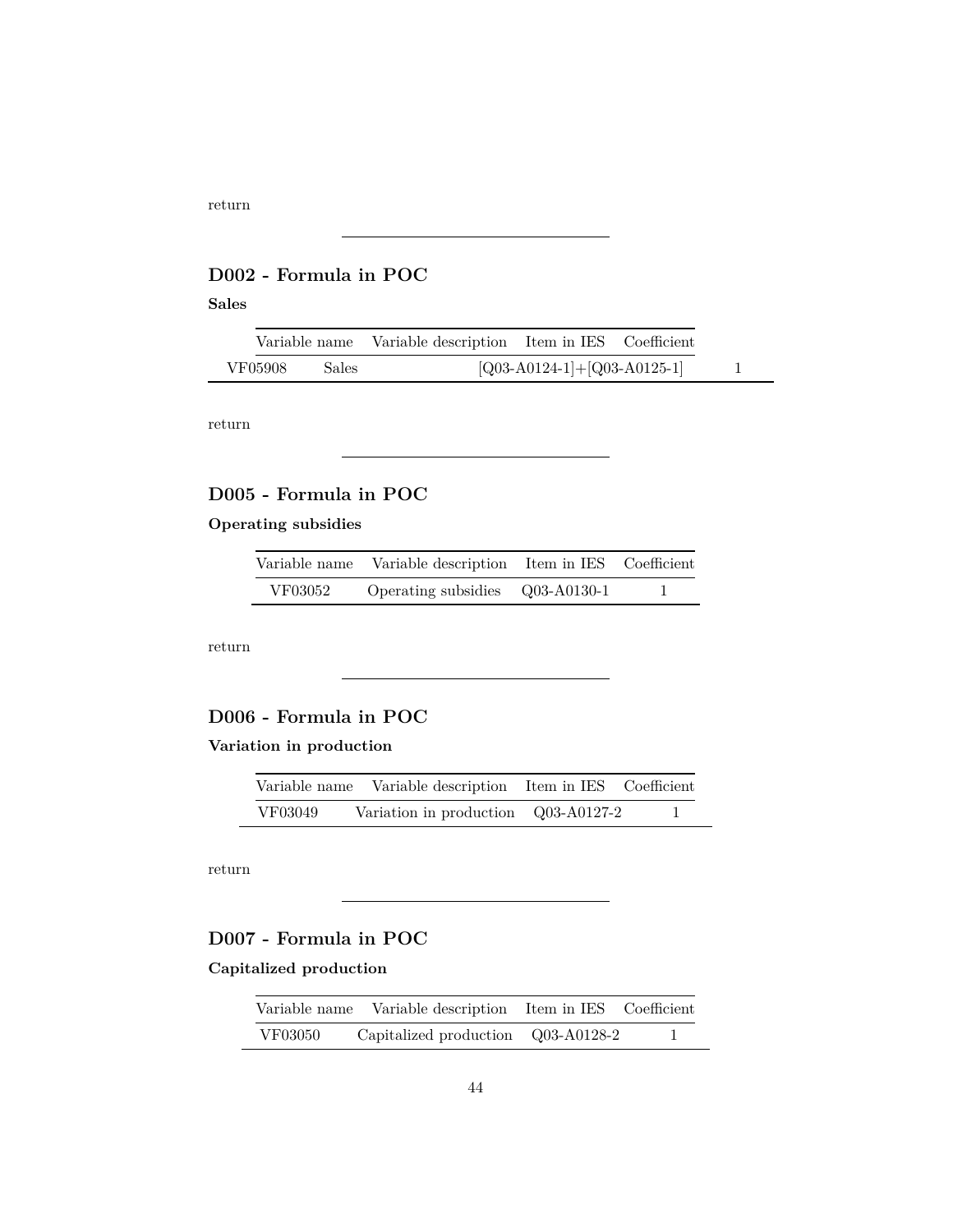### <span id="page-44-1"></span>**D013 - Formula in POC**

#### **Other incomes - Income from financial assets**

| Variable<br>name | Variable description                                               | Item in IES                 | Coefficient |
|------------------|--------------------------------------------------------------------|-----------------------------|-------------|
| VF03972          | Revenues - Interests<br>income                                     | Q05-0545-Nota45-A1439-      |             |
| VF05206          | Revenues - Gains in<br>group and associated<br>companies           | Q05-0545-Nota45-A1440-<br>1 |             |
| VF05207          | Revenues - Income from<br>equity holdings                          | Q05-0545-Nota45-A1442-<br>1 |             |
| VF03977          | Revenues - Reversals<br>and other financial<br>revenues            | Q05-0545-Nota45-A1446-      |             |
| VF04054          | Extraordinary revenues $-$<br>Disposal of financial<br>investments | Q06-A0659                   | 1           |

[return](#page-13-0)

### <span id="page-44-0"></span>**D021 - Formula in POC**

#### **Total income**

| Variable name    | Variable description Coefficient |  |
|------------------|----------------------------------|--|
| D <sub>001</sub> | Turnover                         |  |
| D <sub>111</sub> | Remaining Income                 |  |

[return](#page-13-0)

## <span id="page-44-2"></span>**D025 - Formula in POC**

**Costs of goods sold and material consumed**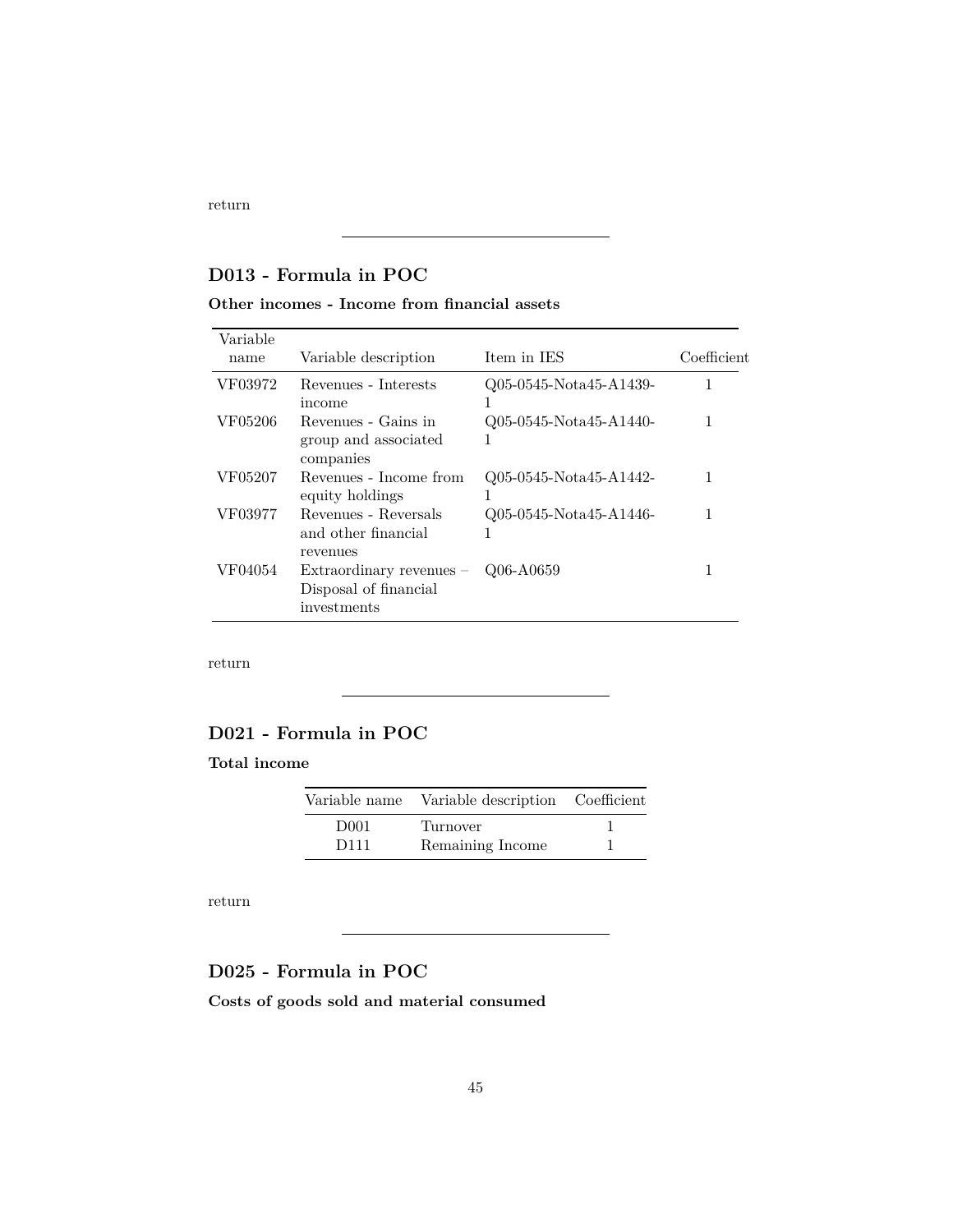|         | Variable name Variable description Item in IES Coefficient   |  |  |
|---------|--------------------------------------------------------------|--|--|
| VF03019 | Cost of goods sold and material consumed - Total Q03-A0102-2 |  |  |

### <span id="page-45-0"></span>**D026 - Formula in POC**

**Supplies and external services**

|         | Variable name Variable description Item in IES Coefficient |  |  |
|---------|------------------------------------------------------------|--|--|
| VF03020 | Supplies and external services Q03-A0103-2                 |  |  |

[return](#page-13-0)

## <span id="page-45-1"></span>**D029 - Formula in POC**

### **Employee expenses**

| Variable name | Variable description         | Item in IES Coefficient |    |
|---------------|------------------------------|-------------------------|----|
| VF03021       | Employee expenses - Salaries | Q03-A0104-1             | Ι. |
| VF03022       | Employee expenses - Pensions | Q03-A0105-1             | L  |
| VF03023       | Employee expenses - Others   | Q03-A0106-1             | ı  |

[return](#page-13-0)

## <span id="page-45-2"></span>**D030 - Formula in POC**

### **Employee expenses - Salaries**

|         | Variable name Variable description Item in IES Coefficient |             |  |
|---------|------------------------------------------------------------|-------------|--|
| VF03021 | Salaries                                                   | Q03-A0104-1 |  |

<span id="page-45-3"></span>[return](#page-13-0)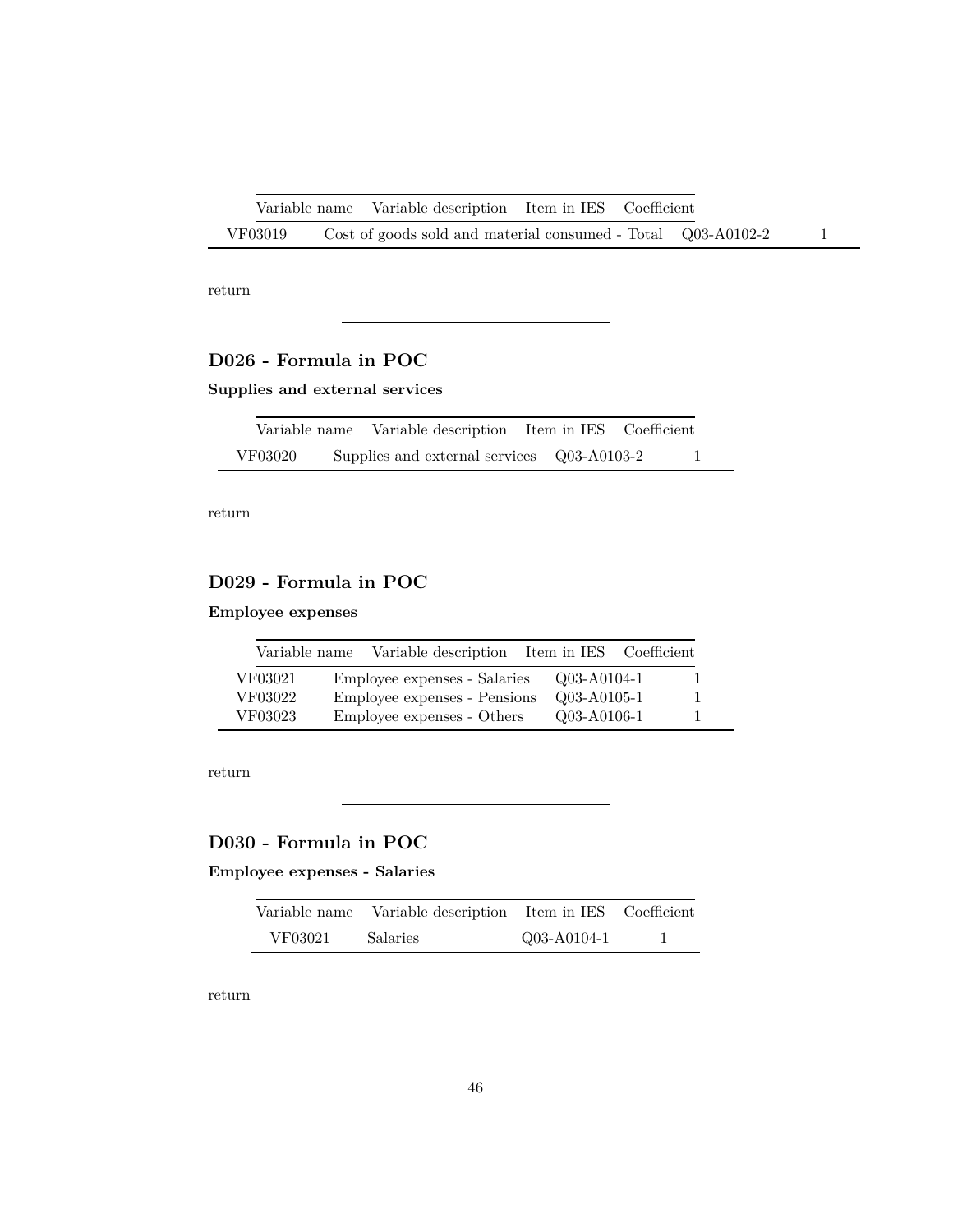### **D041 - Formula in POC**

### **Expenses/reversals of depreciations and amortizations**

| Variable |                                                            |                          |             |
|----------|------------------------------------------------------------|--------------------------|-------------|
| name     | Variable description                                       | Item in IES              | Coefficient |
| VF03025  | Depreciation of<br>intangible and tangible<br>fixed assets | $Q03 - A0107-1$          |             |
| VF03965  | Costs - Amortizations of<br>investment in properties       | $Q05-0545-Nota45-A1431-$ |             |

[return](#page-13-0)

## <span id="page-46-1"></span>**D053 - Formula in POC**

#### **Interest expenses**

|         |                | Variable name Variable description Item in IES Coefficient |  |
|---------|----------------|------------------------------------------------------------|--|
| VF03964 | Interests paid | Q05-0545-Nota45-A1429-1                                    |  |

[return](#page-13-0)

## <span id="page-46-2"></span>**D060 - Formula in POC**

### **Income tax**

| Variable name | Variable description Item in IES Coefficient |             |  |
|---------------|----------------------------------------------|-------------|--|
| VF03041       | Income tax                                   | Q03-A0120-2 |  |

[return](#page-13-0)

### <span id="page-46-0"></span>**D062 - Formula in POC**

**Total expenses (QS)**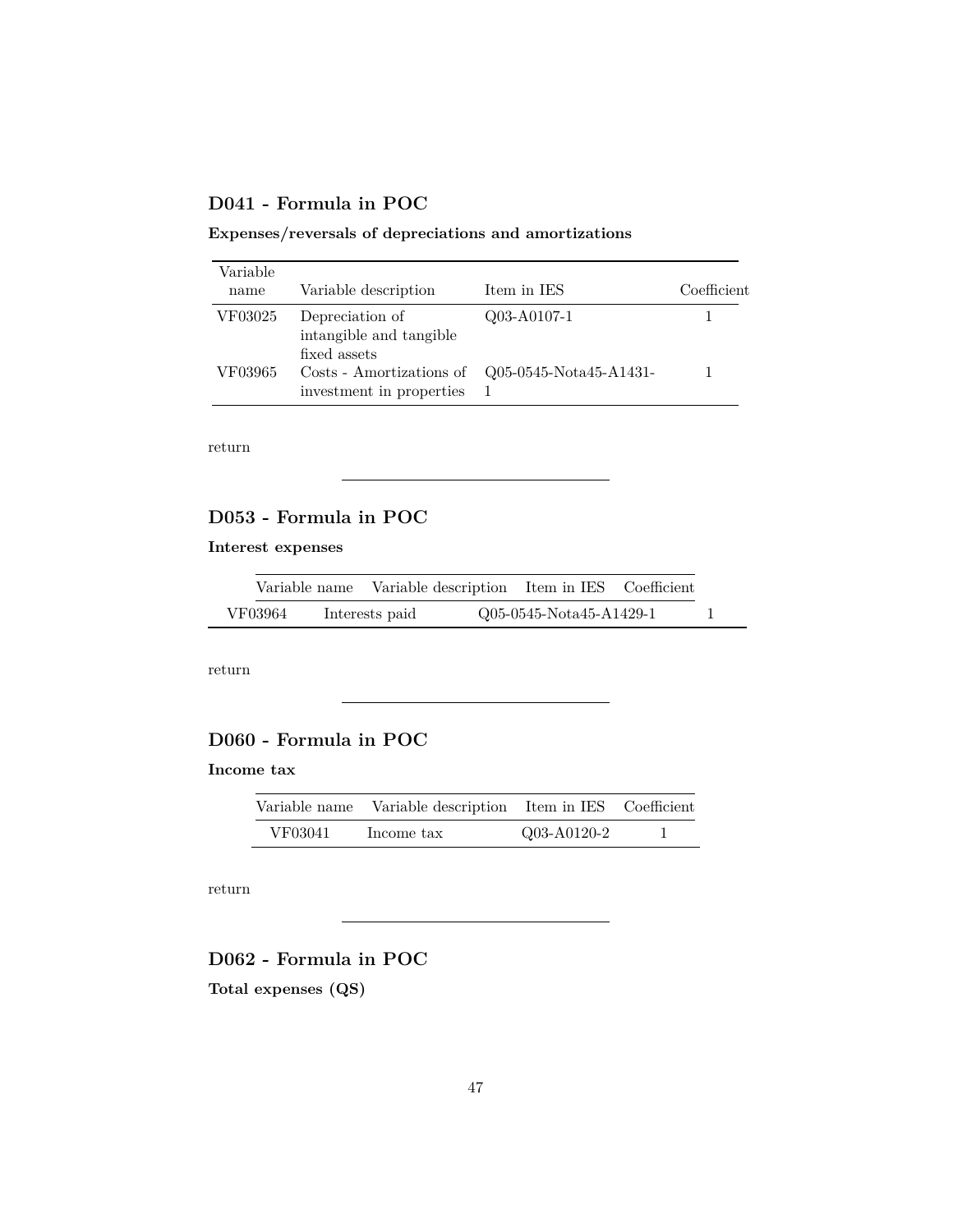|                   |                        | Variable name Variable description                    | Coefficient |  |
|-------------------|------------------------|-------------------------------------------------------|-------------|--|
|                   |                        | Variable name Variable description Coefficient        |             |  |
|                   |                        |                                                       |             |  |
| D <sub>025</sub>  |                        | Costs of goods sold and material consumed             |             |  |
| D <sub>026</sub>  |                        | Supplies and external services                        |             |  |
| D <sub>0</sub> 29 | Employee expenses      |                                                       |             |  |
| D <sub>108</sub>  | Remaining expenses     |                                                       |             |  |
| D <sub>041</sub>  |                        | Expenses/reversals of depreciations and amortizations |             |  |
| D <sub>053</sub>  | Interest expenses (QS) |                                                       |             |  |
| 1)060             | Income tax             |                                                       |             |  |

### <span id="page-47-0"></span>**D082 - Formula in POC**

### **Operating net income**

| Variable name     | Variable description                | Coefficient |
|-------------------|-------------------------------------|-------------|
| D <sub>001</sub>  | Turnover                            |             |
| D <sub>111</sub>  | Remaining income                    |             |
| D <sub>112</sub>  | (Remaining expenses) of which:      |             |
|                   | Impairment losses, changes in fair  |             |
|                   | value and other expenses and losses |             |
|                   | in fin. invest, and fin. instrum.   |             |
| D <sub>0</sub> 13 | (Remaining income) of which:        | $-1$        |
|                   | income from financial assets        |             |
| D <sub>025</sub>  | Costs of goods sold and material    | $-1$        |
|                   | consumed                            |             |
| D <sub>026</sub>  | Supplies and external services      | $-1$        |
| D <sub>029</sub>  | Employee expenses                   | $-1$        |
| D <sub>108</sub>  | Remaining expenses                  | $-1$        |

[return](#page-13-0)

### <span id="page-47-1"></span>**D084 - Formula in POC**

**Earnings before interest, taxes, depreciation and amortization - EBITDA**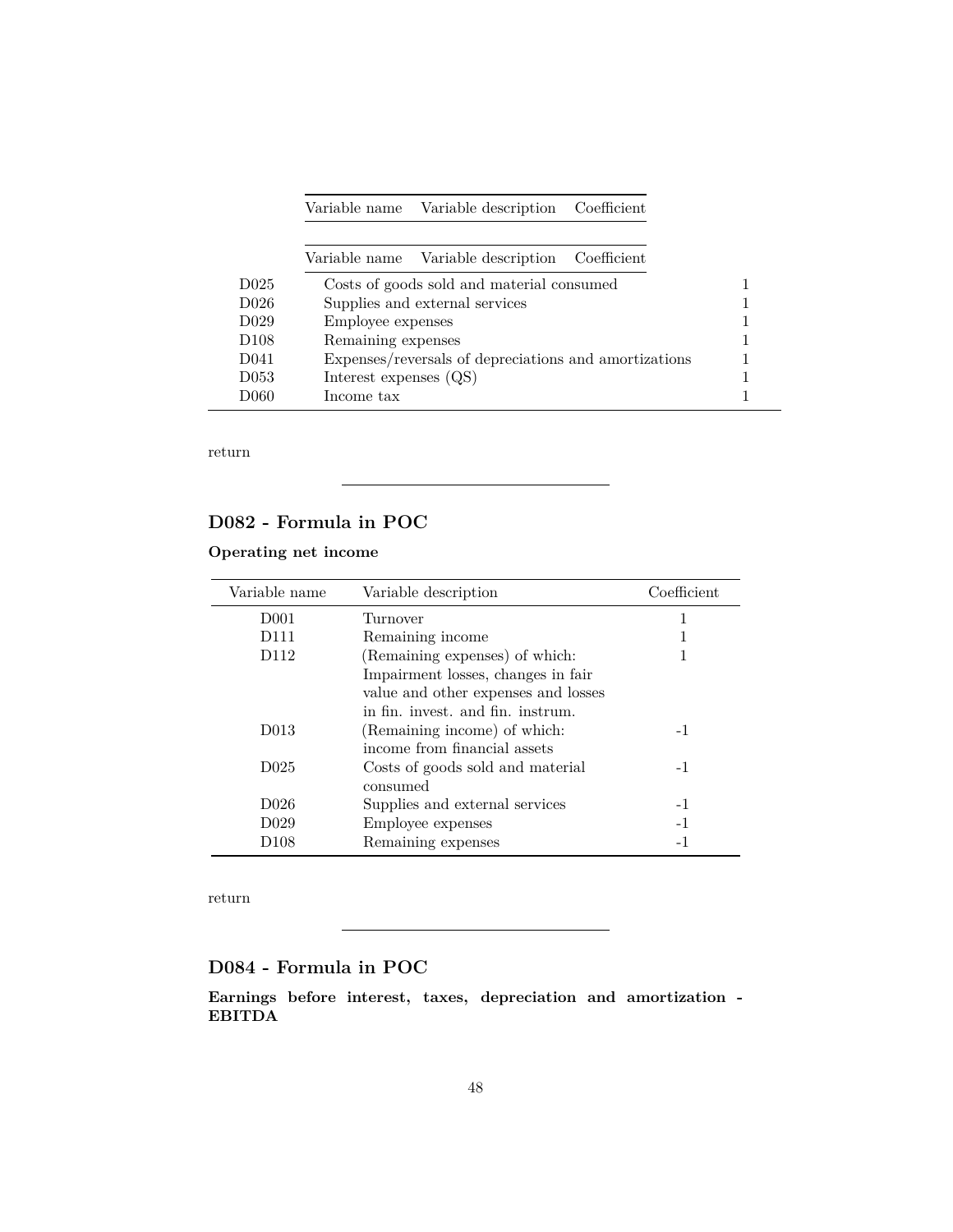|                  | Variable name Variable description Coefficient |      |
|------------------|------------------------------------------------|------|
| D <sub>001</sub> | Turnover                                       |      |
| D <sub>111</sub> | Remaining Income                               |      |
| D <sub>025</sub> | Costs of goods sold and material consumed      | $-1$ |
| D <sub>026</sub> | Supplies and external services                 | $-1$ |
| D <sub>029</sub> | Employee expenses                              | $-1$ |
| D <sub>108</sub> | Remaining expenses                             | $-1$ |

### <span id="page-48-0"></span>**D085 - Formula in POC**

### **Earnings before interest and taxes - EBIT**

| Variable name    | Variable description                                     | Coefficient |
|------------------|----------------------------------------------------------|-------------|
| D084             | Earnings before Interest, Taxes,                         |             |
|                  | Depreciation and Amortization -<br><b>EBITDA</b>         |             |
| D <sub>041</sub> | Expenses/reversals of depreciations<br>and amortizations | -1          |

[return](#page-13-0)

### <span id="page-48-1"></span>**D086 - Formula in POC**

**Earnings before taxes - EBT**

|                  |                   | Variable name Variable description Coefficient |      |
|------------------|-------------------|------------------------------------------------|------|
| D <sub>085</sub> |                   | Earnings before Interest and Tax - EBIT        |      |
| D053             | Interest expenses |                                                | $-1$ |

[return](#page-13-0)

### <span id="page-48-2"></span>**D087 - Formula in POC**

**Net income**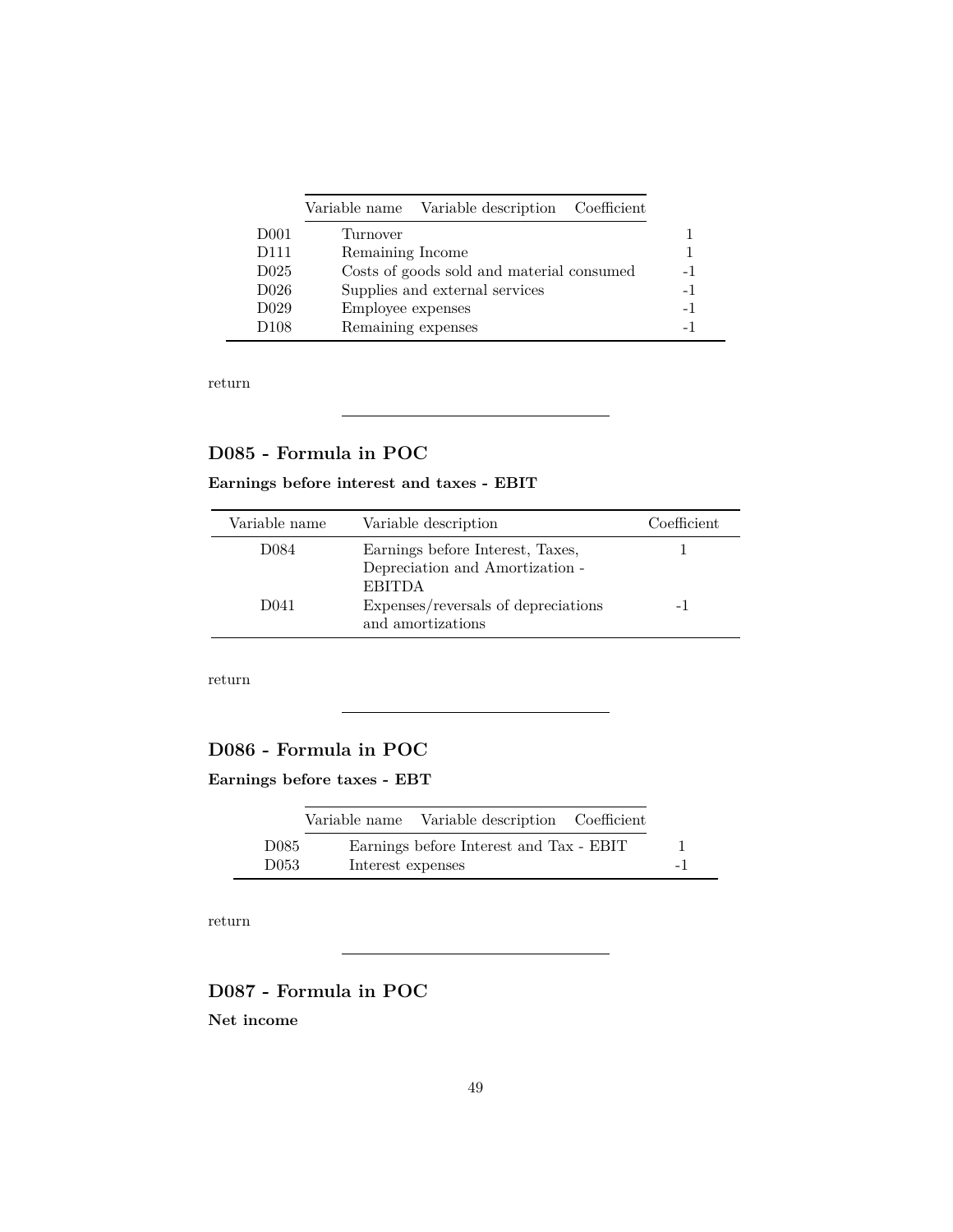|                  | Variable name Variable description Coefficient |    |
|------------------|------------------------------------------------|----|
| D086             | Earnings before Tax - EBT                      |    |
| D <sub>060</sub> | Income tax                                     | -1 |

## <span id="page-49-1"></span>**D108 - Formula in POC**

### **Remaining expenses**

| Variable |                                                              |                             |              |
|----------|--------------------------------------------------------------|-----------------------------|--------------|
| name     | Variable description                                         | Item in IES                 | Coefficient  |
| VF03026  | Adjustments                                                  | Q03-A0108-1                 | $\mathbf{1}$ |
| VF03034  | Depreciation and<br>adjustments of financial<br>fixed assets | Q03-A0114-1                 | 1            |
| VF03055  | Reversals of<br>amortizations and<br>adjustments             | Q03-A0132-1                 | $-1$         |
| VF03965  | Costs - Amortizations of<br>investment in properties         | Q05-0545-Nota45-A1431-<br>1 | $-1$         |
| VF03027  | Provisions                                                   | Q03-A0109-1                 | $\mathbf{1}$ |
| VF03993  | Revenues - Provisions<br>decreases                           | Q05-0546-Nota46-A1463-<br>1 | $-1$         |
| VF03029  | Taxes                                                        | Q03-A0110-1                 | 1            |
| VF03030  | Other operating costs                                        | Q03-A0111-1                 | $\mathbf{1}$ |
| VF03033  | Losses in group and<br>associated companies                  | Q03-A0113-2                 | 1            |
| VF03035  | Interest expenses -<br>relative to group<br>companies        | Q03-A0115-1                 | 1            |
| VF03036  | Interest expenses -<br>others                                | Q03-A0116-1                 | 1            |
| VF03039  | Extraordinary costs                                          | Q03-A0118-2                 | $\mathbf{1}$ |
| VF03964  | Interests paid                                               | Q05-0545-Nota45-A1429-<br>1 | $-1$         |

<span id="page-49-0"></span>[return](#page-13-0)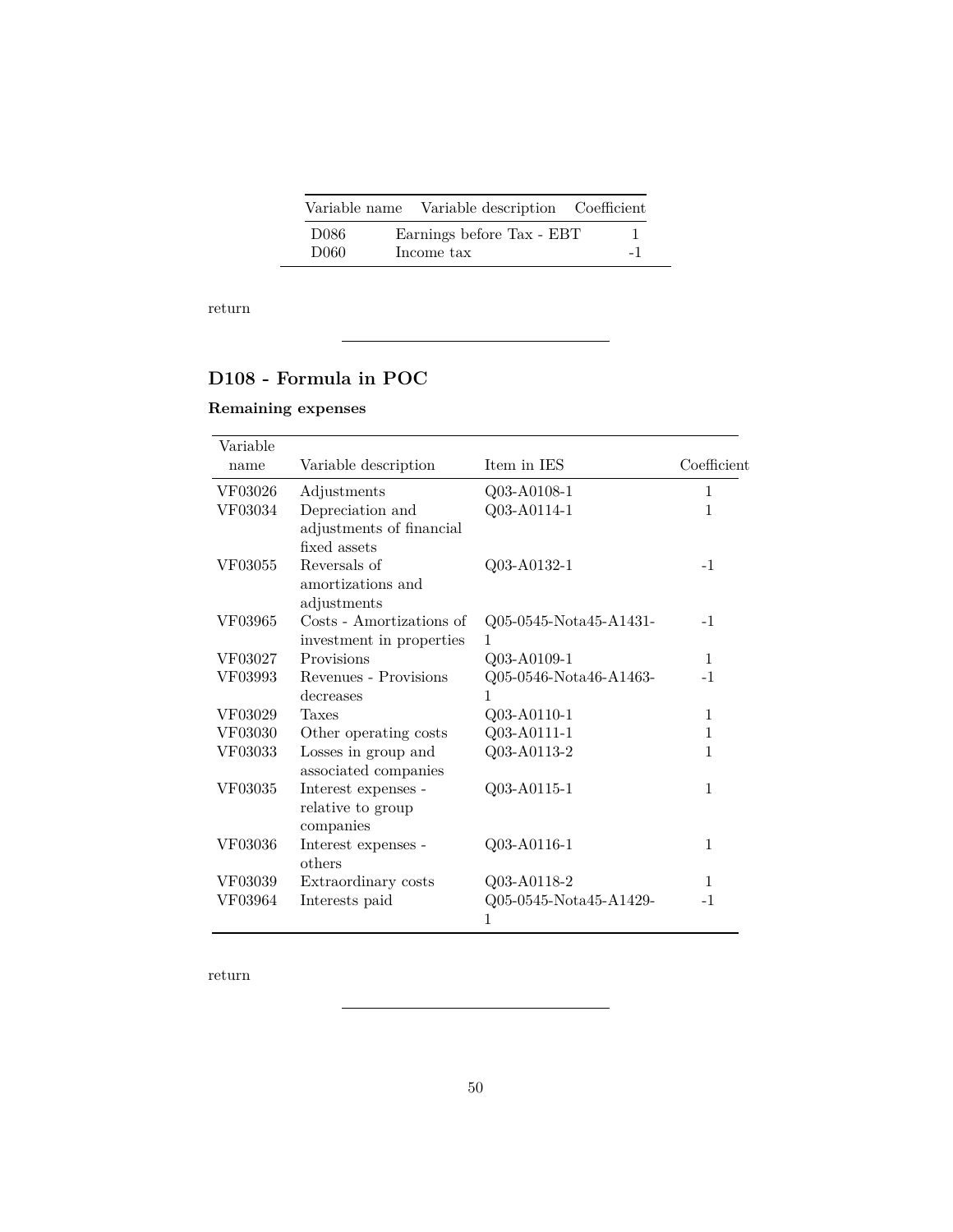## **D111 - Formula in POC**

### **Remaining income**

| Variable |                                                                                                              |                             |              |
|----------|--------------------------------------------------------------------------------------------------------------|-----------------------------|--------------|
| name     | Variable description                                                                                         | Item in IES                 | Coefficient  |
| VF03052  | Operating subsidies                                                                                          | Q03-A0130-1                 | 1            |
| VF03049  | Variation in production                                                                                      | Q03-A0127-2                 | 1            |
| VF03050  | Capitalized production                                                                                       | Q03-A0128-2                 | 1            |
| VF03051  | Supplementary income                                                                                         | Q03-A0129-1                 | $\mathbf{1}$ |
| VF03053  | Operating revenues                                                                                           | Q03-A0131-1                 | 1            |
| VF03057  | Gains in group and<br>associated companies                                                                   | Q03-A0134-1                 | $\mathbf{1}$ |
| VF03058  | Income from equity<br>holdings                                                                               | Q03-A0135-1                 | 1            |
| VF03059  | Income from negotiable<br>securities and other<br>financial applications -<br>relative to group<br>companies | Q03-A0136-1                 | 1            |
| VF03060  | Income from negotiable<br>securities and other<br>financial applications                                     | Q03-A0137-1                 | $\mathbf{1}$ |
| VF03061  | Interest Income and<br>similar earnings-relative<br>to group companies                                       | Q03-A0138-1                 | $\mathbf{1}$ |
| VF03062  | Interest Income and<br>similar earnings - Others                                                             | Q03-A0139-1                 | 1            |
| VF03065  | Extraordinary revenues                                                                                       | Q03-A0141-2                 | 1            |
| VF03993  | Revenues - Decreases in<br>Provisions                                                                        | Q05-0546-Nota46-A1463-<br>1 | $-1$         |

[return](#page-13-0)

## <span id="page-50-0"></span>**D112 - Formula in POC**

**(Remaining expenses) of which: Impairment losses, changes in fair value and other expenses and losses in financial investments and financial instruments**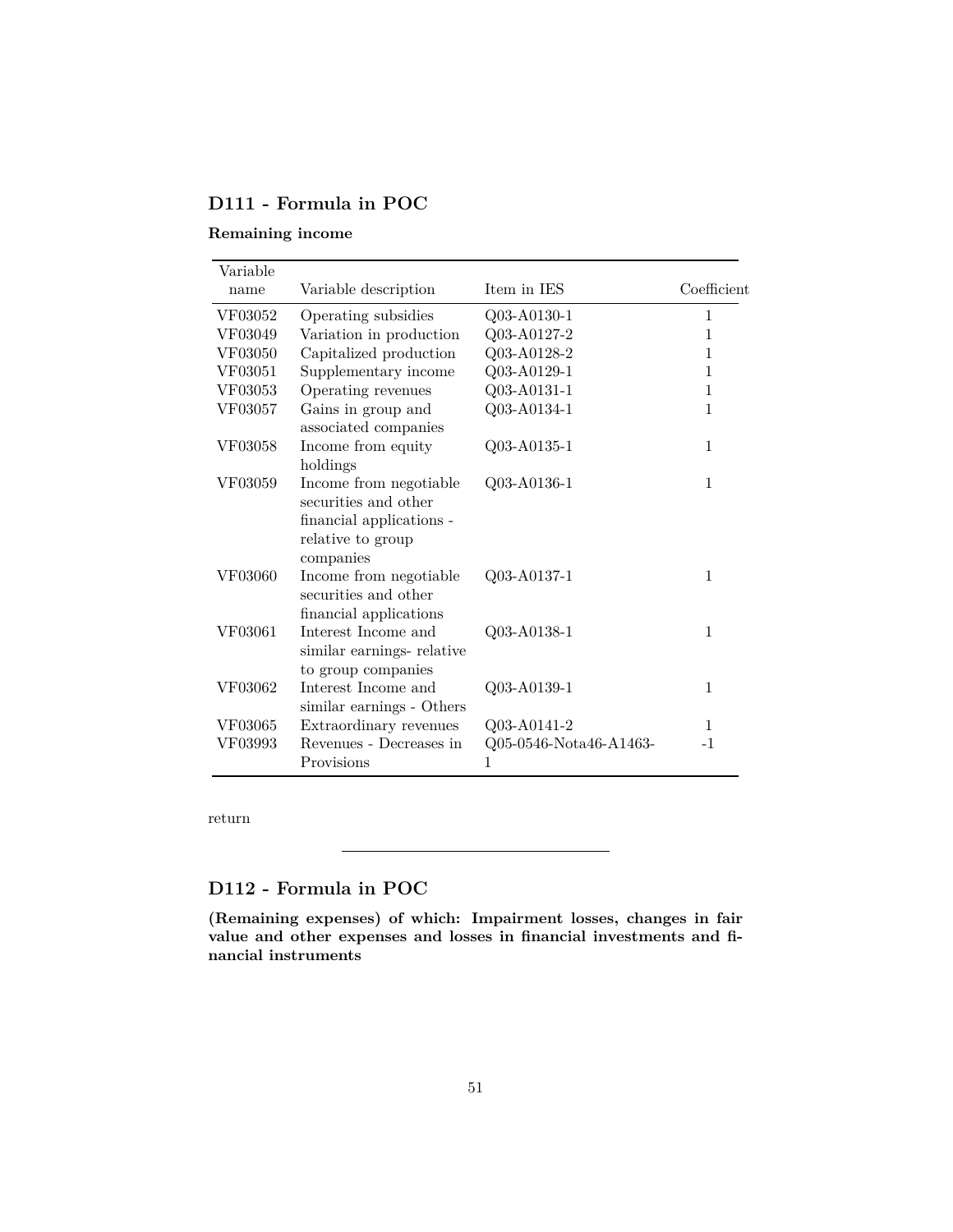| Variable<br>name | Variable description                                            | Item in IES            | Coefficient |
|------------------|-----------------------------------------------------------------|------------------------|-------------|
| VF05204          | Costs - Losses in group<br>and associated<br>companies          | Q05-0545-Nota45-A1430- |             |
| VF03970          | Costs - Other financial<br>costs                                | Q05-0545-Nota45-A1436- |             |
| VF04046          | Extraordinary costs $-$<br>Disposal of financial<br>investments | Q06-A0651              |             |
| VF03966          | Costs - Adjustments of<br>financial fixed assets                | Q05-0545-Nota45-A1432- |             |

## <span id="page-51-1"></span>**DL002 - Formula in POC**

**Other expenses - Cash discounts granted**

|         | Variable name Variable description Item in IES Coefficient                            |  |  |  |
|---------|---------------------------------------------------------------------------------------|--|--|--|
| VF03968 | $\text{Costs}$ - Cash discounts granted $\quad Q05-0545-\text{Nota}45-\text{A}1434-1$ |  |  |  |

[return](#page-13-0)

### <span id="page-51-2"></span>**DL005 - Formula in POC**

**Other expenses - Other - Donations**

|         |                   | Variable name Variable description Item in IES Coefficient |  |
|---------|-------------------|------------------------------------------------------------|--|
| VF03978 | Costs - Donations | Q05-0546-Nota46-A1448-1                                    |  |

[return](#page-13-0)

# <span id="page-51-0"></span>**DL011 - Formula in POC**

**Salaries of corporate bodies**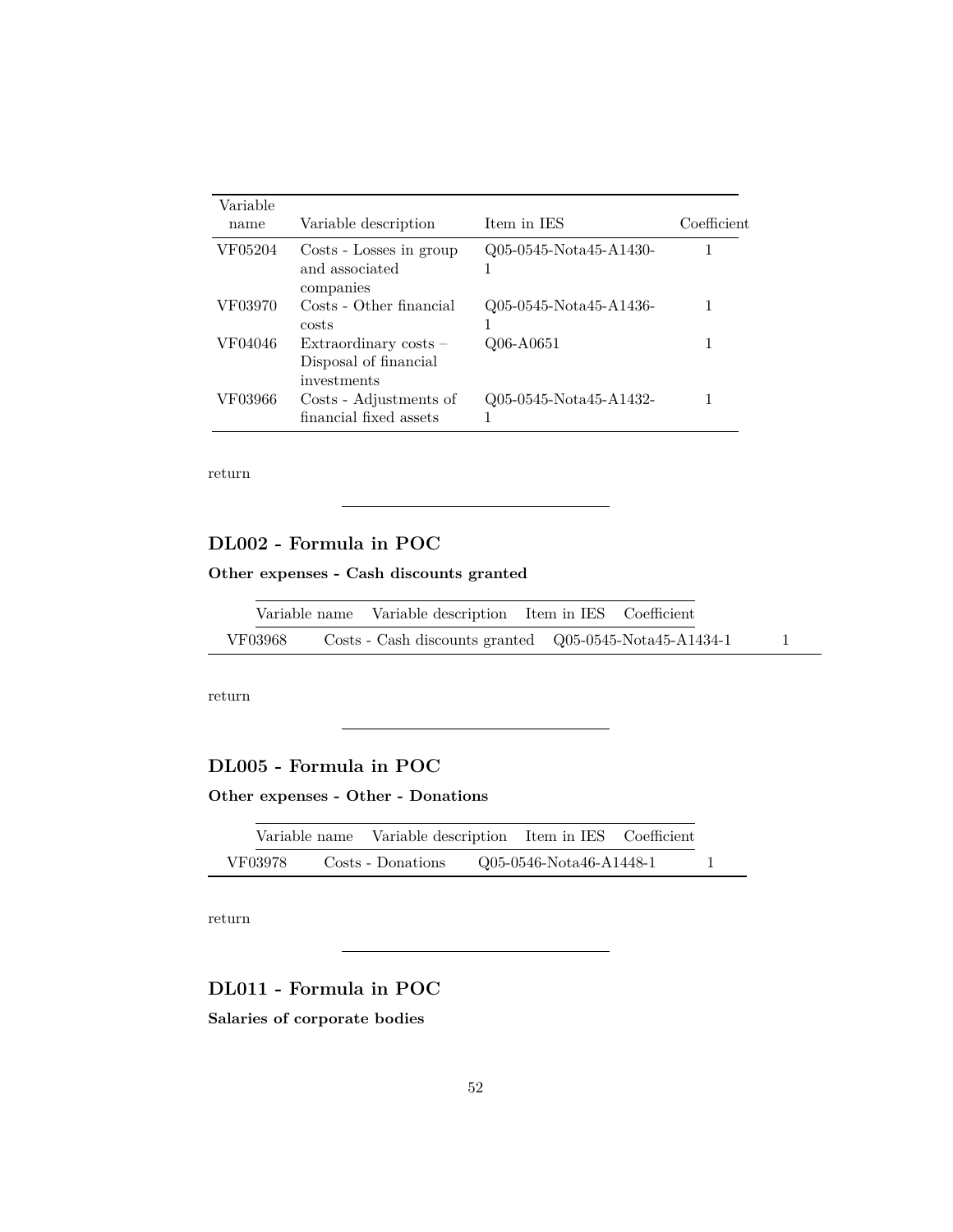|         |  | Variable name Variable description Item in IES Coefficient |  |  |
|---------|--|------------------------------------------------------------|--|--|
| VF04036 |  | Employee expenses - Salaries of corporate bodies Q06-A0641 |  |  |

### <span id="page-52-0"></span>**DL012 - Formula in POC**

### **Employee Salaries**

|         | Variable name Variable description Item in IES Coefficient |  |  |
|---------|------------------------------------------------------------|--|--|
| VF04037 | Employee expenses - Salaries of employees Q06-A0642        |  |  |

[return](#page-13-0)

### <span id="page-52-1"></span>**DL013 - Formula in POC**

**Social security expenses**

|         | Variable name Variable description Item in IES Coefficient |  |  |
|---------|------------------------------------------------------------|--|--|
| VF04040 | Employee expenses - Social security expenses Q06-A0645     |  |  |

L.

[return](#page-13-0)

## <span id="page-52-2"></span>**DL014 - Formula in POC**

**Insurance schemes for accidents at work and occupational diseases**

| Variable<br>name | Variable description                                                                           | Item in IES | Coefficient |
|------------------|------------------------------------------------------------------------------------------------|-------------|-------------|
| VF04041          | Employee expenses -<br>Insurance schemes for<br>accidents at work and<br>occupational diseases | Q06-A0646   |             |

[return](#page-13-0)